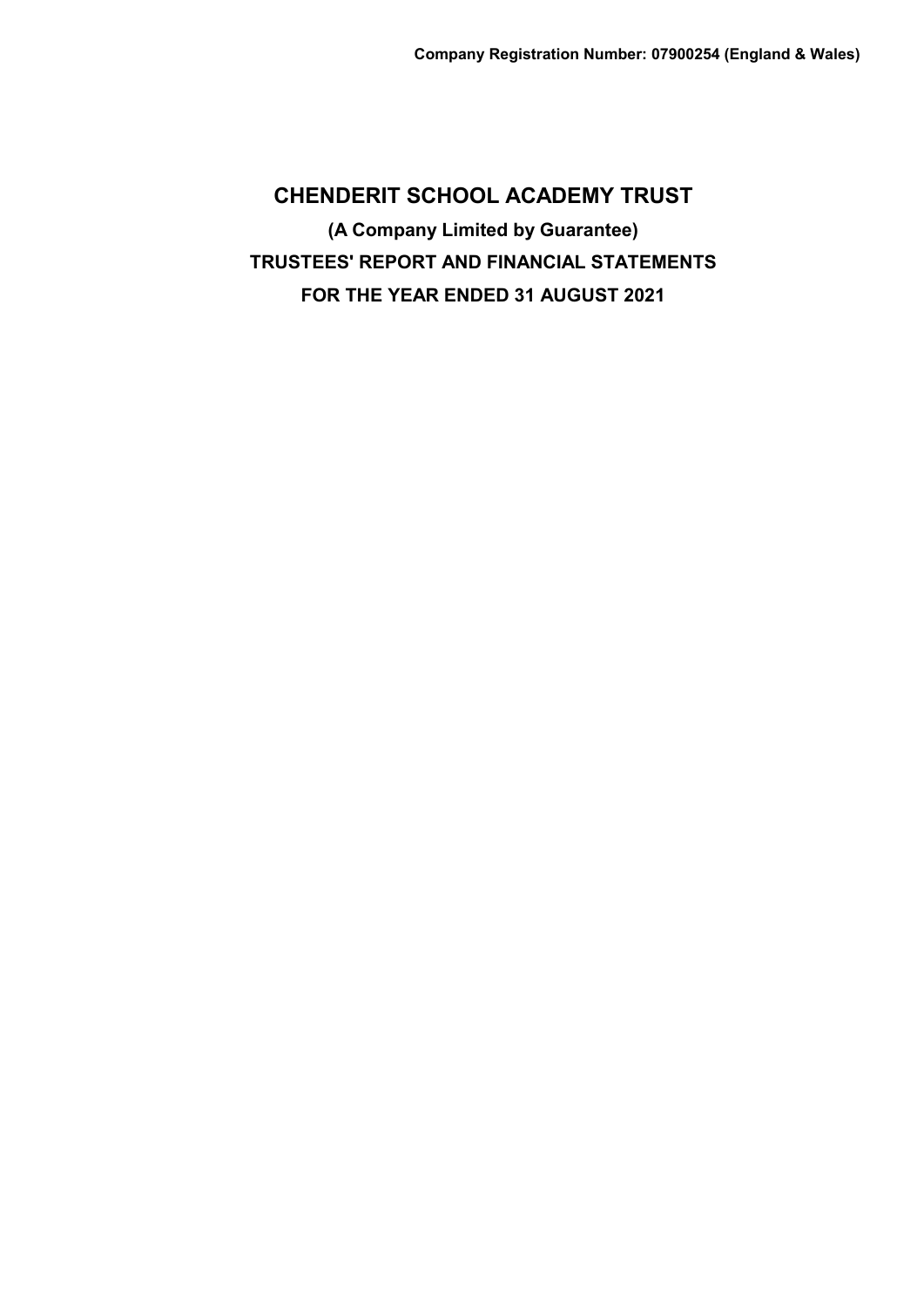# **(A Company Limited by Guarantee)**

# **CONTENTS**

|                                                                                | Page      |
|--------------------------------------------------------------------------------|-----------|
| <b>Reference and Administrative Details</b>                                    | $1 - 2$   |
| <b>Trustees' Report</b>                                                        | $3 - 16$  |
| <b>Governance Statement</b>                                                    | $17 - 22$ |
| <b>Statement on Regularity, Propriety and Compliance</b>                       | 23        |
| <b>Statement of Trustees' Responsibilities</b>                                 | 24        |
| <b>Independent Auditor's Report on the Financial Statements</b>                | $25 - 28$ |
| <b>Independent Reporting Accountant's Report on Regularity</b>                 | $29 - 30$ |
| Statement of Financial Activities Incorporating Income and Expenditure Account | $31 - 32$ |
| <b>Balance Sheet</b>                                                           | $33 - 34$ |
| <b>Statement of Cash Flows</b>                                                 | 35        |
| <b>Notes to the Financial Statements</b>                                       | $36 - 62$ |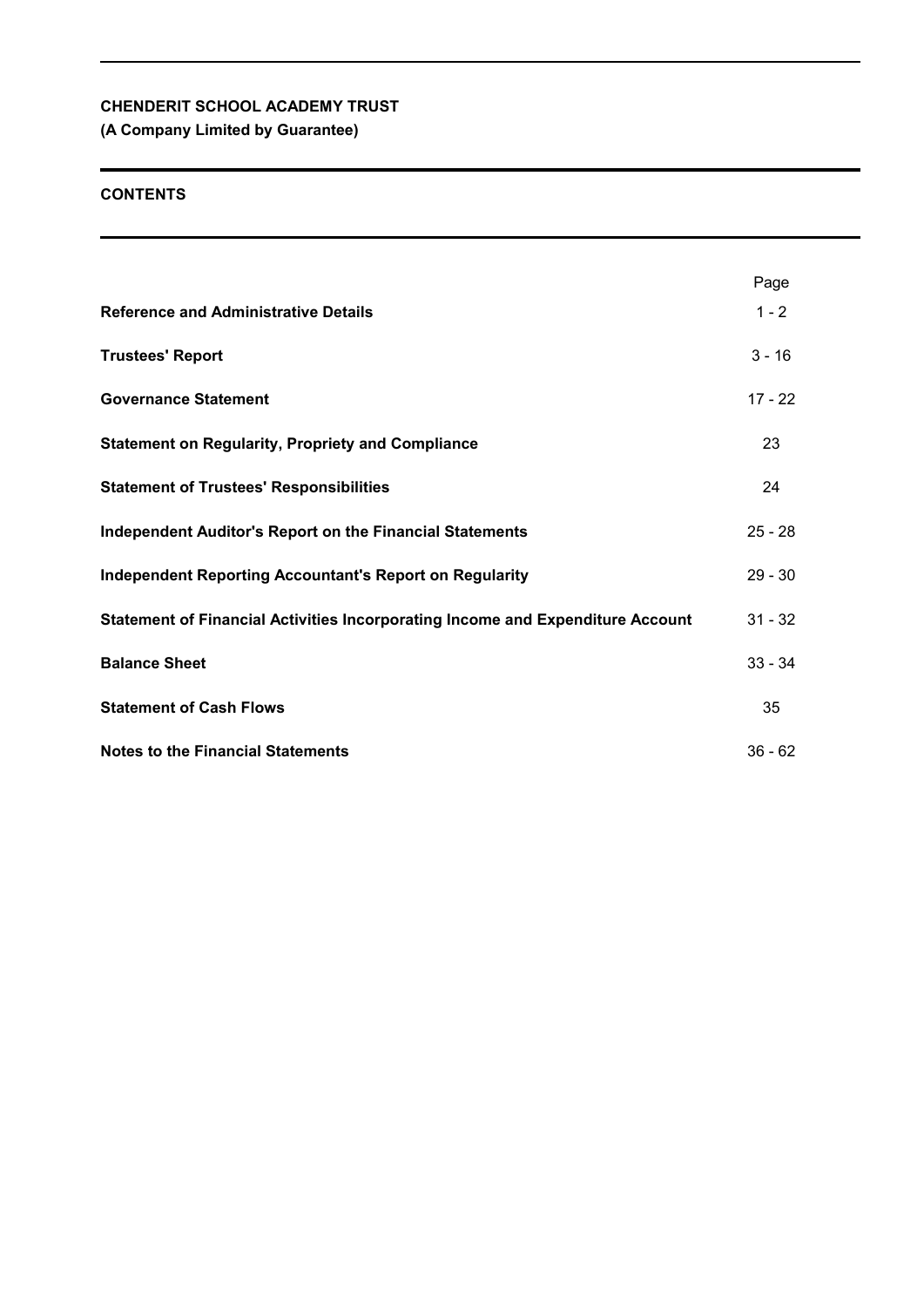# **(A Company Limited by Guarantee)**

# **REFERENCE AND ADMINISTRATIVE DETAILS**

| <b>Members</b>                            | Mr Ian Walker<br>Mr Doug Scott (appointed 1 September 2021)<br>Mr Steven Meacham (appointed 1 September 2021)                                                                                                                                                                                                                                                                                                                                                                                                                                                                                                                                                                                                                                                                                                                                                                                                                                                                                                                                                                                                                                                                                                                                      |
|-------------------------------------------|----------------------------------------------------------------------------------------------------------------------------------------------------------------------------------------------------------------------------------------------------------------------------------------------------------------------------------------------------------------------------------------------------------------------------------------------------------------------------------------------------------------------------------------------------------------------------------------------------------------------------------------------------------------------------------------------------------------------------------------------------------------------------------------------------------------------------------------------------------------------------------------------------------------------------------------------------------------------------------------------------------------------------------------------------------------------------------------------------------------------------------------------------------------------------------------------------------------------------------------------------|
| <b>Trustees</b>                           | Mr Ian Walker, Chair of Governors1,2<br>Mr Doug Scott, Vice Chair of Governors (resigned 6 July 2021)1<br>Mrs Jane Cartwright, Headteacher and Accounting Officer1<br>Mr Steven Meacham, Chair of Teaching and Learning Committee (resigned 6 July<br>2021)2<br>Mrs Alexe Pope, Chair of Student, Families and Community Committee3<br>Mrs Joanne Dowden3<br>Ms Sophie Wilson, Vice Chair of Governors1,3<br>Mrs Catherine Wilke (resigned 22 January 2021)2,3<br>Mrs Danielle Frewin3<br>Mr Phil Marchington (reappointed 7 September 2021, resigned 6 September<br>2021)2<br>Mrs Rachel Boyde, Chair of Resources Committee1<br>Mr David Walls (resigned 14 June 2021)1<br>Mr Kerry Blair (resigned 3 December 2020)3<br>Mrs Karen Arrand <sub>2</sub><br>Mrs Lisa Cavanagh3<br>Mr Billy Belstone (appointed 7 September 2020)2<br>Mrs Julie Cross (appointed 1 February 2021)3<br>Mrs Christine Gibbins (appointed 1 February 2021, resigned 26 April 2021)1<br>Mr Gareth Thomas (appointed 1 February 2021)3<br>Mr Miles Stevens-Hoare (appointed 5 July 2021, resigned 10 August 2021)1<br>Mr Adam England (appointed 20 September 2021)1<br>Mr Brendan Jenkins (appointed 20 September 2021)1<br>Ms Kate Netten (appointed 3 November 2021)3 |
|                                           | <sup>1</sup> Resources Committee<br><sup>2</sup> Teaching and Learning Committee<br><sup>3</sup> Students, Families and Community Committee                                                                                                                                                                                                                                                                                                                                                                                                                                                                                                                                                                                                                                                                                                                                                                                                                                                                                                                                                                                                                                                                                                        |
| <b>Company registered</b><br>number       | 07900254                                                                                                                                                                                                                                                                                                                                                                                                                                                                                                                                                                                                                                                                                                                                                                                                                                                                                                                                                                                                                                                                                                                                                                                                                                           |
| <b>Company name</b>                       | <b>Chenderit School Academy Trust</b>                                                                                                                                                                                                                                                                                                                                                                                                                                                                                                                                                                                                                                                                                                                                                                                                                                                                                                                                                                                                                                                                                                                                                                                                              |
| <b>Principal and registered</b><br>office | <b>Chenderit School</b><br>Archery Road<br><b>Middleton Cheney</b><br>Banbury<br>Oxfordshire<br><b>OX17 2QR</b>                                                                                                                                                                                                                                                                                                                                                                                                                                                                                                                                                                                                                                                                                                                                                                                                                                                                                                                                                                                                                                                                                                                                    |
| <b>Company secretary</b>                  | Mrs Joanne Davies                                                                                                                                                                                                                                                                                                                                                                                                                                                                                                                                                                                                                                                                                                                                                                                                                                                                                                                                                                                                                                                                                                                                                                                                                                  |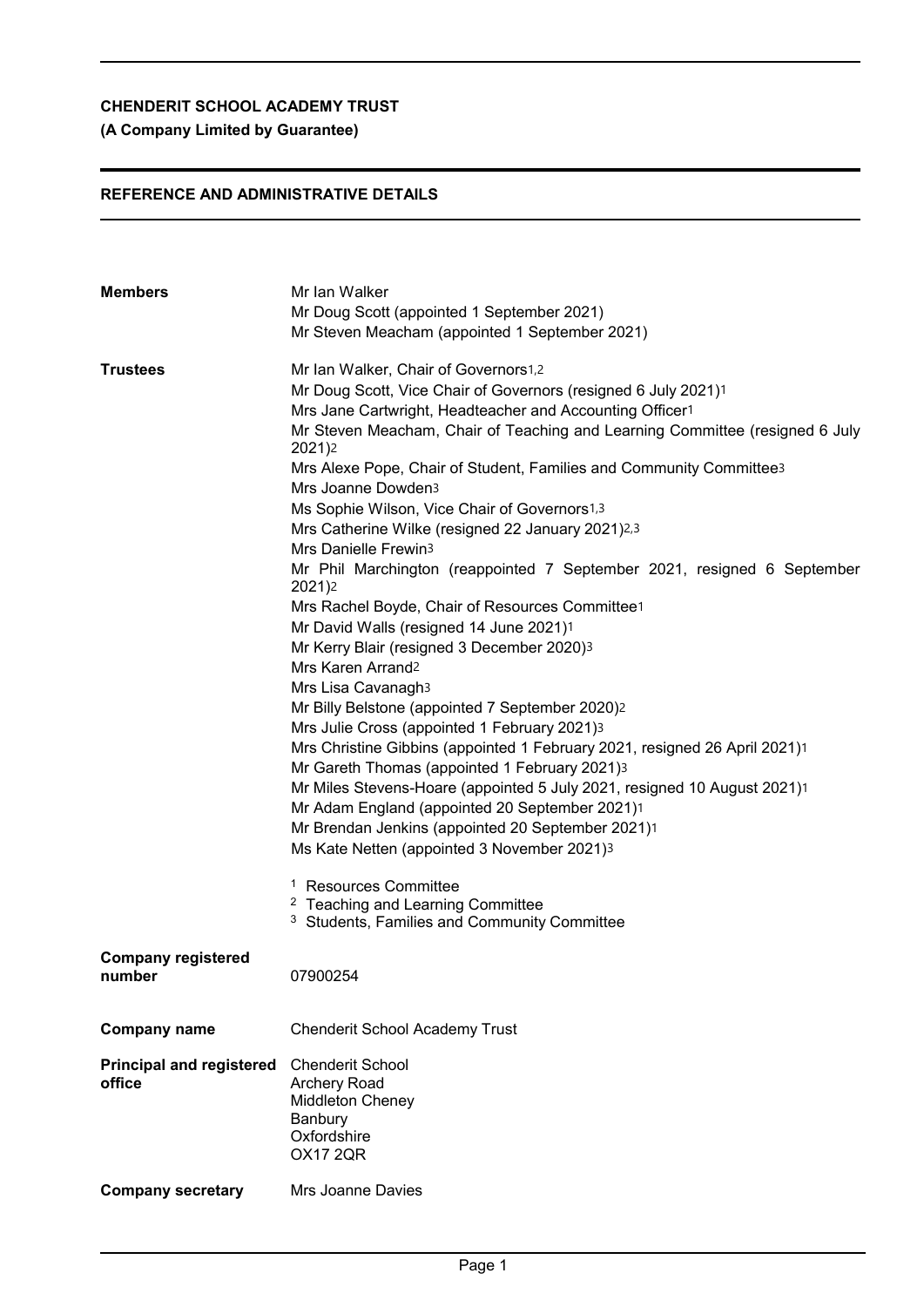# **(A Company Limited by Guarantee)**

### **REFERENCE AND ADMINISTRATIVE DETAILS (CONTINUED) FOR THE YEAR ENDED 31 AUGUST 2021**

| <b>Senior management</b><br>team | Mrs Jane Cartwright, Headteacher and Accounting Officer<br>Mr Roddy Lloyd-Jones, Deputy Headteacher<br>Mr Patrick Taylor, Deputy Headteacher<br>Mr Mark Woodcock, Assistant Headteacher / Head of Technology<br>Miss Natalie Nowell, Assistant Headteacher / Head of English<br>Mr Andrew Williams, Assistant Headteacher / Head of Science |
|----------------------------------|---------------------------------------------------------------------------------------------------------------------------------------------------------------------------------------------------------------------------------------------------------------------------------------------------------------------------------------------|
| Independent auditor              | MHA MacIntyre Hudson<br><b>Chartered Accountants</b><br><b>Statutory Auditors</b><br>Peterbridge House<br>The Lakes<br>Northampton<br>NN4 7HB                                                                                                                                                                                               |
| <b>Bankers</b>                   | National Westminster Bank Plc<br>41 The Drapery<br>Northampton<br>NN <sub>1</sub> 2EY                                                                                                                                                                                                                                                       |
| <b>Solicitors</b>                | Browne Jacobson LLP<br>Mowbray House<br>Castle Meadow Road<br>Nottingham<br><b>NG2 1BJ</b>                                                                                                                                                                                                                                                  |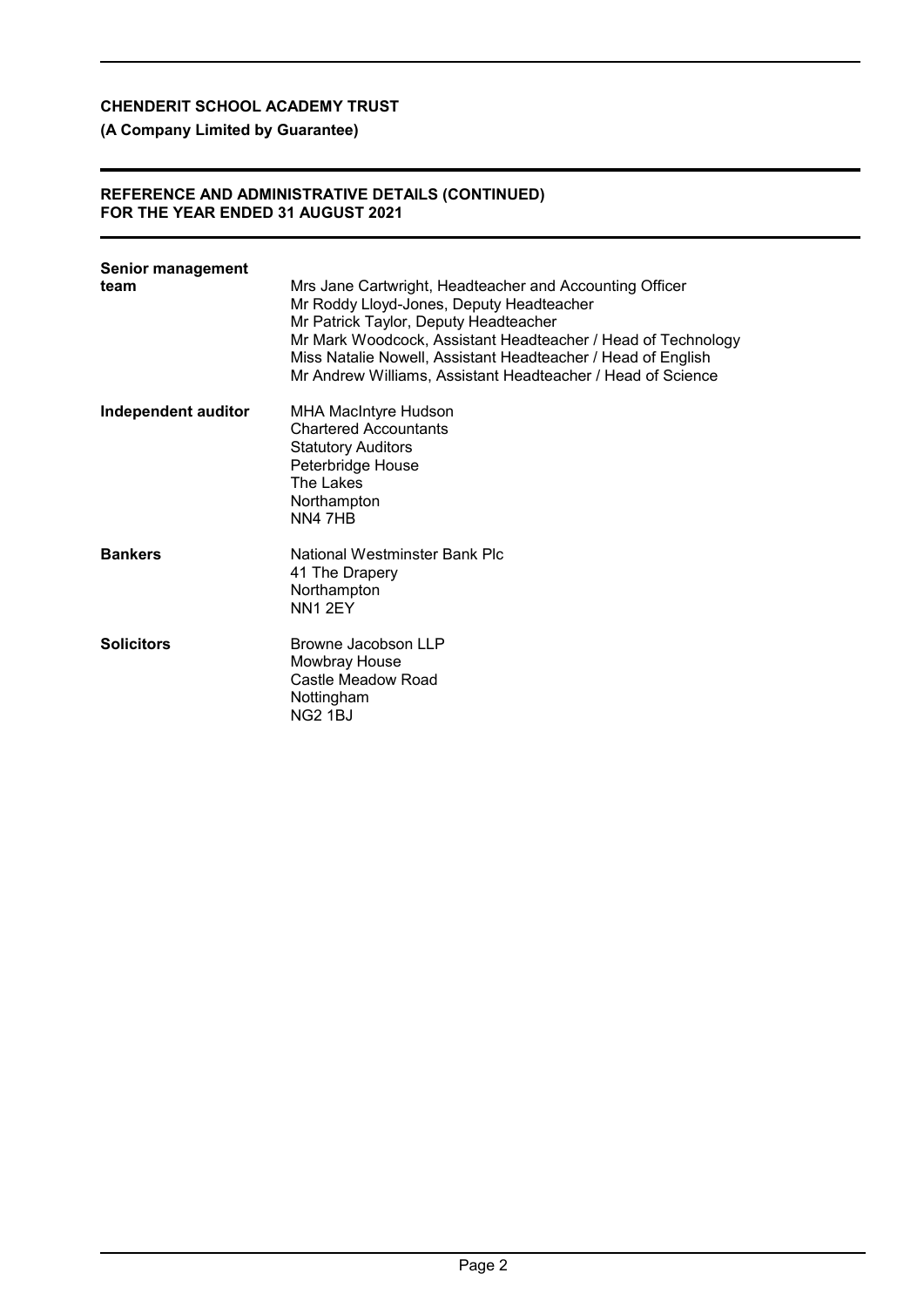### **(A Company Limited by Guarantee)**

#### **TRUSTEES' REPORT FOR THE YEAR ENDED 31 AUGUST 2021**

The Trustees present their annual report together with the financial statements and auditor's report of the charitable company for the year / period 1 September 2020 to 31 August 2021. The annual report serves the purposes of both a Trustees' report, and a directors' report under company law.

The Academy Trust operates an academy for pupils aged 11 to 18 serving a catchment area in South Northamptonshire. It has a pupil capacity of 1208 and had a roll of 1089 in the school census of October 2020.

#### **Structure, governance and management**

### **a. Constitution**

The Academy Trust is a company limited by guarantee and an exempt charity. The charitable company's memorandum and articles of association are the primary governing documents of the Academy Trust. The Trustees of Chenderit School Academy Trust Limited are also the Governors of the charitable company for the purposes of company law. The charitable company operates as Chenderit School Academy Trust.

Details of the Trustees who served during the year, and to the date these accounts are approved are included in the Reference and Administrative Details on pages 1 and 2.

#### **b. Members' liability**

Each member of the charitable company undertakes to contribute to the assets of the charitable company in the event of it being wound up while they are a member, or within one year after they cease to be a member, such amount as may be required, not exceeding £10, for the debts and liabilities contracted before they ceased to be a member.

## **c. Trustees' indemnities**

Trustees benefit from indemnity insurance to cover the liability of the Trustees which by virtue of any rule of law would otherwise attach to them in respect of any negligence, default or breach of Trust or breach of duty of which they may be guilty in relation to the Academy Trust. Details of the costs can be found in note 11 to the financial statements.

### **d. Method of recruitment and appointment or election of Trustees**

The management of the Academy Trust is the responsibility of the Trustees who are elected and co opted under the terms of the Articles of Association.

The Board of Trustees is responsible for appointing Governors except for parent governors and staff governors who are elected by a secret ballot. Governors are subject to retirement by rotation but are eligible for re election at the meeting at which they retire. The term of office for any Governor shall be 4 years, save that this time limit shall not apply to the Headteacher. Subject to remaining eligible to be a particular type of Governor, any Governor may be re appointed or re-elected.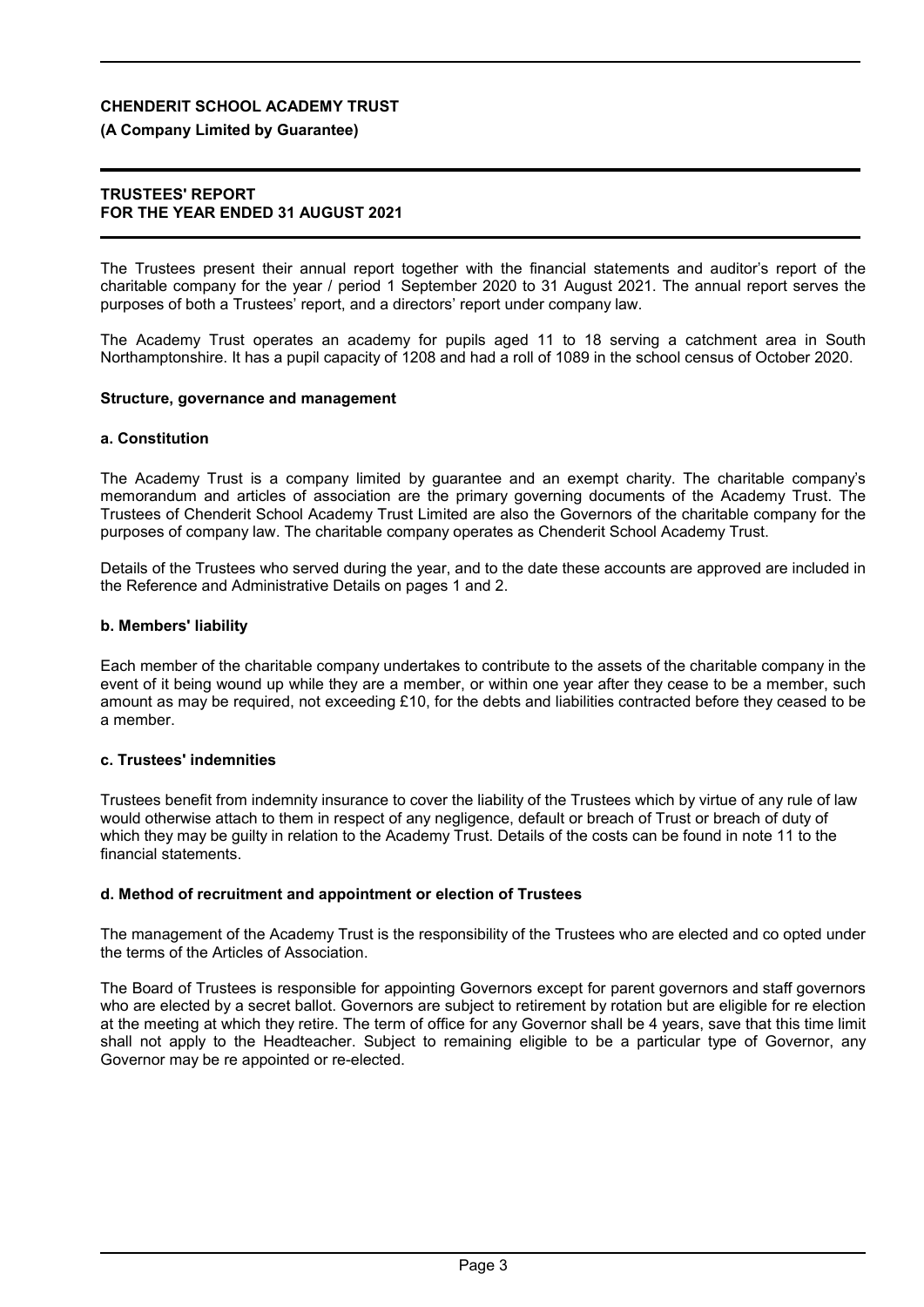### **(A Company Limited by Guarantee)**

### **TRUSTEES' REPORT (CONTINUED) FOR THE YEAR ENDED 31 AUGUST 2021**

#### **Structure, governance and management (continued)**

#### **e. Policies adopted for the induction and training of Trustees**

The training and induction provided for new Governors depends on their existing experience. Where necessary induction provides training on charity and educational legal and financial matters. All new Governors are given a tour of the Academy and the chance to meet with staff and students. All governors have access to copies of policies, procedures, minutes, accounts, budgets, plans and other documents that they will need to undertake their role as governors. As there are normally only two or three new governors a year, induction tends to be done informally and is tailored specifically to the individual but attention is given to more specific training requirements.

#### **f. Organisational structure**

Chenderit School Academy Trust has embedded its structure following the adjustment to its structure during 2014/15. The structure reflects changing priorities particularly in relation to the Ofsted framework, the latest Ofsted "good" judgement (May 2017) and the key priorities of the school, determined in the light of known best practice. Whilst the organisational structure is continually kept under review, it currently consists of a core Leadership Team comprising of the Head teacher (also known as Accounting Officer), two Deputy Heads (1. Student Progress and Curriculum 2. Pastoral, including Behaviour for Learning), an Assistant Head (Operations and with key departmental responsibilities in DT), an Assistant Head (oversight of the basics at KS4, with key departmental responsibilities in English) and an Assistant Head (responsible for DP and with key responsibilities in the Sixth Form). Other Leadership posts include a, SENDCO, two Leading Practitioners, Heads of Department (curriculum) and Heads of Learning (pastoral) as well as a number of support staff team leaders who provide additional support.

The aim of the Leadership structure is to devolve responsibility and encourage involvement in decision making at all levels.

### **g. Arrangements for setting pay and remuneration of key management personnel**

There is a published pay structure, agreed by the governing body and adhered to. There is a common approach to appraisal across the school, such that pay and remuneration is reviewed annually and uplifts granted for those eligible, if performance targets are met and the totality of performance is strong.

The Governors are responsible for setting general policy, adopting an annual plan and budget, monitoring the Academy by the use of budgets and making major strategic decisions about the direction of the Academy, capital expenditure and senior staff appointments.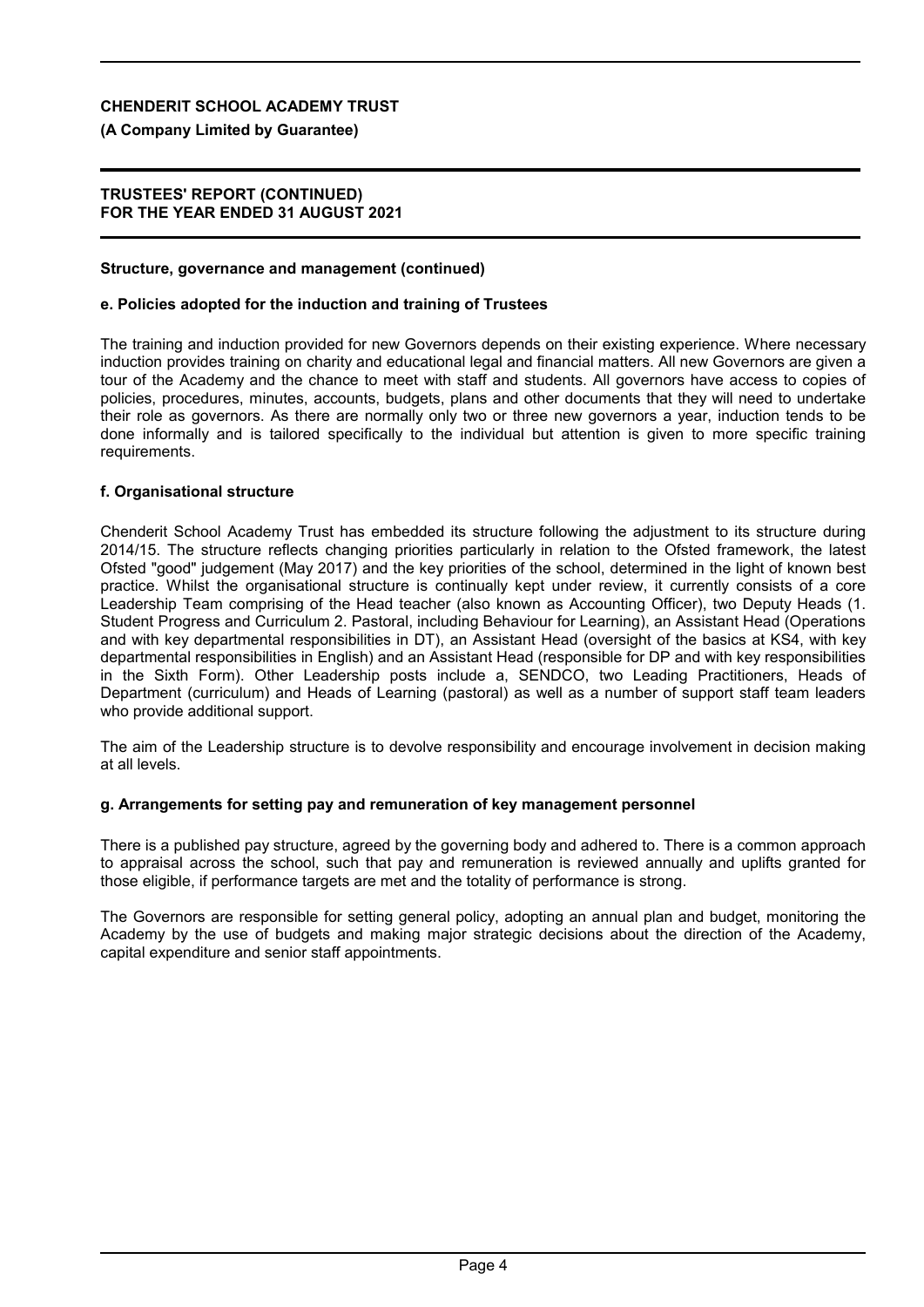# **(A Company Limited by Guarantee)**

### **TRUSTEES' REPORT (CONTINUED) FOR THE YEAR ENDED 31 AUGUST 2021**

| Structure, governance and management (continued)                                                              |                        |      |
|---------------------------------------------------------------------------------------------------------------|------------------------|------|
| h. Trade union facility time                                                                                  |                        |      |
| <b>Relevant union officials</b>                                                                               |                        |      |
| Number of employees who were relevant union officials during the year<br>Full-time equivalent employee number | 4<br>4                 |      |
| Percentage of time spent on facility time                                                                     |                        |      |
| <b>Percentage of time</b>                                                                                     | Number of<br>employees |      |
| $0\%$<br>1%-50%<br>51%-99%<br>100%                                                                            | 4                      |      |
| Percentage of pay bill spent on facility time                                                                 | £                      |      |
| Total cost of facility time<br>Total pay bill<br>Percentage of total pay bill spent on facility time          | 109<br>4,829,423       | $\%$ |
| Paid trade union activities                                                                                   |                        |      |
| Time spent on paid trade union activities as a percentage of total paid facility time<br>hours                | 100.00                 | %    |

### **i. Related parties and other connected charities and organisations**

The Academy Trust benefits from its relationship with South West Area Northants (SWAN) Schools Network which enables key personnel from the school to share and benefit from consultation with other similar schools and academy's. The Academy Trust also benefits from having two serving Ofsted inspectors on its Leadership Team.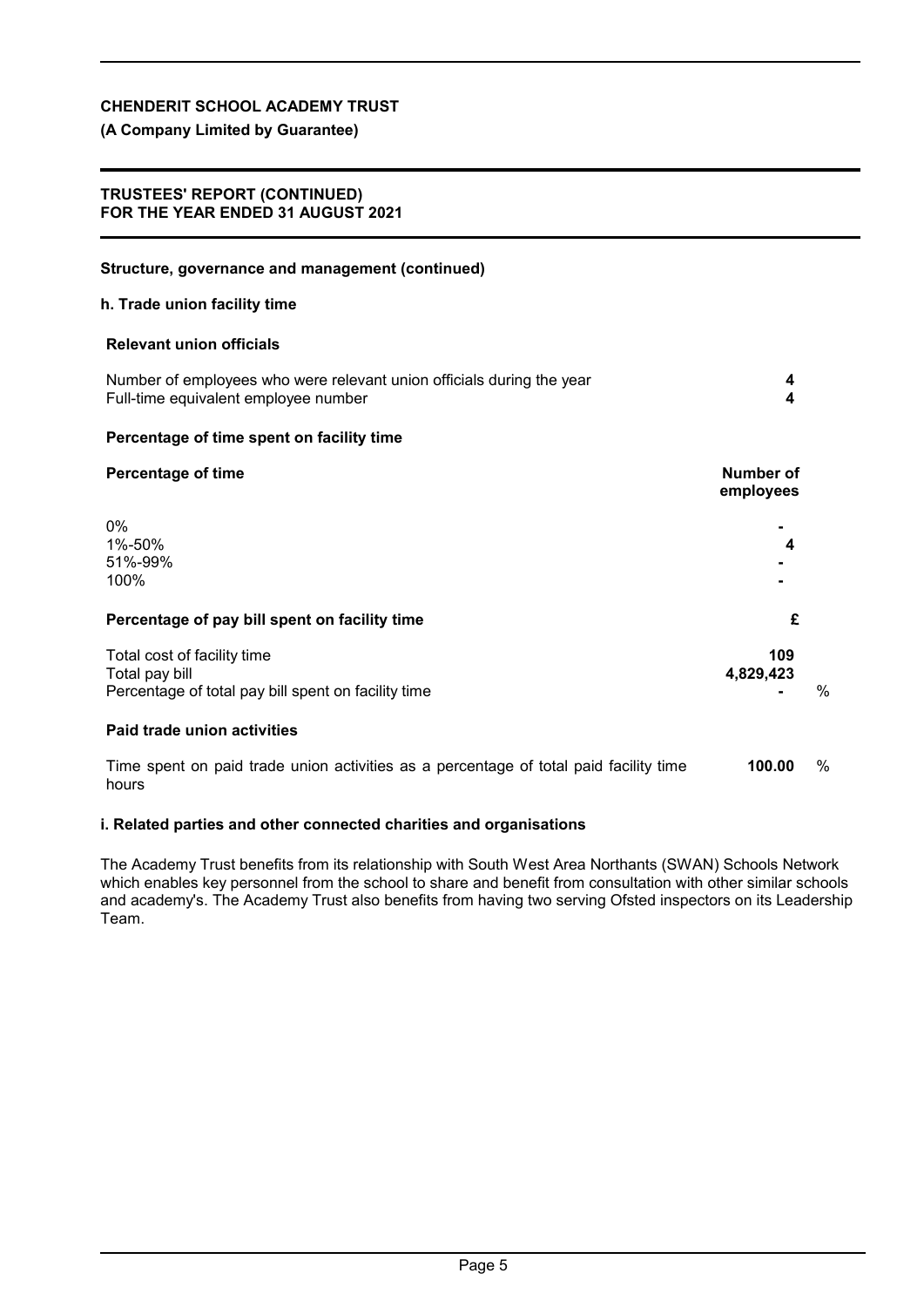# **(A Company Limited by Guarantee)**

## **TRUSTEES' REPORT (CONTINUED) FOR THE YEAR ENDED 31 AUGUST 2021**

# **Objectives and activities**

# **a. Objects and aims**

The objects and aims of the governors and staff at Chenderit School are: "To pursue excellence academically and in all other spheres of school life". To achieve this we strive to:

- inspire all students to engage in learning in the widest possible sense so that they develop the skills necessary to be successful in school, at work and in the wider community;
- support one another to become resilient, independent, curious, adaptable and resourceful learners and leaders whose successes are celebrated;
- develop ambitious students, staff and governors who understand that we are in competition with the global community;
- foster community-wide respectful, trusting, compassionate, empathetic relationships through which students and staff enjoy and achieve;
- enable students, staff, governors, parents and carers to embrace their role and to contribute effectively in supporting learning and progress and
- develop a culture in which skilled and passionate staff draw on best local, national and global practice.

Our community continues to Aim High, Work Hard, Be Nice.

# **b. Objectives, strategies and activities**

# **Whole School Objectives 2020-2021**

# **1. To improve the quality of leadership and management at all levels**

- a) For leaders at all levels and governors to ensure that more and most able students, including those who are disadvantaged, are more consistently challenged by their work and know how to achieve the highest grades;
- b) To ensure leaders at all levels and governors improve the PSHE and tutor time programmes, ensuring these are cohesive and well-taught and delivered across the school;
- c) For leaders at all levels and governors to build on developments to improve engagement and information sharing with parents so that all parents know who to approach with any issues they have and are confident in the school's systems for dealing with bullying and safeguarding issues.

#### **2. To improve the quality of education Intent**

a) The curriculum is ambitious, coherently planned and sequenced towards cumulatively sufficient knowledge and skills for future learning and employment and adapted to meet the needs of all pupils, particularly disadvantaged pupils and pupils with SEND.

# **Implementation**

- a) Teachers present subject matter clearly, check pupils' understanding systematically, identify misconceptions accurately and provide clear, direct feedback.
- b) Teaching is sequenced towards cumulatively sufficient knowledge (i.e. pupils to know more and remember more) and assessment helps pupils to embed and use knowledge fluently.

**Impact**

a) Pupils achieve well throughout school and in their end of course exams, consequently, they are ready for the next stage of education, employment or training.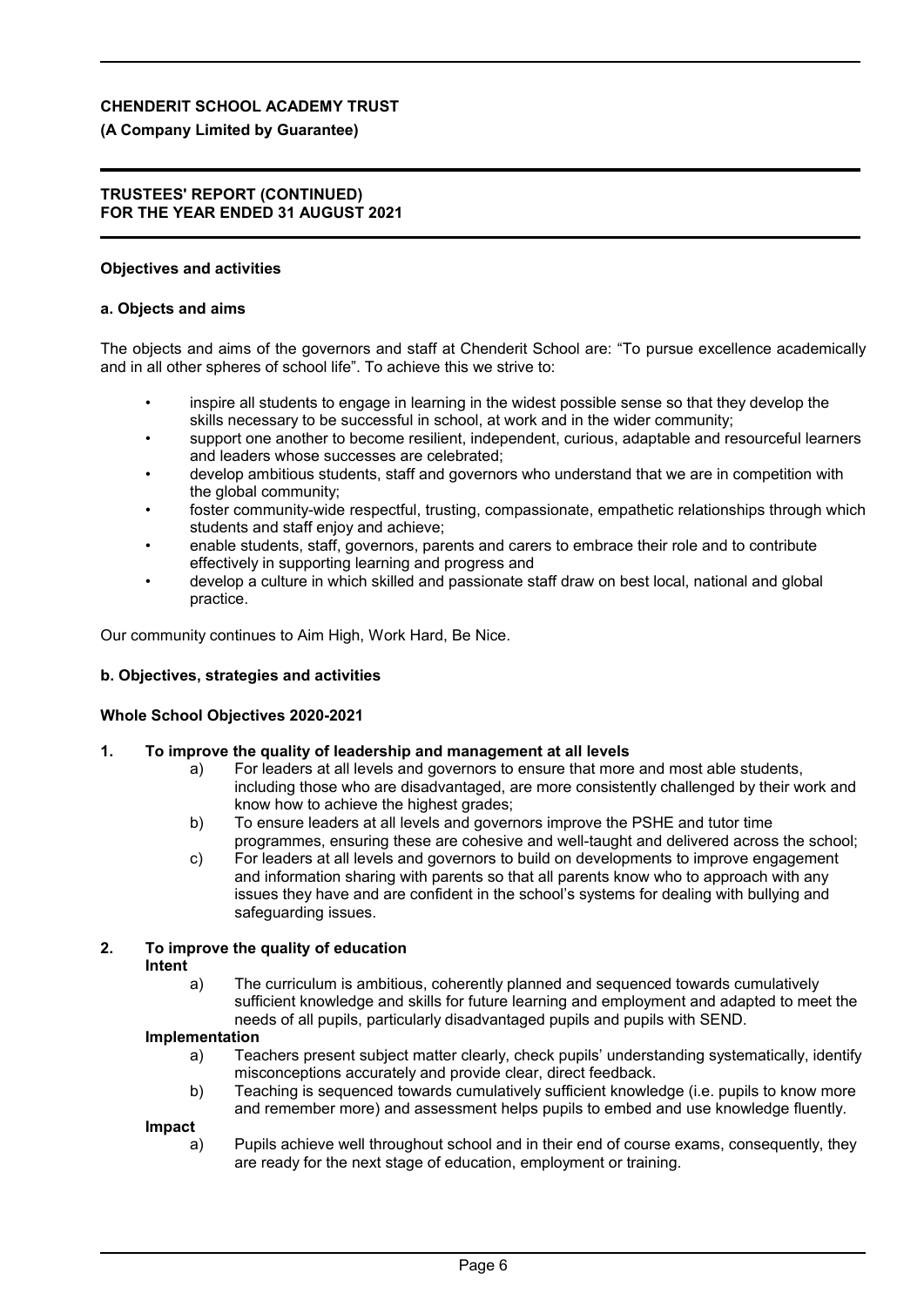# **(A Company Limited by Guarantee)**

### **TRUSTEES' REPORT (CONTINUED) FOR THE YEAR ENDED 31 AUGUST 2021**

### **Objectives and activities (continued)**

### **3. To improve students' behaviour and attitudes**

- a) Staff have high expectations for pupils' behaviour and conduct such that low-level disruption is not tolerated, pupils' behaviour does not disrupt lessons or the day-to-day life of the school and staff make sure that pupils follow appropriate routines.
- b) There is a positive and safe environment in which bullying, aggression, discrimination and derogatory language are not tolerated.

### **4. To improve students' personal development**

- a) Teaching of the curriculum for pupils' broader development (e.g. SMSC, LiMB, FBV) is of high quality, well-sequenced and leads to informed, healthy, confident, resilient, independent, responsible, respectful, tolerant pupils.
- b) Pupils are prepared for future success in education, employment or training through an effective careers programme.

Our key performance indicators are:

### **Key performance indicators**

- 1. Progress 8 measure at GCSE to have a positive residual with the aspiration of 'above average'
- 2. English element of P8 to be above average
- 3. Maths element of P8 to be above average
- 4. EBacc element of P8 to remain above average
- 5. Open element of P8 to be above average
- 6. Attainment 8 to be above national figures, taking into account the ability on entry of the cohort)
- 7. The percentage achieving a grade 5 or better in English and mathematics to be above national averages, taking into account the ability on entry of the cohort
- 8. Overall DP to improve from Progress 8 of -0.43 in 2018
- 9. Minimise differences between groups at GCSE so that the achievement of boys, middle, higher ability pupils and disadvantaged students is in line with or above national average for all students
- 10. English and maths progress score for resit GCSE (Y12/13) to remain above average
- 11. Average grade per entry to improve from C grade in 2018
- 12. Overall ALPS grade 1-3 at A level

# **Quality of Education**

- 13. Quality of education (intent and implementation) in most (80%-96%) of lessons is good or better
- 14. Achievement (impact) in most (80%-96%) of lessons is good or better
- 15. Almost no (0%-3%) lessons show quality of education to be inadequate and where this is the case, swift intervention in support of improvement is in place
- 16. Almost no (0%-3%) lessons show achievement to be inadequate and where this is the case, swift intervention in support of improvement is in place
- 17. PSHE is consistently well taught and delivered across school

### **Attendance**

- 18. Maintain % of students in sustained education, employment and training at 98% or better for all (national average = 94%), and improve % of DP to be in line with national average for non-DP
- 19. Improve absence from 4.90% in 2018 (National average = 5.5% in 2018) and ensure DP absence improves from 7.9% (national average = 8.1% in 2018)
- 20. Improve PA from 12% in 2018 (national average = 13.9% in 2018)
- 21. Improve Sixth Form attendance from 90.7% baseline data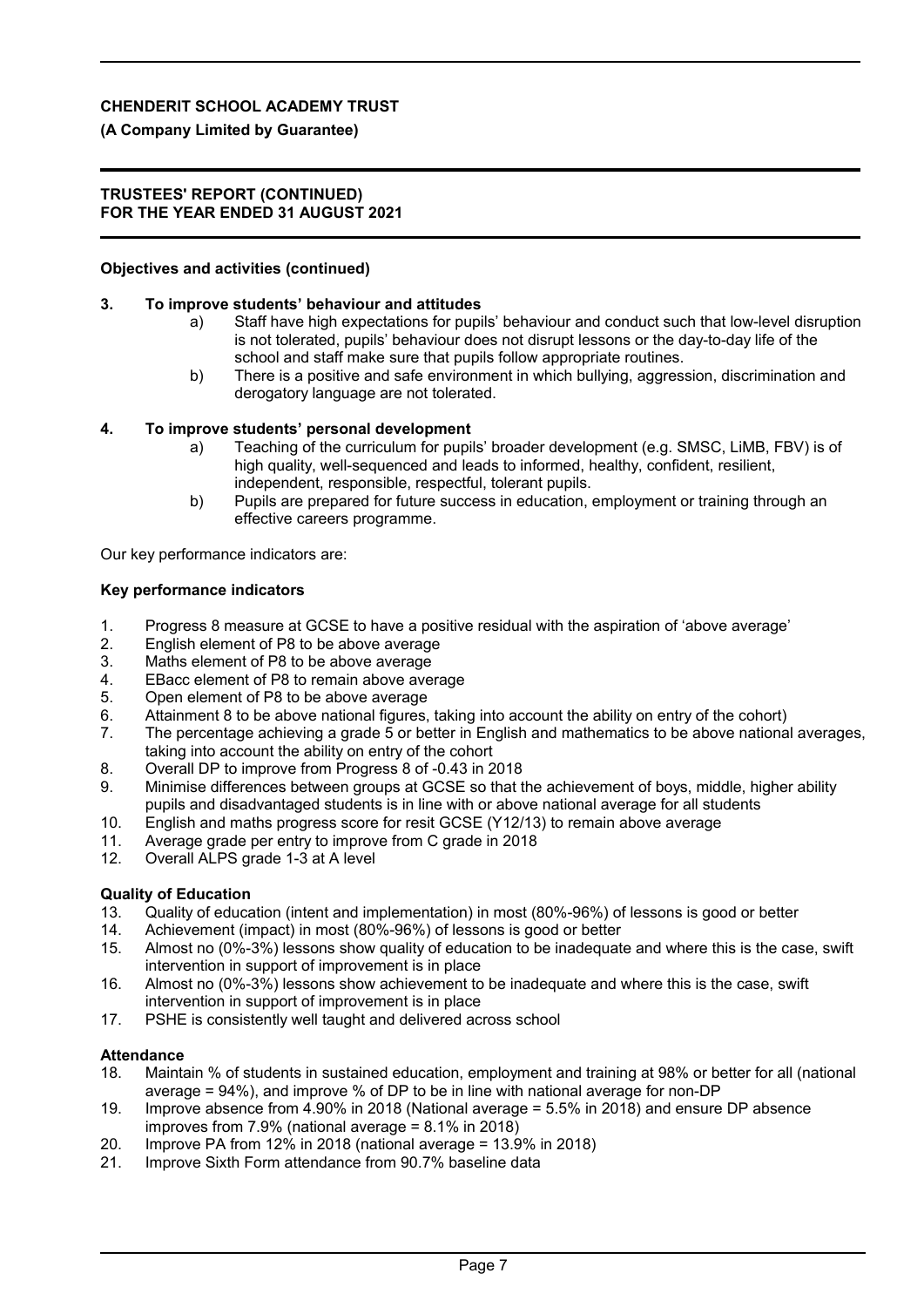### **(A Company Limited by Guarantee)**

#### **TRUSTEES' REPORT (CONTINUED) FOR THE YEAR ENDED 31 AUGUST 2021**

#### **Objectives and activities (continued)**

#### **Behaviour and Exclusions**

- 22. To reduce the % of repeat exclusions from 1.22% in 2017 (national average for similar schools = 0.95%)
- 23. To reduce the number of permanent exclusion from 3 in 2016/7 (national average = 2)

#### **No. on roll**

- 24. Ensure there are 180 students in each year group (Y7-11)
- 25. Improve Sixth Form numbers from 194 (October 2018 census)

#### **Perceptions of school**

- 26. Improve staff perception of school from baseline data of October 2018
- 27. Improve parent perception of school from baseline data of October 2018
- 28. Improve student perception of school from baseline data of April 2019

#### **c. Public benefit**

In setting our objective and planning out activities the Trustees have carefully considered the Charity Commission's general guidance on public benefit.

The Academy Trust promotes education for the benefit of the local community of Middleton Cheney and the surrounding area and offers recreational facilities to a variety of local community groups outside of school hours for the benefit of the general public, though this was affected because of Covid-19 in this financial year.

#### **Strategic report**

#### **Achievements and performance**

In May 2017, following a Section 8 Ofsted Inspection, the school received notification that "this school continues to be good".

In the summer of 2019, when the last externally validated data was available, at A level, 22% of all results were graded A\* or A, 42% of all results were graded A\* B and the school achieved an overall pass rate of 98%. This represented strong performance that was consistent with that seen in recent years.

In the summer of 2019, at GCSE, also when the last externally validated data was available, governors and leaders at the school were very pleased to see further increases in the attainment of students compared with 2018's data.

During 2020-2021, the school continued to face a number of significant and unprecedented challenges: sustaining education with numbers of students and staff self-isolating as a result of Covid in November and December, followed by a period of partial shutdown, from January to March 2021 during which teaching staff largely taught online from home, often while managing their own children's learning, and student facing support staff supported the most vulnerable and the children of key workers with online learning in school. Colleagues in school continued to be supported on site by the Leadership Team and other support staff.

Throughout last year, we did everything we could to support the planned curriculum, and deliver teaching as effectively as possible, using a mixture of in-class and remote learning:

- We kept to the normal school calendar, with pre-public exams for years 11 and 12 as close to the scheduled times as possible, and the normal school reporting dates:
- We ensured students received specialist teaching, as much as possible, by people who knew them;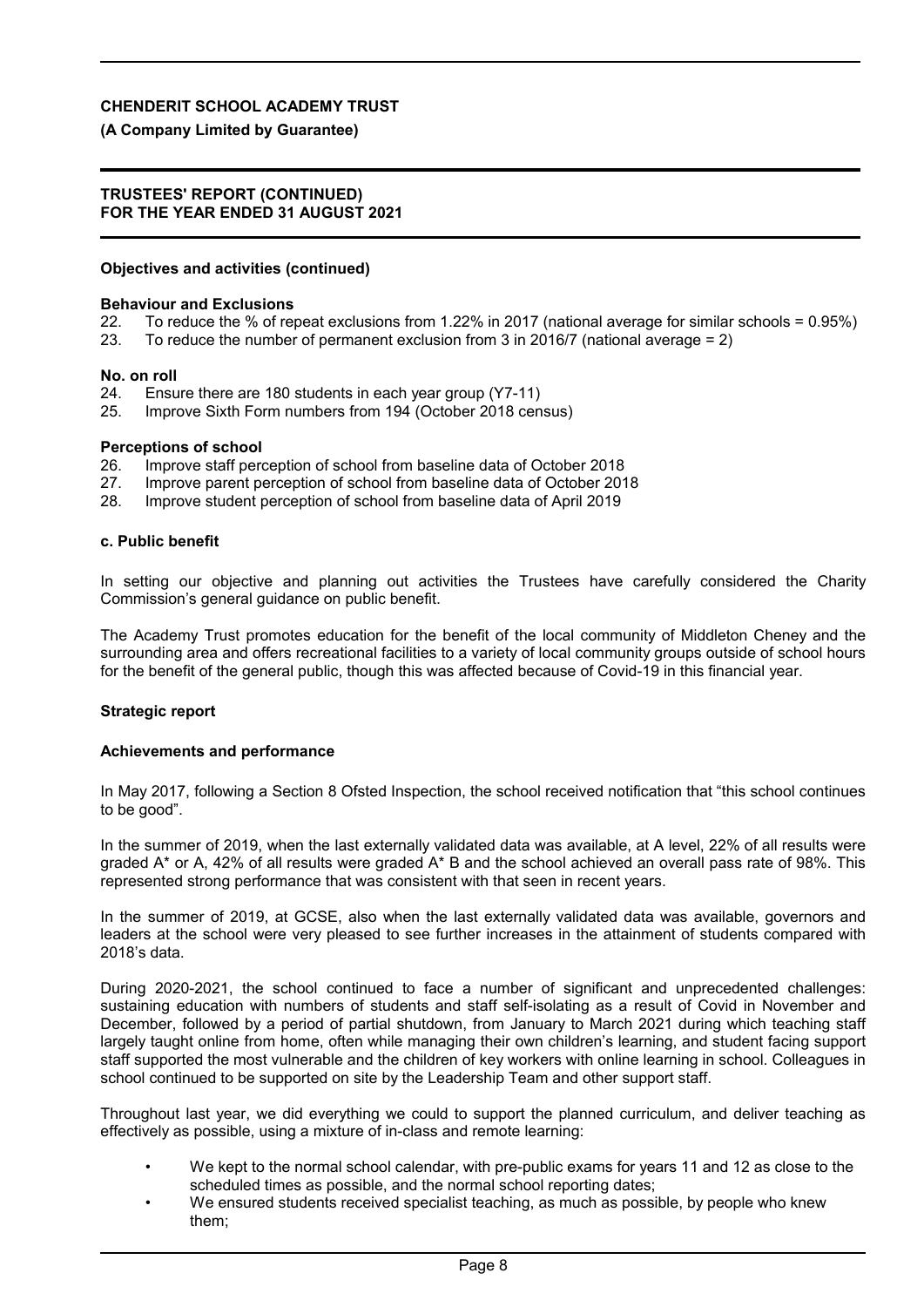### **(A Company Limited by Guarantee)**

#### **TRUSTEES' REPORT (CONTINUED) FOR THE YEAR ENDED 31 AUGUST 2021**

#### **Strategic report (continued)**

#### **Achievements and performance (continued)**

- We provided support for vulnerable learners, those known to the Learning Support team;
- We made good use of technology so that we could deliver our planned curriculum, and not simply use off-the-shelf resources from the internet;
- We sustained, and in fact increased, CPD for staff, so that we shared effective techniques for teaching remotely. The aim was that we would be able to use what we learnt to enhance the teaching and learning we offered once students were back in school;
- We maintained student motivation by regularly informing families of how teaching and learning was being sustained, and by sharing examples of good work, thus promoting engagement and commitment.

When the second national lockdown was announced in January, we were well-placed to implement what we had learned from the previous partial closure, about remote working and the virtual school. We were able to implement distance learning with immediate effect and received a great deal of parental praise for this.

From January onwards, following the cancellation of external exams, we also responded to the information coming out in stages from the Department for Education about alternative assessments for students in year 11 and the sixth form, and put in place rigorous systems that allowed us to generate Teacher Assessment Grades with fairness and integrity. In common with the majority of schools, we chose to use face-to-face assessments as a significant part of the evidence we collected. Students responded magnificently, and many said they felt they had been fairly assessed, knowing that their work would be marked and moderated by their teachers. Staff worked hard to collate the evidence and our process was approved by the exam boards.

In light of the government's statement that: "Due to the impact of the COVID-19 pandemic, most exams and assessments did not take place in 2019/20 or 2020/21 and the announced that it would not publish school or college level results data in autumn 2020 or autumn 2021" we are not able to publish data for summer 2021:

| Attainment 8<br>Students achieving a strong                                                         | 2021 (162<br>students)       | 2020 (163<br>students)       | 2019 (155<br>students)<br>49.14<br>45% | 2018 (148<br>students)<br>47.96<br>43% |
|-----------------------------------------------------------------------------------------------------|------------------------------|------------------------------|----------------------------------------|----------------------------------------|
| pass (9-4) in English and maths<br>Students achieving a standard<br>pass (9-4) in English and maths |                              |                              | 75%                                    | 60%                                    |
| Students achieving a pass (9-1)                                                                     |                              |                              | 98%                                    | 98%                                    |
| in English and maths<br>5+ standard passes (9-4)<br>including english and maths                     | No GCSE<br>data<br>available | No GCSE<br>data<br>available | 69%                                    | 57%                                    |
| 5+ standard passes (9-4)                                                                            |                              |                              | 73%                                    | 61%                                    |
| Strong pass+ (9-5) in English                                                                       |                              |                              | 69%                                    | 62%                                    |
| standard pass+ (9-4) in English                                                                     |                              |                              | 87%                                    | 76%                                    |
| Strong pass+ (9-5) in maths                                                                         |                              |                              | 48%                                    | 47%                                    |
| Standard pass+ (9-4) in maths                                                                       |                              |                              | 77%                                    | 66%                                    |
| Standard pass+ (9-4) in two<br>sciences                                                             |                              |                              | 78%                                    | 63%                                    |
| Standard pass+ (9-4) in a<br>language                                                               |                              |                              | 60%                                    | 76%                                    |
| Standard pass+ (9-4) in a<br>humanities                                                             |                              |                              | 77%                                    | 62%                                    |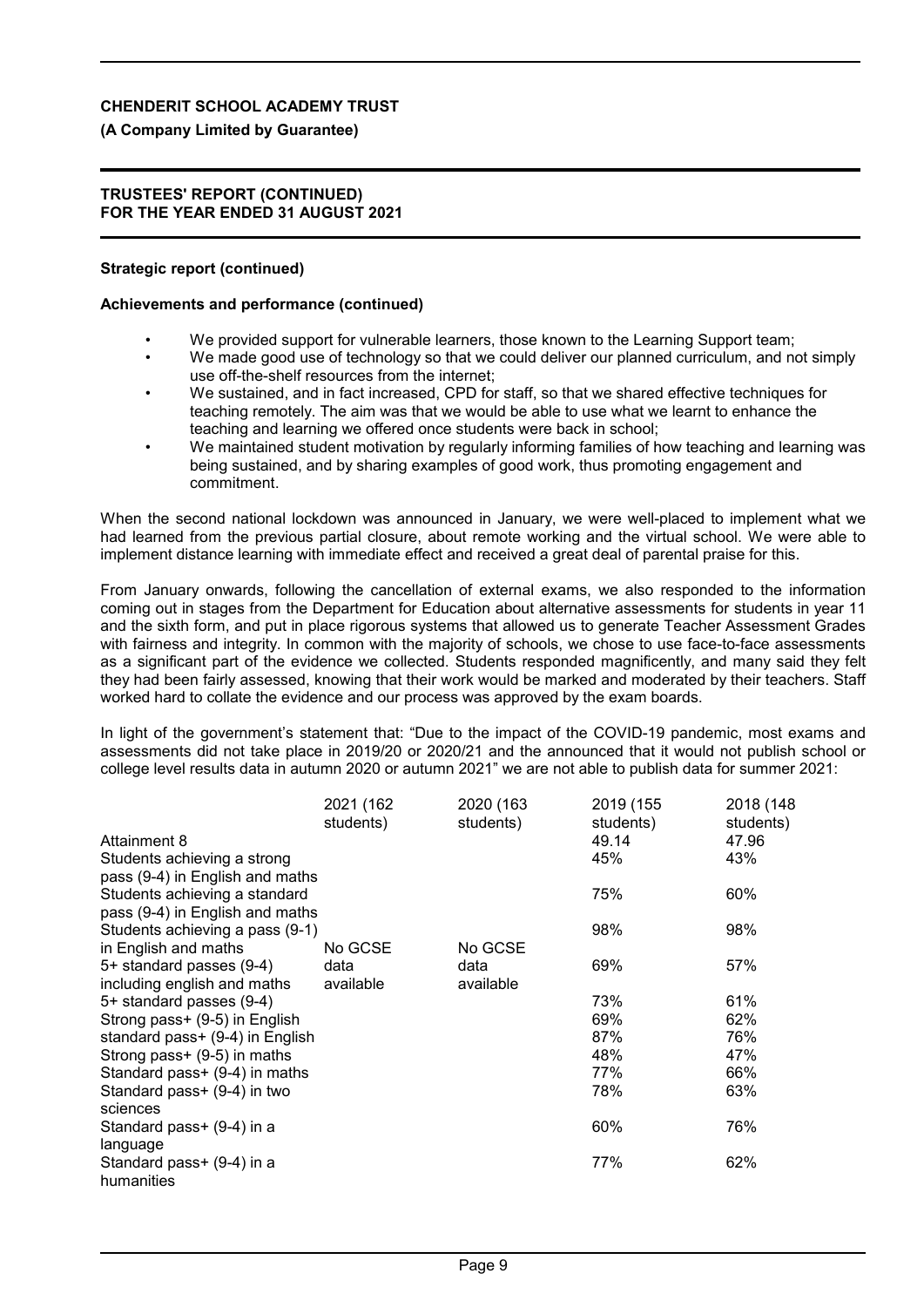## **(A Company Limited by Guarantee)**

#### **TRUSTEES' REPORT (CONTINUED) FOR THE YEAR ENDED 31 AUGUST 2021**

### **Strategic report (continued)**

#### **Achievements and performance (continued)**

The implications for 2021-2022 of the disruption caused by the pandemic during 2020-2021 are that teachers and other student facing staff need to:

- Assess gaps in student learning continually
- Provide opportunities to fill any gaps identified
- Deliver the recovery curriculum
- Rebuild students' confidence
- Work with school staff and outside agencies to address the significant rise in mental health issues that have presented in the past 18 months

#### **a. Key performance indicators**

The Academy uses a number of financial key performance indicators to monitor financial success of the Academy Trust and progress. These figures are shared within the SWAN group for benchmarking.

| 2020/21 | 2019/20 | 2018/19 |                                                         |
|---------|---------|---------|---------------------------------------------------------|
| 77%     | 79%.    | 78%     | Payroll % of Income (Excluding Capital)                 |
| 22%     | 18%     | 18%     | Non Payroll Expenditure % of Income (Excluding Capital) |

The Academy Trust also uses a number of non financial key performance indicators to monitor its performance. These include:

- GCSE percentage of grade 4+ in English and maths
- GCSE progress 8 and attainment 8 measures
- A level pass rates at A\* B and A\* E
- Recruitment and retention rates of students moving from Y11 into our Sixth Form
- KS3 and KS4 attendance rates
- The number of permanent and fixed term exclusions

#### **b. Going concern**

After making appropriate enquiries, the board of Trustees has a reasonable expectation that the Academy Trust has adequate resources to continue in operational existence for the foreseeable future. For this reason it continues to adopt the going concern basis in preparing the financial statements. Further details regarding the adoption of the going concern basis can be found in the Statement of Accounting Policies.

### **Financial review**

Most of the Academy Trust's income is obtained from the DfE in the form of recurrent grants disbursed via the Education and Skills Funding Agency (ESFA), the use of which is restricted to particular purposes. The grants received from the DfE during year ended 31 August 2021 and the associated expenditure are shown as restricted funds in the statement of financial activities.

The Academy Trust also received grants for fixed assets from the ESFA and other funding bodies. In accordance with the Charities Statement of Recommended Practice, 'Accounting and Reporting by Charities' (SORP 2019), such grants are shown in the Statement of Financial Activities as restricted income in the fixed asset fund. The restricted fixed asset fund balance is reduced by annual depreciation charges over the expected useful life of the assets concerned.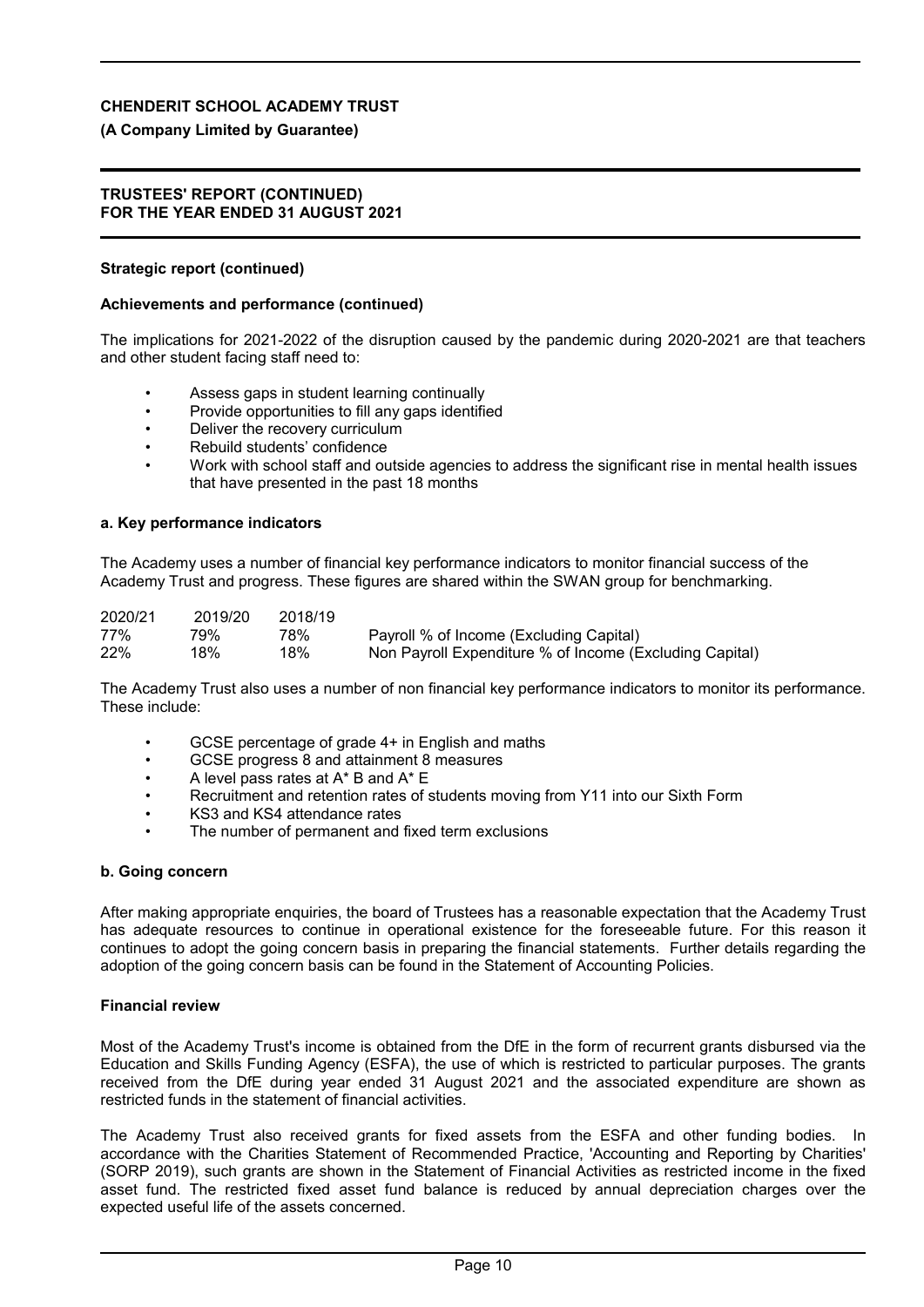### **(A Company Limited by Guarantee)**

#### **TRUSTEES' REPORT (CONTINUED) FOR THE YEAR ENDED 31 AUGUST 2021**

#### **Strategic report (continued)**

During the year to 31 August 2021, total revenue expenditure of £5,357,543 (2020 - £5,529,772) (excluding depreciation and pension adjustment) was covered by recurrent grant funding from the DfE together with other incoming resources. The excess of income over expenditure for the year (excluding restricted fixed asset funds and pension adjustment) was £209,912 (2020 - £120,774)

At 31 August 2021 the net book value of fixed assets was £11,454,221 (2020 - £10,830,121) and movements in tangible fixed assets are shown in note 13 to the financial statements. The assets were used exclusively for providing education and the associated support services to the pupils of the Academy.

During 2020/21 the Academy has continued to improve the learning environment and the tools available for students and teachers, and also increased capital expenditure to improve the teaching and learning environment. The Academy will continue with a rolling program of capital improvements.

The Academy's risk management procedures are outlined below. The Trustees believe that its risk management procedures mitigate as far as reasonably possible the principal risks and uncertainties facing the Academy Trust.

The Academy Trust does not have significant trade debtors as invoiced income is a minor ancillary activity. Lettings income is minimal and very much linked to the School's community responsibilities to encourage local organisations particularly where school pupil involvement is encouraged to local groups. The majority of lettings were cancelled in 2020/21 due to COVID-19.Cash flow is monitored daily by the Academy Trust and budgets presented to the Governing Body consider cash flow and liquidity in detail.

The review should also explain here how COVID-19 has impacted on the financial performance of the trust (including, but not limited to, any impact on the academy trust's reserves policy, level of reserves and any change to funds set aside for future commitments). In addition, academy trusts should explain how any extra COVID-19 funding received has been deployed, any financial uncertainties ( eg on trading activities), and steps taken to address these (eg trading activities), and participation in free school meals support, if applicable, or the DfE laptop schemes.

Additional 'COVID-19 funding' was used to ensure we were able to maintain the delivery of our curriculum and provide tools to allow staff to support students to catch up following numerous periods of disruption to learning. This took a number of forms:

#### 1. Ensuring all students could access and received live learning

Investment was made in our ICT software (e.g. the purchase of the google suite) to ensure all lessons were able to proceed during lockdown. This required a great deal of training for staff and students but enabled the school to use technology to continue with the planned curriculum (with some adjustment) and support learning.

Investment was also made in additional hardware so that we could support those students who did not have access to a laptop or computer at home. Over and above issuing laptops from the DfE's laptop scheme, we loaned 95 Chromebooks to students during lockdown – the Chromebooks have remained with students who are still in the school.

We also invested in wireless dongles for those students without internet access at home, providing these as required.

Access to our live lessons was monitored closely (as part of the google suite we purchased) and additional time was put into contacting students and parents to check on wellbeing and resolve any issues that were discovered.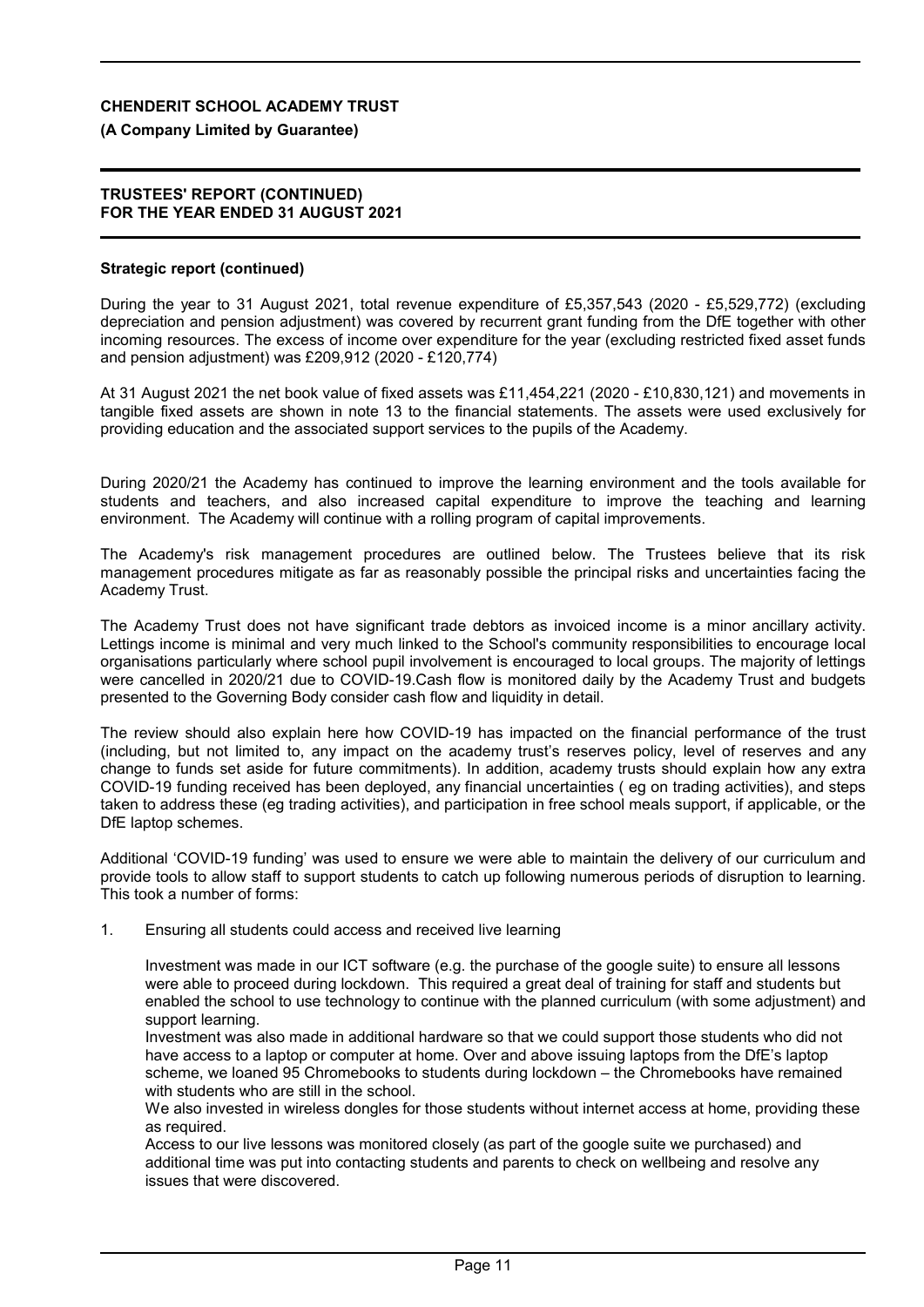### **(A Company Limited by Guarantee)**

#### **TRUSTEES' REPORT (CONTINUED) FOR THE YEAR ENDED 31 AUGUST 2021**

#### **Strategic report (continued)**

2. Providing resources to students that support learning and catch-up

We purchased several different pieces of online learning software to support catch up. Examples include GCSE Pod, online text books in several subjects (e.g. maths, science, MFL), Massolit for English catchup, parentbooking.com for conducting parents evenings and supporting parents to help their children. These resources were deployed to support classwork, to allow additional homework to be set and to provide catch-up activities over the summer holiday.

3. Curriculum content changes to support recovery

Additional staff time was used to amend the curriculum, ensuring specific content which was more suited to on line learning took place during lockdown and other, more complex aspects of the curriculum that required face to face learning occurred when students returned to school. Additional TA support to provide additional interventions was purchased for the weakest Y7 students.

4. Free school meals support

NCC provided funded Huggg vouchers which we distributed during all the school holidays. During termtime lockdown periods, we provided support to FSM pupils ourselves with Huggg and Edenred vouchers and we were able to reclaim the cost from ESFA. Once our canteen re-opened the voucher support ceased, and we provided care packages to FSM pupils in isolation, which families collected from school, or were delivered home by staff.

5. Flexible budgeting and management

A Significant proportion of teaching and learning was delivered remotely due to COVID-19, and in line with this a flexible budget approach was necessary to re-divert planned expenditure to support the new demands of remote learning. We had reduced income from lettings and sales, and reduced need for classroom resources, but increased health and safety expenditure and increased IT software and hardware needs. Uncertainty remained throughout the year of how COVID-19 could impact staff attendance, and the need to keep some contingency funds to support supply agency staff if necessary. This approach enabled pupils to be fully supported and funds to be redirected to support the refurbishment of toilet blocks through the summer holidays.

### **a. Reserves policy**

Keeping an appropriate level of financial reserves is essential to protect against:

- Income reduction due to government funding changes;
- Known reduction in sixth form numbers
- Maintaining the school premises at an acceptable level against asset management plans and taking account of the age of the buildings
- Unplanned staffing costs

The governors review the reserve levels of the Academy annually. This review encompasses the nature of income and expenditure streams, the need to match income with commitments and the nature of reserves. The Academy's current level of free reserves (total funds less the amount held in fixed assets and restricted funds) is £105,908 (2020 - £101,674). The Academy intends to continue building up free reserves as required.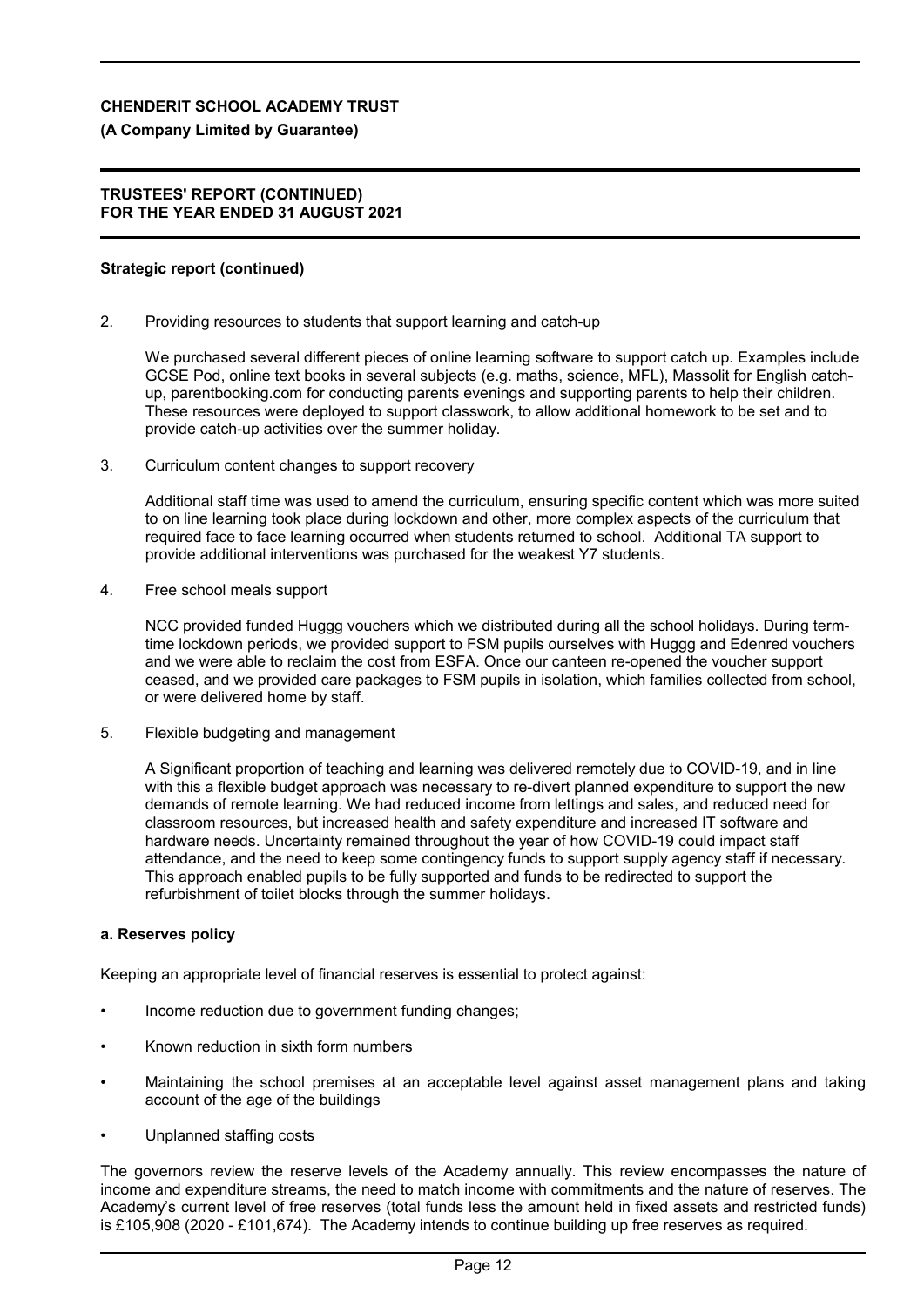# **(A Company Limited by Guarantee)**

### **TRUSTEES' REPORT (CONTINUED) FOR THE YEAR ENDED 31 AUGUST 2021**

Included within restricted funds at 31 August 2021 is the Local Government Pension Scheme deficit of £1,901,000 (2020 - £1,449,000). The pension deficit is viewed as a long term debt and annual contributions are adjusted as necessary to mitigate the risk and reduce the deficit. At 31 August 2021 the total funds comprised:

| Unrestricted |                   | 105,908     |
|--------------|-------------------|-------------|
| Restricted:  | Fixed asset funds | 11,454,221  |
|              | Pension reserve   | (1,901,000) |
|              | Other             | 1,002,027   |
|              |                   |             |
|              |                   | 10,661,156  |
|              |                   |             |

# **b. Investment policy**

The Governing Body has approved a treasury management statement as part of the Financial Procedures Manual, which documents the Academy Trust's investment policy.

The Trust's general investment policy, where possible, is to invest surplus cash reserves with High Street banks with a high credit rating where the capital invested is guaranteed. Investment returns are market tested periodically to ensure that returns are maximised whilst safeguarding the funds invested. No investments were made during 2020/21 due to minimal rates.

# **c. Principal risks and uncertainties**

Through the Academy Trust's risk management procedures, it has considered its principal risks and uncertainties and planned mitigating action wherever possible. The principal risks and uncertainties identified by the Governing Body are:

- A change in government funding regime the Academy receives over 90% of its income from Government agencies;
- Reduction in student numbers for example through increased provision and therefore competition locally (i.e. the opening of a number of new providers, including sixth form providers, in the local area);
- Financial and operational disruption due to COVD-19

The actions being taken to mitigate these identified risks are as follows:

- Attendance at government funding agency conferences and participation in focus groups to keep up to date with and influence as far as possible Academy funding methodology;
- Infection prevention in conjunction with Public Health England
- Financial contingency planning
- Appropriate organisational structure with several tiers of review;
- Internal quality assurance reviews and self assessments supported by external reviews.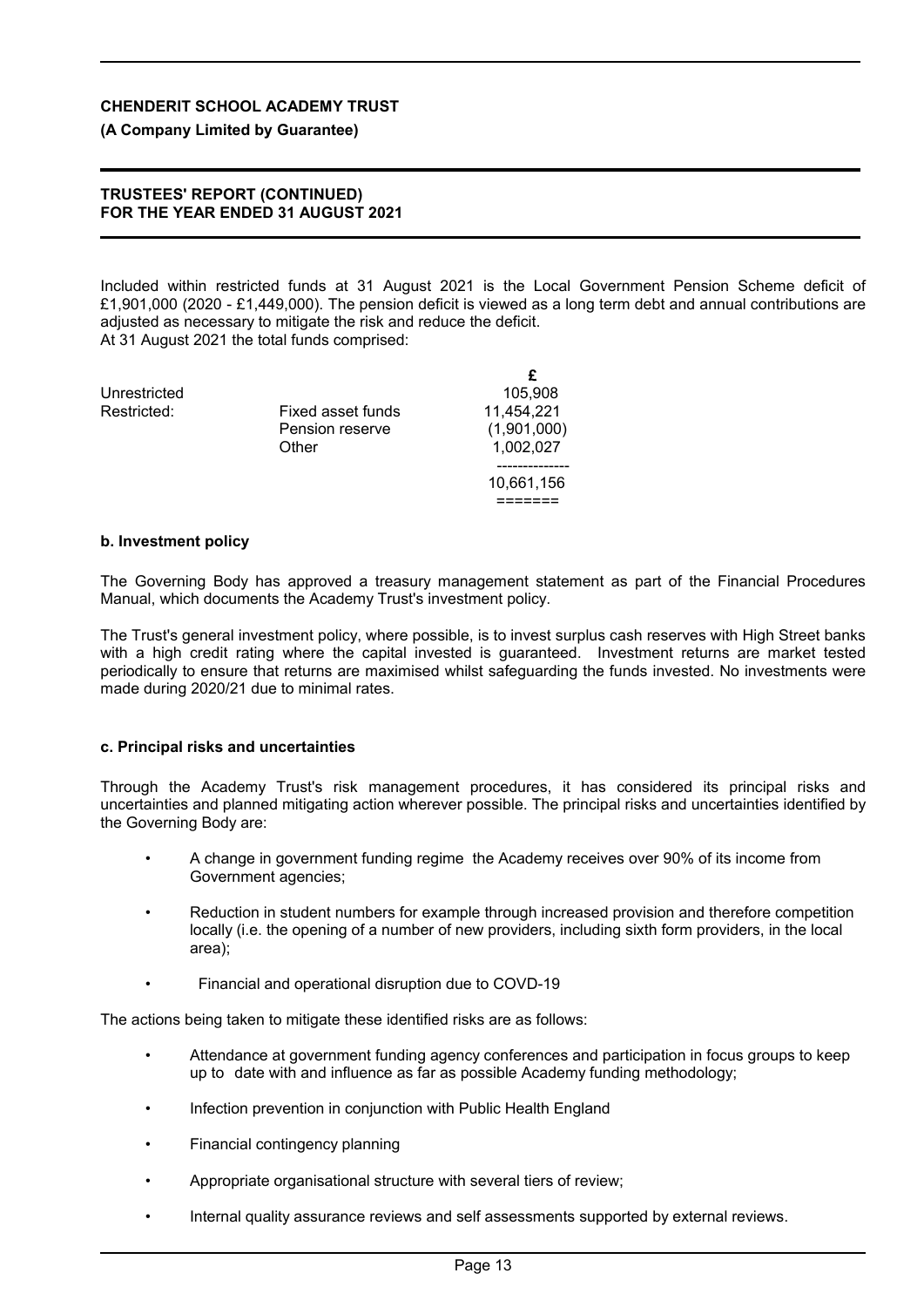### **(A Company Limited by Guarantee)**

#### **TRUSTEES' REPORT (CONTINUED) FOR THE YEAR ENDED 31 AUGUST 2021**

### **Fundraising**

"The Academy Trust does not use any external fundraisers. All fundraising undertaken during the year was monitored by the Trustees".

The Academy is keen to support a range of good causes both locally, nationally and internationally and encourages involvement by students and the school community to raise funds periodically throughout the school year. The Student Council and Sixth Form Committee consider good causes for support on an annual basis and these are agreed with senior leaders to ensure those charities are appropriate. Recent charities supported include BBC Children in Need, and Young Minds. Fund-raising is generally through non-uniform days, cake sales and an annual sixth form charities week. There is no obligation on students / parents or the community to support the charities.

Local Businesses on occasion donate equipment or small cash donations to help towards specific projects or activities. We received £5000 from Middleton Cheney Good Neighbour for purchase of IT equipment to support pupils' remote learning.

The academy does not operate a regulated fund-raising scheme nor does it employ or use the services of a professional fund-raiser.

#### **Plans for future periods**

The Academy Trust will continue striving to improve the levels of performance of its students at all levels, especially in light of the schooling students have missed due to the partial closures of our school and the continual disruption since March 2020 as a result of the COVID-19 global pandemic. The Academy Trust will also continue its efforts to ensure its students secure an apprenticeship, employment or a place in further or higher education once they leave.

Likewise, the Academy Trust will continue developing all aspects of local education by supporting its primary feeder schools and other schools through the SWAN group. The Academy Trust will continue bringing national best practice into its school through the two colleagues who were previously additional Inspectors for SERCO and Tribal but are now contracted with Ofsted directly, as Ofsted Inspectors.

However, the virus control measures that had to be in place throughout 2020-2021 meant that we had to make numerous changes to our typical ways of working. For example, we were unable to run live assemblies, work experience programmes, extra-curricular activities and educational visits and had to put in place staggered break and lunchtimes and one way systems for all year groups. These decisions, while necessary and unavoidable, impacted on our service delivery and strong sense of community.

Whilst we are mindful that covid is still a concern, and we continue to ventilate our classrooms well, and use hand sanitiser routinely, we have reintroduced our programmes of assemblies and work experience, and extracurricular activities and educational visits. We continue to deliver parents evenings virtually however we will reintroduce a number of these in person, when our risk assessment deems it safe to do so.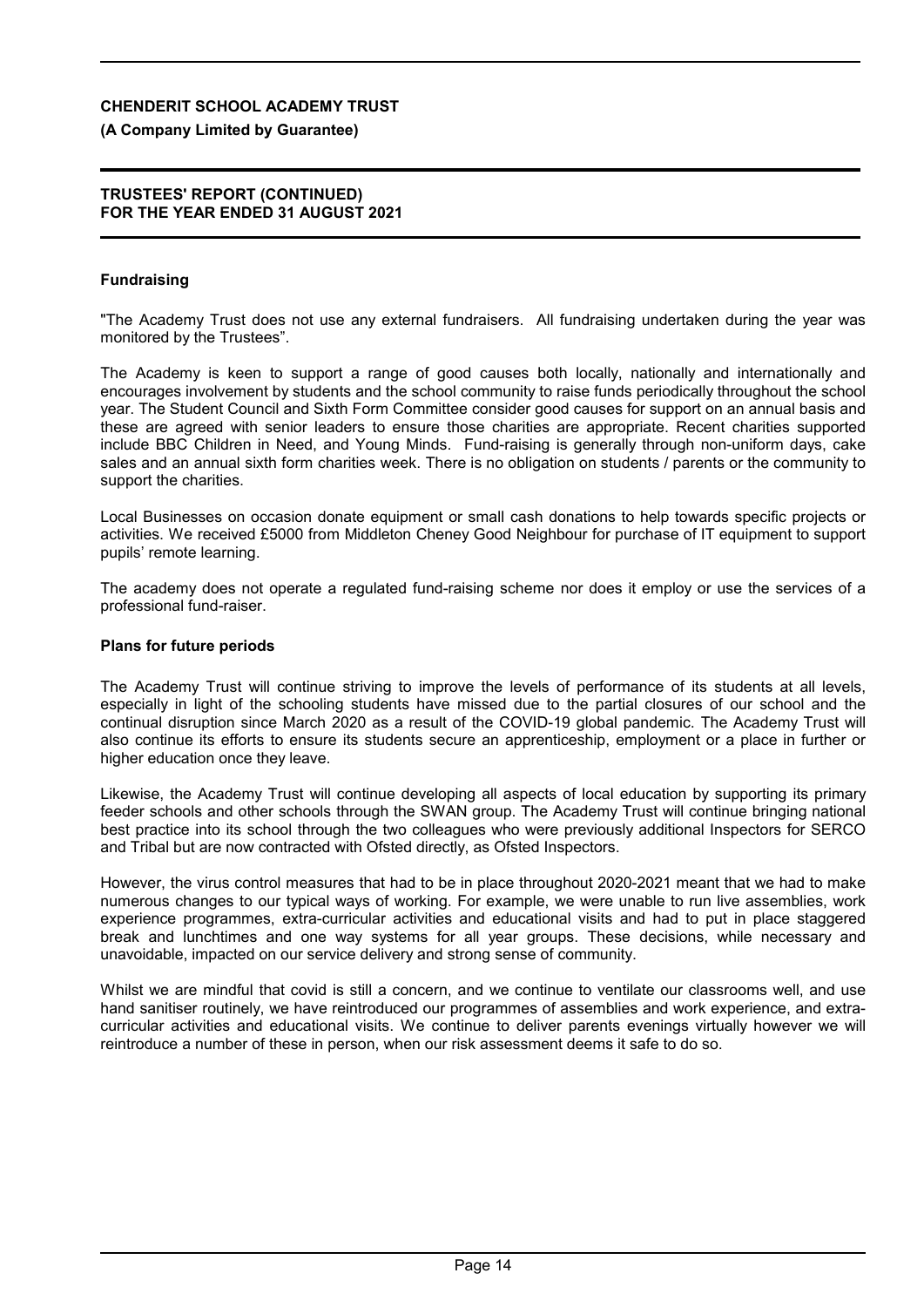# **(A Company Limited by Guarantee)**

## **TRUSTEES' REPORT (CONTINUED) FOR THE YEAR ENDED 31 AUGUST 2021**

# **Plans for future periods (continued)**

We are due and are ready for an Ofsted inspection however this is likely to be delayed as a result of the pandemic. Our last, external validation from Ofsted, in May 2017, stated: "This school continues to be good".

Summary of key findings

- Leaders and governors share a clear understanding of what the school is trying to achieve.
- The school has a calm and purposeful feel, and pupils are keen to learn and do their best.
- Pupils are confident, friendly and engage well with visitors. They describe their school as 'close knit' and a 'friendly community'.
- There is a rigorous approach to monitoring the quality of teaching. Consequently, the quality of teaching, learning and assessment is now more consistent across the school.
- Pupils benefit from opportunities to take part in extra curricular activities, such as debating, sport and drama, which play a significant role in developing their confidence.
- The school is renowned for the quality of pupils' artwork and the gallery is an important, well regarded feature.
- The school's pastoral team provides effective support to pupils who, for whatever reason, need some extra support or a listening ear.
- The vast majority of pupils believe that bullying is rare and that it is dealt with effectively.
- Leaders have made good use of the funding for disadvantaged pupils to ensure that these pupils attend school and achieve well.
- Middle ability pupils are now more engaged with their work and making better progress.
- The school has had some success in engaging parents in the life of the school.
- Safeguarding is effective the safeguarding team has effective systems in place to monitor all pupils about whom they have concerns

The three areas for improvement in May 2017 were:

Leaders and those responsible for governance should ensure that:

- the most able pupils, including those who are disadvantaged, are more consistently challenged by their work and know how to achieve the highest grades.
- PSHE is consistently well taught and delivered across school, and tutorial time is used well.
- They build on developments to improve engagement and information sharing with parents so that all parents know who to approach with any issues they have and are confident in the school's systems for dealing with bullying and safeguarding issues.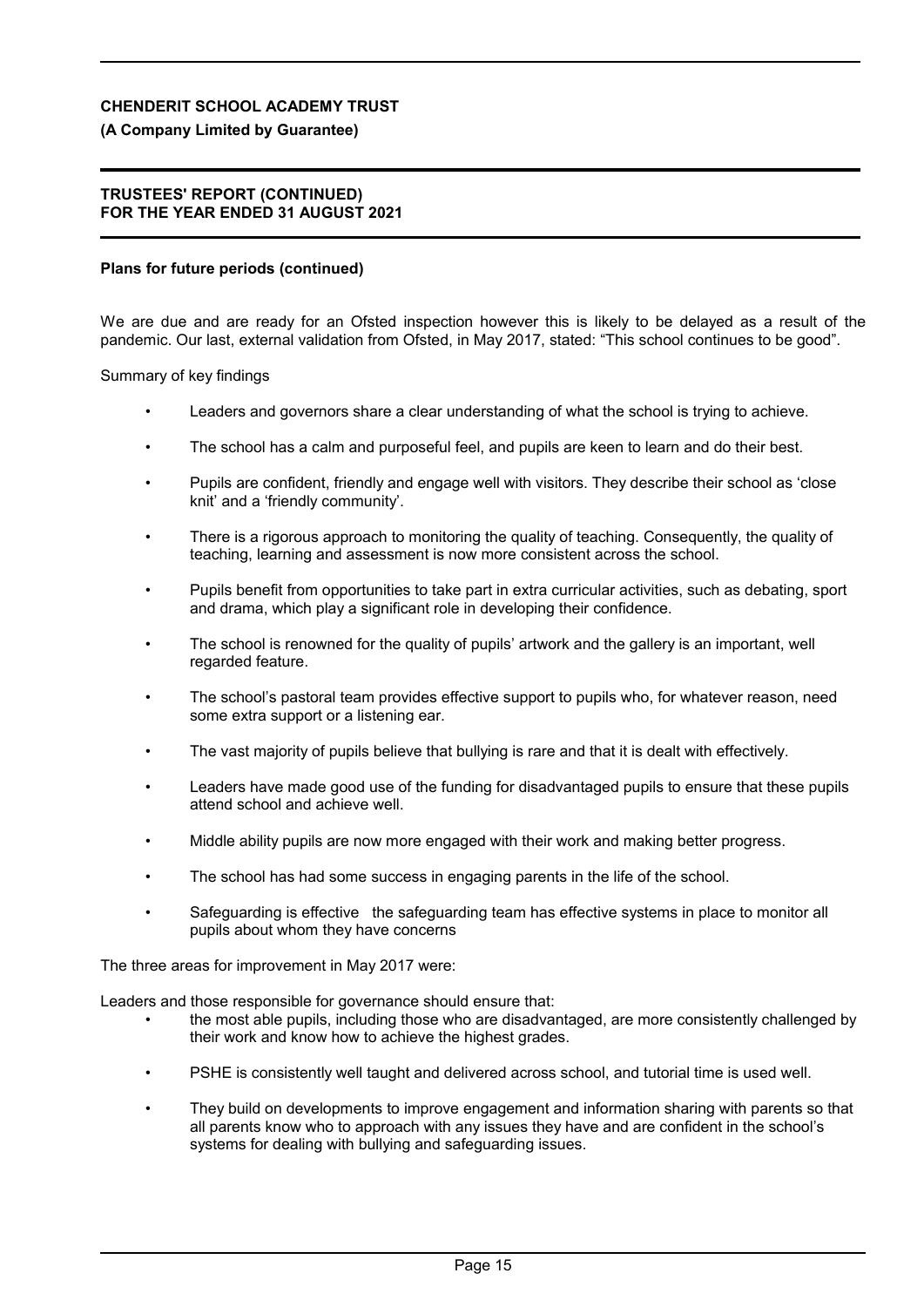# **(A Company Limited by Guarantee)**

## **TRUSTEES' REPORT (CONTINUED) FOR THE YEAR ENDED 31 AUGUST 2021**

# **Plans for future periods (continued)**

The academy's most recent improvement plan, written in July 2017 following the Ofsted inspection, and updated annually, has addressed the three areas above and our foci, in light of the impact of the pandemic, are now:

- a. For leaders at all levels and governors to ensure that more and most able students, including those who are disadvantaged, are more consistently challenged by their work and know how to achieve the highest grades.
- b. For leaders at all levels and governors to build on developments to improve students' overall careers education, with improved access to individual guidance, experiences of work and broad ranging encounters with employers.
- c. For leaders at all levels and governors to build on developments to ensure that, post covid, the mental health and well-being of staff and students are prioritised so that all members or our community develop protective factors, and the skills and confidence needed to self-seek help and/or early intervention, as required.

# **Disclosure of information to auditor**

Insofar as the Trustees are aware:

- there is no relevant audit information of which the charitable company's auditor is unaware; and
- that Trustees have taken all steps that they ought to have taken to make themselves aware of any relevant audit information and to establish that the auditor is aware of that information.

The Trustees' Report, incorporating a strategic report, was approved by order of the Board of Trustees, as the company directors and signed on its behalf by:

................................................ **Mr Ian Walker** Chair of Trustees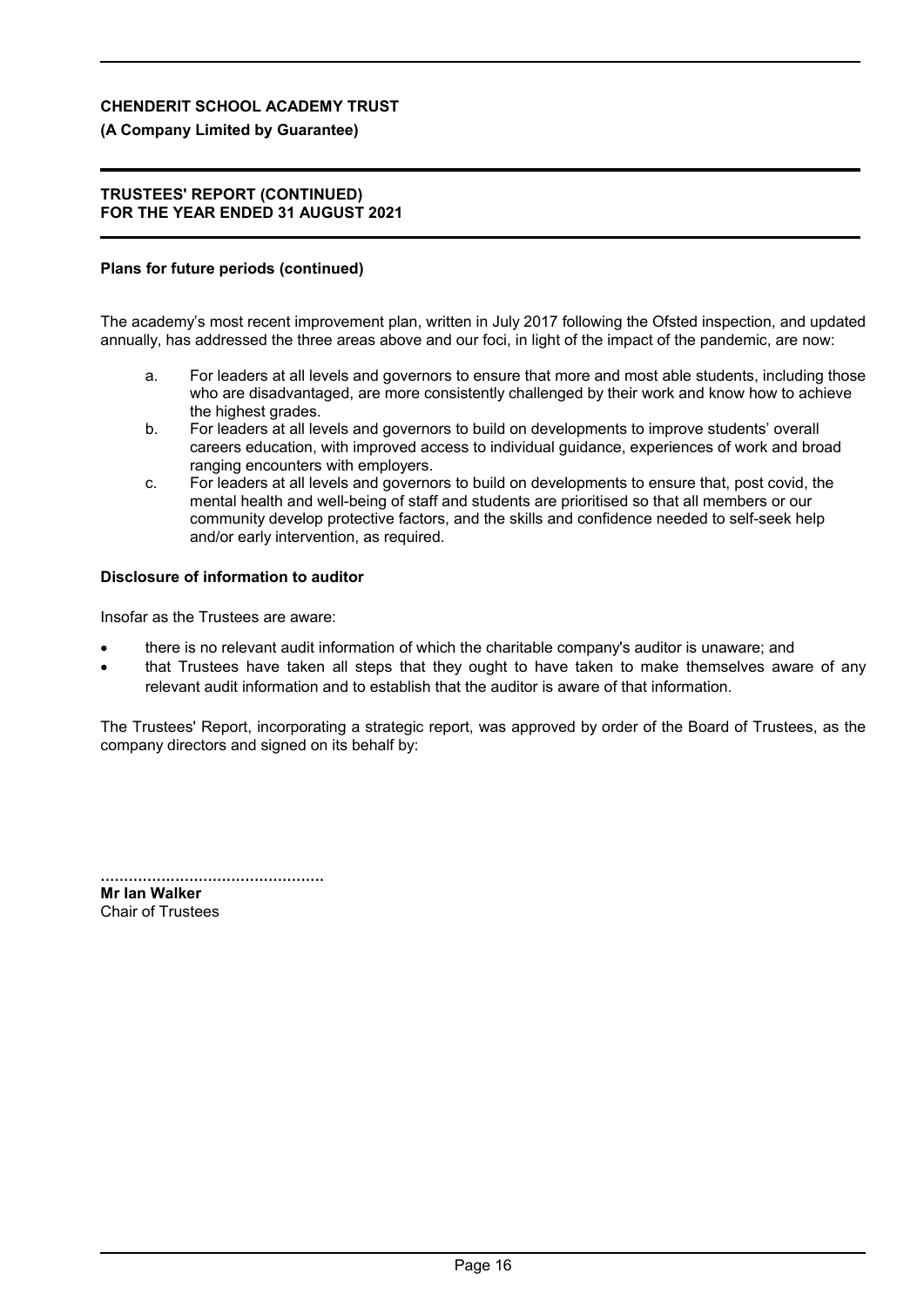## **(A Company Limited by Guarantee)**

## **GOVERNANCE STATEMENT**

#### **Scope of responsibility**

As Trustees, we acknowledge we have overall responsibility for ensuring that Chenderit School Academy Trust has an effective and appropriate system of control, financial and otherwise. However, such a system is designed to manage rather than eliminate the risk of failure to achieve business objectives, and can provide only reasonable and not absolute assurance against material misstatement or loss.

As Trustees, we have reviewed and taken account of the guidance in DfE's Governance Handbook and competency framework for governance.

The board of Trustees has delegated the day-to-day responsibility to the Headteacher as accounting officer, for ensuring financial controls conform with the requirements of both propriety and good financial management and in accordance with the requirements and responsibilities assigned to it in the funding agreement between Chenderit School Academy Trust and the Secretary of State for Education. They are also responsible for reporting to the board of Trustees any material weaknesses or breakdowns in internal control.

#### **Governance**

The information on governance included here supplements that described in the Trustees' Report and in the Statement of Trustees' Responsibilities. The board of Trustees has formally met 6 times during the year. Attendance during the year at meetings of the board of Trustees was as follows:

| Trustee                                                                             | Meetings attended | Out of a possible |
|-------------------------------------------------------------------------------------|-------------------|-------------------|
| Mr Ian Walker, Chair of Governors, Chair of<br>Governors                            | 6                 | 6                 |
| Ms Sophie Wilson, Vice Chair of Governors                                           | 6                 | 6                 |
| Mrs Rachel Boyde, Chair of Resources<br>Committee                                   | 4                 | 6                 |
| Mr Steven Meacham, (resigned 6 July 2021)                                           | 5                 | 6                 |
| Mrs Alexe Pope                                                                      | 5                 | 6                 |
| Mrs Karen Arrand                                                                    | 5                 | 6                 |
| Mr Billy Belstone, (appointed 7 September 2021)                                     | 6                 | 6                 |
| Mr Kerry Blair, (resigned 3 December 2021)                                          | $\overline{2}$    | 3                 |
| Mrs Lisa Cavanagh                                                                   | $6\phantom{1}6$   | $6\phantom{1}6$   |
| Mrs Julie Cross (appointed 1 February 2021),<br><b>Chair of Resources Committee</b> | $\overline{2}$    | 3                 |
| Mrs Joanne Dowden                                                                   | 5                 | 6                 |
| Mrs Danielle Frewin                                                                 | 6                 | 6                 |
| Mrs Christine Gibbins (appointed 1 February<br>2021, resigned 26 April 2021)        | 1                 | 1                 |
| Mr Phil Marchington, (resigned 6 September<br>2021, reappointed 7 September 2021)   | 6                 | 6                 |
| Mr Doug Scott, (resigned 6 July 2021)                                               | 5                 | 6                 |
| Mr Gareth Thomas, (appointed 1 February 2021)                                       | 3                 | 3                 |
| Mr David Walls, (resigned 14 June 2021)                                             | $\overline{2}$    | $\mathbf 5$       |
| Mrs Catherine Wilke (resigned 22 January 2021)                                      | $\overline{2}$    | 3                 |
| Cartwright, Headteacher<br>Jane<br>Mrs<br>and<br><b>Accounting Officer</b>          | 6                 | 6                 |
| Mr Miles Stevens-Hoare (appointed 5 July 2021,<br>resigned 20 August 2021)          | 1                 | 1                 |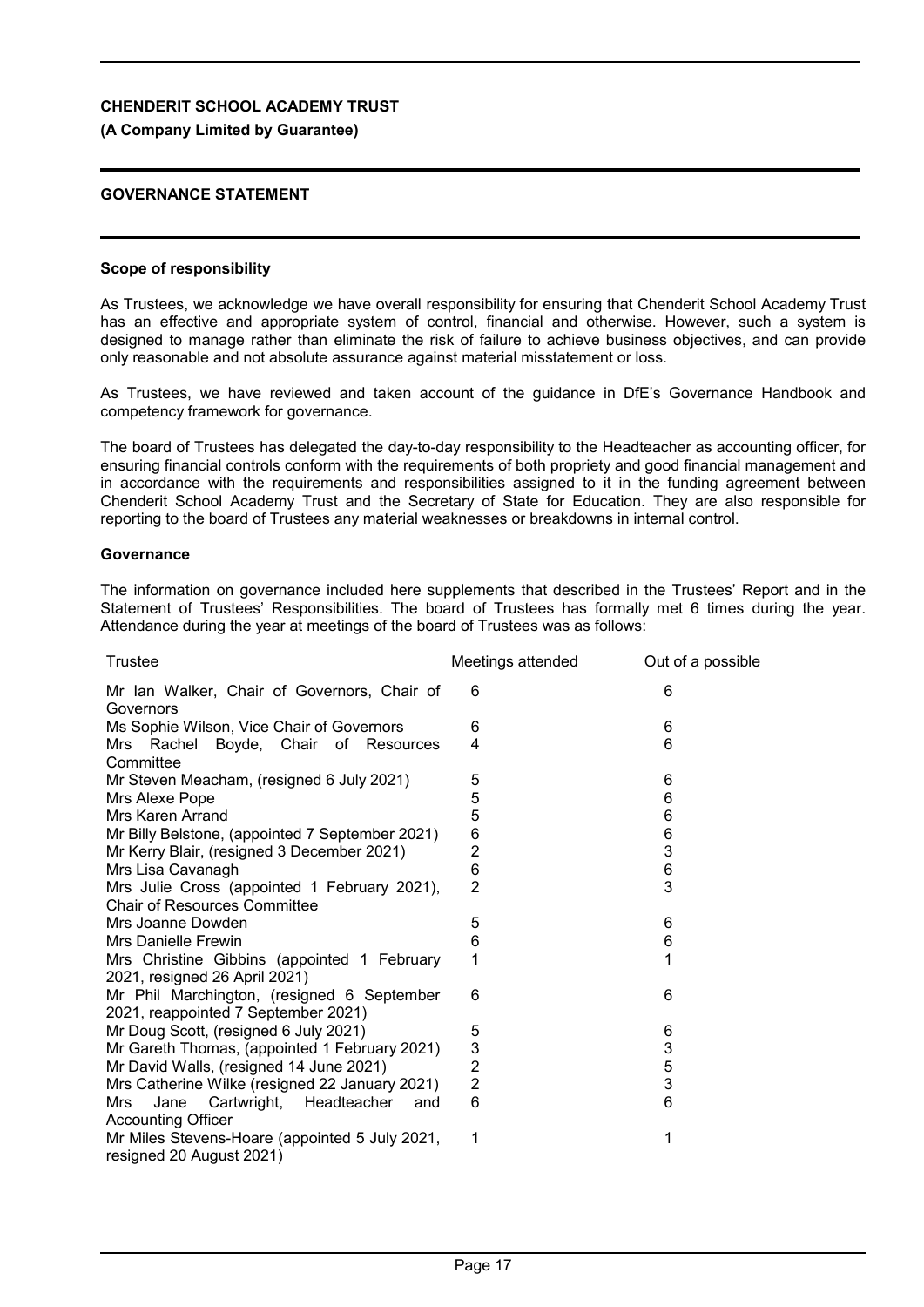### **(A Company Limited by Guarantee)**

### **GOVERNANCE STATEMENT (CONTINUED)**

#### **Governance (continued)**

The Resources Committee is a sub-committee of the main board of Trustees. Its purpose is to monitor and evaluate the use of and impact of the school's budget, recruitment and professional development of staff, and premises.

Attendance at meetings in the year was as follows:

| Trustee                                                                       | Meetings attended | Out of a possible |
|-------------------------------------------------------------------------------|-------------------|-------------------|
| Boyde, Chair<br>Rachel<br>of<br>Mrs<br>resources<br>Committee                 | 5                 | 5                 |
| Mr Ian Walker                                                                 | 4                 | 5                 |
| Ms Sophie Wilson                                                              | 4                 | 5                 |
| Mrs Christine Gibbins, (appointed 1 February<br>2021, resigned 26 April 2021) | 0                 |                   |
| Mr Doug Scott, (resigned 6 July 2021)                                         | 5                 | 5                 |
| Mr David Walls (resigned 14 June 2021)                                        | 2                 | 5                 |
| Mrs Jane Cartwright, Headteacher<br>and<br><b>Accounting Officer</b>          | 5                 | 5                 |

The Teaching and Learning Committee is also a sub-committee of the main Governing Body. Its purpose is to monitor and evaluate pupil achievement and the quality of teaching, ensuring the school provides a high quality learning experience and delivers a broad and balanced curriculum in keeping with the school's aims, all pupil needs and legal requirements.

Attendance during the year at meetings was as follows:

| Trustee                                                                           | Meetings attended | Out of a possible |
|-----------------------------------------------------------------------------------|-------------------|-------------------|
| Mr Steven Meacham (Chair) (resigned 6 July<br>2021)                               | 5                 | 5                 |
| Mr Ian Walker                                                                     | 5                 | 5                 |
| Mrs Karen Arrand                                                                  | 5                 | 5                 |
| Mr Billy Belstone (appointed 7 September 2020)                                    | 5                 | 5                 |
| Mrs Lisa Cavanagh                                                                 | 5                 | 5                 |
| Mr Phil Marchington, (resigned 6 September<br>2021, reappointed 8 September 2021) | 5                 | 5                 |
| Mrs Catherine Wilkes (resigned 22 January<br>2021)                                | 3                 | 3                 |

The Students, Families and Community Committee, the third of the school's sub-committees, monitors and evaluates the school's contribution to pupil well-being, including the extent to which pupils feel safe, are helped to keep themselves safe, adopt healthy lifestyles and contribute to the school and wider community. The committee also monitors and evaluates attendance, punctuality and behaviour patterns and trends and the views of key pupils and parents.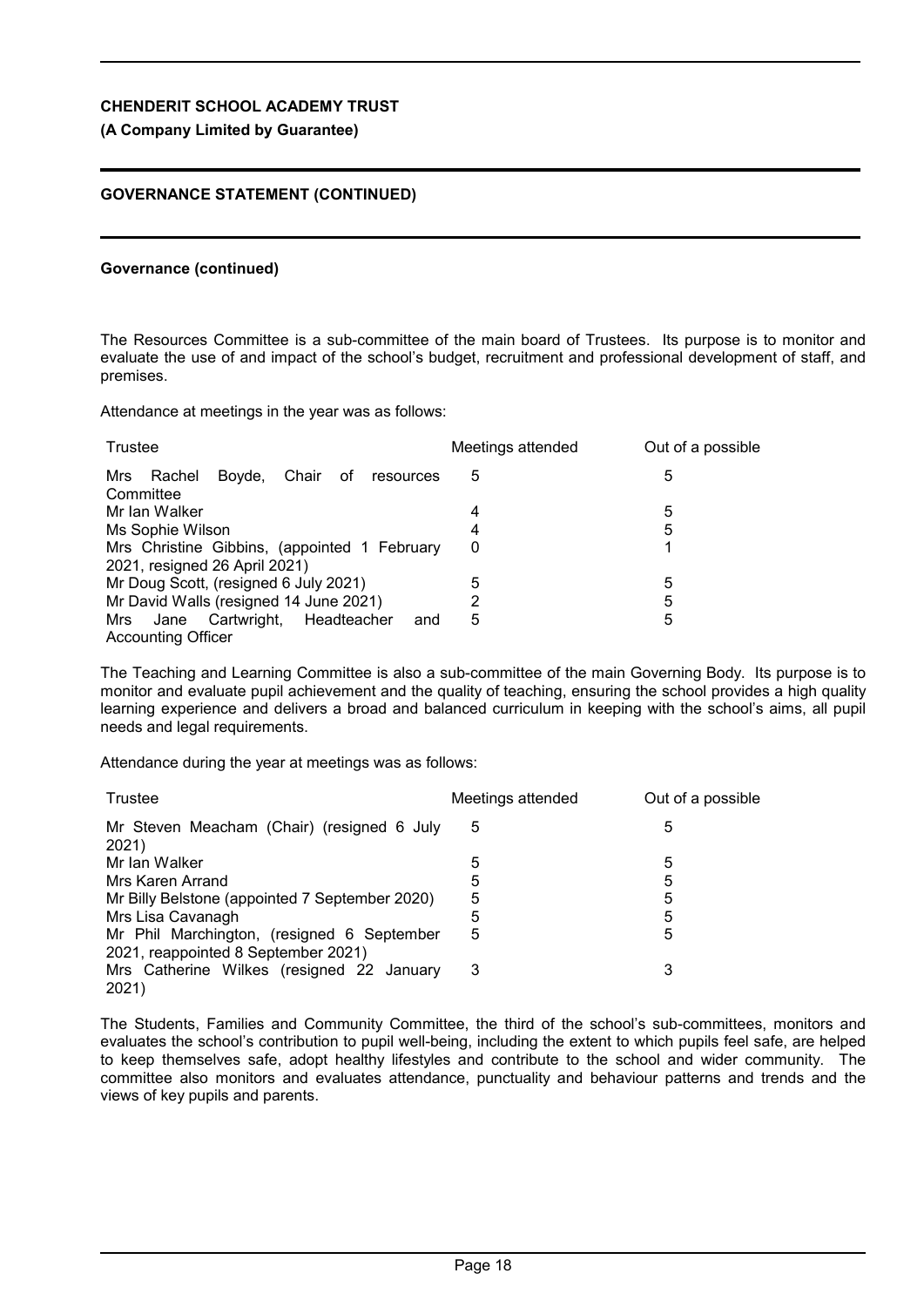# **(A Company Limited by Guarantee)**

# **GOVERNANCE STATEMENT (CONTINUED)**

# **Governance (continued)**

Attendance during the year at meetings was as follows:

| Trustee                                                                     | Meetings attended | Out of a possible |
|-----------------------------------------------------------------------------|-------------------|-------------------|
| Mrs Alexe Pope (Chair)                                                      | 5                 | 5                 |
| Mrs Alexe Pope (Chair)                                                      | 5                 | 5                 |
| Mr Kerry Blair (resigned 3 December 2020)                                   |                   |                   |
| Mrs Julie Cross (appointed 1 February 2021)                                 |                   |                   |
| Mrs Joanne Dowden                                                           |                   | 5                 |
| Mrs Danielle Frewin                                                         |                   | 5                 |
| Mr Gareth Thomas (appointed 1 February 2021)                                | 2                 |                   |
| Mr Miles Stevens-Hoare, (appointed 5 July 2021,<br>resigned 10 August 2021) |                   |                   |
| Ms Sophie Wilson (vice chair)                                               |                   | 5                 |

# **Review of value for money**

As accounting officer, The Headteacher, Jane Cartwright, has responsibility for ensuring that the Academy Trust delivers good value in the use of public resources. The accounting officer understands that value for money refers to the educational and wider societal outcomes achieved in return for the taxpayer resources received.

The accounting officer considers how the Academy Trust's use of its resources has provided good value for money during each academic year, and reports to the board of Trustees where value for money can be improved, including the use of benchmarking data where appropriate. The accounting officer for the Academy Trust has delivered improved value for money during the year by:

- Committing to provide all groups of students with the highest possible educational experience, including during the partial closure of school between 6th January and 8th March 2021 during which individual students were supported to achieve their full potential whether through remote or on site learning;
- Adapting the curriculum to compensate for missed learning as a result of two partial closures and high covid-related absence because of the COVID-19 global pandemic;
- Embedding a 'recovery curriculum' to ensure the needs of all students;
- Determining, with the full support of the Governing Body and Trustees;
	- o a clear vision statement;
	- o wide ranging key performance indicators which lead to impact upon the whole school community and which have been monitored regularly by the Governing Body and;
	- o a comprehensive school improvement plan which details ambitious whole school student targets in the key areas:
- Reviewing staffing structures regularly in line with curriculum demands, with high priority given to appointing best available, subject specialist, quality teachers. All vacancies have been advertised externally (e.g. via the website, online etc) with Chenderit being committed to complying with all aspects of the Equality Act and associated policies;
- Ensuring rigorous whole staff appraisal procedures to create a culture of personal and collaborative success through which strengths could be identified and areas of weaknesses addressed and maintaining a lean, loyal support staff complement that has been regularly reviewed to ensure appropriate and fully trained provision to meet increasing demands and analysis. Our policy has been to ensure that funding for students remains a priority.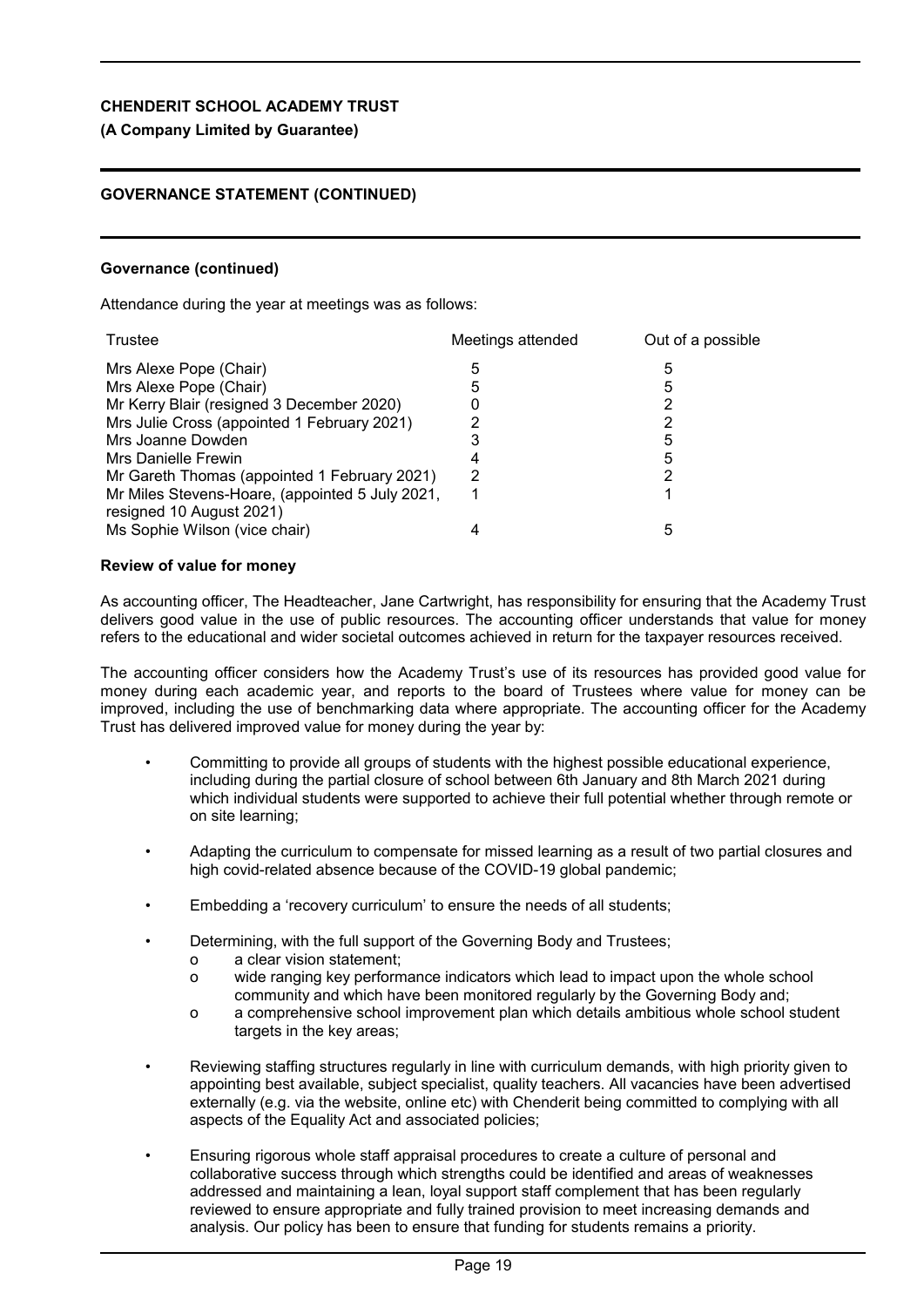## **(A Company Limited by Guarantee)**

# **GOVERNANCE STATEMENT (CONTINUED)**

#### **Review of value for money (continued)**

- Ensuring that each student was given the maximum opportunity to develop not just academically but in the widest possible sense through a broad range of activities where this was possible. The event of COVID-19 hampered our extra-curricular programme during this financial period.
- Putting a great emphasis on ensuring that the most vulnerable students including those with EHCPs, were supported during the year, whether learning on site or remotely.

Chenderit has built on its financial success as an academy keeping a surplus excluding restricted fixed assets and actuarial losses whilst still ensuring all delegated funding is correctly targeted. The ageing premises continue to be updated with the new maths block opening in September 2020 which replaced the dilapidated mobile classrooms.

Following a rigorous and full tender process to outsource the cleaning of our school, we appointed Cleantec for an initial 3 year contract.

Our tennis courts were resurfaced and painted providing a safe non slip surface for PE lessons and break.

Two 40 year old dilapidated toilet blocks were refurbished and redesigned during the summer holidays and now provide a clean and safe environment for pupils.

Regular meetings with the Head of Resources along with detailed forecasting enables all areas of expenditure to be closely monitored. Savings have been achieved by negotiation of contracts giving both financial and operational benefits. The full Governing Body, supported by a Resources Committee are provided with regular detailed information and a recent review of internal controls and risk management has confirmed that financial procedures are fit for purpose, providing governors with the appropriate level of involvement, whilst not being overly cumbersome or impractical for school leadership. Monthly meetings between the head of resources and the finance manager, along with the risk register, detailed forecasting and monthly management accounts continue to assist governors with monitoring and improve all aspects of control and governance, whilst achieving the best possible educational and wider societal outcomes through economic, efficient and effective use of resources.

### **The purpose of the system of internal control**

The system of internal control is designed to manage risk to a reasonable level rather than to eliminate all risk of failure to achieve policies, aims and objectives. It can, therefore, only provide reasonable and not absolute assurance of effectiveness. The system of internal control is based on an on-going process designed to identify and prioritise the risks to the achievement of Academy Trust policies, aims and objectives, to evaluate the likelihood of those risks being realised and the impact should they be realised, and to manage them efficiently, effectively and economically. The system of internal control has been in place in Chenderit School Academy Trust for the period 1st September 2020 to 31 August 2021 and up to the date of approval of the annual report and financial statements.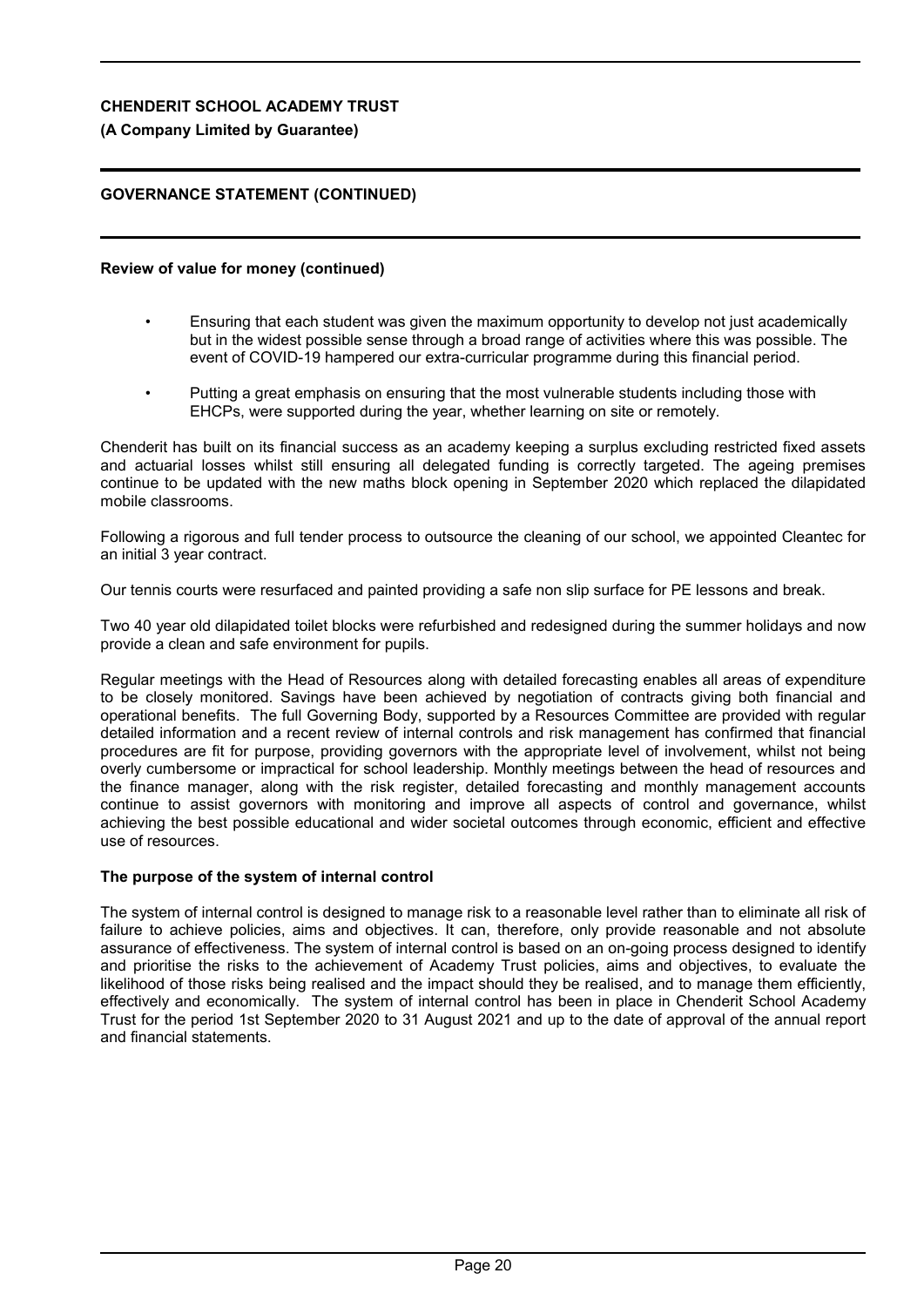## **(A Company Limited by Guarantee)**

## **GOVERNANCE STATEMENT (CONTINUED)**

#### **Capacity to handle risk**

The board of Trustees has reviewed the key risks to which the Academy Trust is exposed together with the operating, financial and compliance controls that have been implemented to mitigate those risks. The board of Trustees is of the view that there is a formal on-going process for identifying, evaluating and managing the Academy Trust's significant risks that has been in place for the period 1st September 2020 to 31 August 2021 and up to the date of approval of the annual report and financial statements. This process is regularly reviewed by the board of Trustees.

### **The risk and control framework**

The Academy Trust's system of internal financial control is based on a framework of regular management information and administrative procedures including the segregation of duties and a system of delegation and accountability. In particular, it includes:

- comprehensive budgeting and monitoring systems with an annual budget and periodic financial reports which are reviewed and agreed by the board of Trustees;
- regular reviews by the Finance and General Purposes committee of reports which indicate financial performance against the forecasts and of major purchase plans, capital works and expenditure programmes;
- setting targets to measure financial and other performance;
- clearly defined purchasing (asset purchase or capital investment) guidelines;
- identification and management of risks;
	- Testing of governance

testing of financial controls and procedures and systems

The Board of Trustees has decided to employ Ellacott's as internal auditor.

Ellacott's reports to the board of Trustees twice a year, through the audit and risk committee on the operation of the systems of control and on the discharge of the board of Trustees' financial responsibilities and annually prepares an annual summary report to the committee outlining the areas reviewed, key findings, recommendations and conclusions to help the committee consider actions and assess year on year progress.

The external auditors role includes giving advice on financial matters and performing a range of checks on the Academy Trust's financial systems. In particular the checks carried out in the current period included:

- Financial procedures and governance
- Income
- **Procurement**
- Personnel and payroll
- Accounting system
- Financial reporting
- **Trustees**
- Meetings of Trustees
- Sub-committee
- General governance

The systems and controls review covered the period 1 September 2020 to 31 August 2021 and Chenderit Academy Trust confirms that Ellacott's delivered their schedule of work as planned, and no issues were identified from the testing.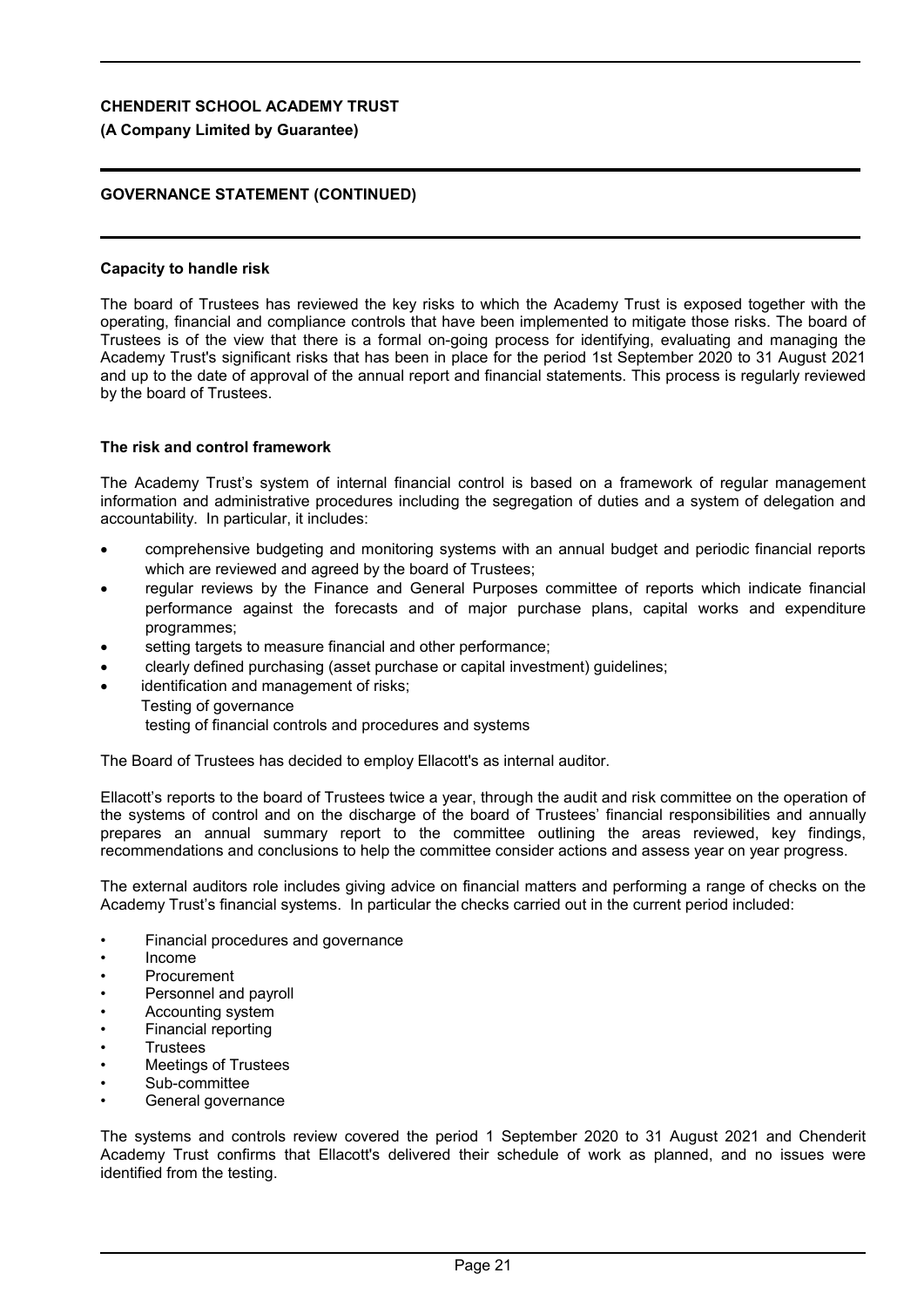# **(A Company Limited by Guarantee)**

# **GOVERNANCE STATEMENT (CONTINUED)**

# **Review of effectiveness**

As accounting officer, the Head teacher has responsibility for reviewing the effectiveness of the system of internal control. During the year in question the review has been informed by:

- the work of the internal auditor:
- the work of the external auditor;
- the financial management and governance self-assessment process;
- the work of the executive managers within the Academy Trust who have responsibility for the development and maintenance of the internal control framework.

The accounting officer has been advised of the implications of the result of their review of the system of internal control by the audit and risk committee and a plan to address weaknesses and ensure continuous improvement of the system is in place.

Approved by order of the members of the Board of Trustees and signed on their behalf by:

................................................ **Mr Ian Walker Trustee** 

................................................ **Mrs Jane Cartwright** Headteacher & Accounting Officer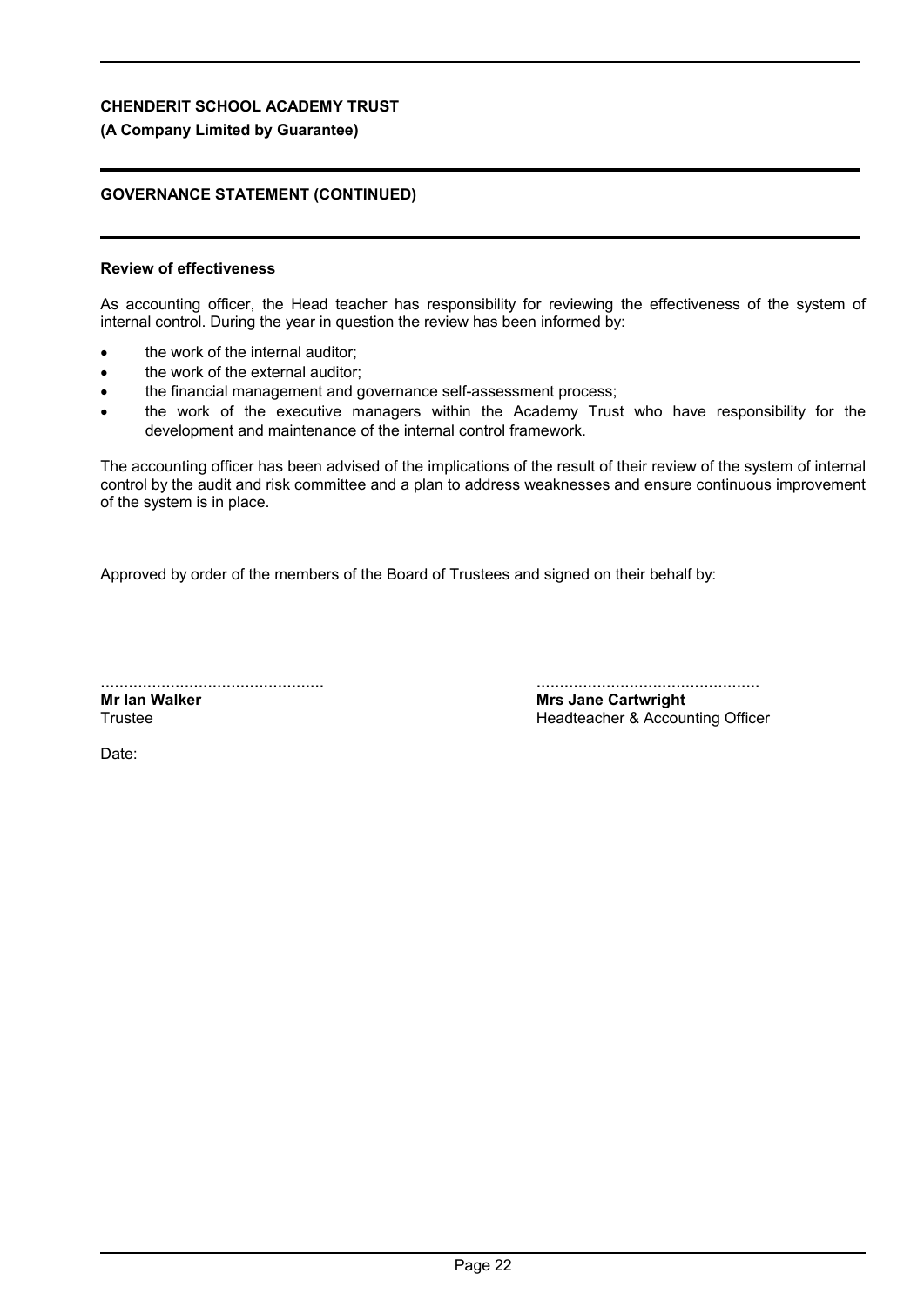# **(A Company Limited by Guarantee)**

# **STATEMENT ON REGULARITY, PROPRIETY AND COMPLIANCE**

As accounting officer of Chenderit School Academy Trust I have considered my responsibility to notify the Academy Trust board of Trustees and the Education and Skills Funding Agency (ESFA) of material irregularity, impropriety and non-compliance with terms and conditions of funding received by the Academy Trust, under the funding agreement in place between the Academy Trust and the Secretary of State for Education. As part of my consideration I have had due regard to the requirements of the Academies Financial Handbook 2020.

I confirm that I and the Academy Trust board of Trustees are able to identify any material irregular or improper use of all funds by the Academy Trust, or material non-compliance with the terms and conditions of funding under the Academy Trust's funding agreement and the Academies Financial Handbook 2020.

I confirm that no instances of material irregularity, impropriety or funding non-compliance have been discovered to date. If any instances are identified after the date of this statement, these will be notified to the board of Trustees and ESFA.

................................................

**Mrs J Cartwright** Headteacher & Accounting Officer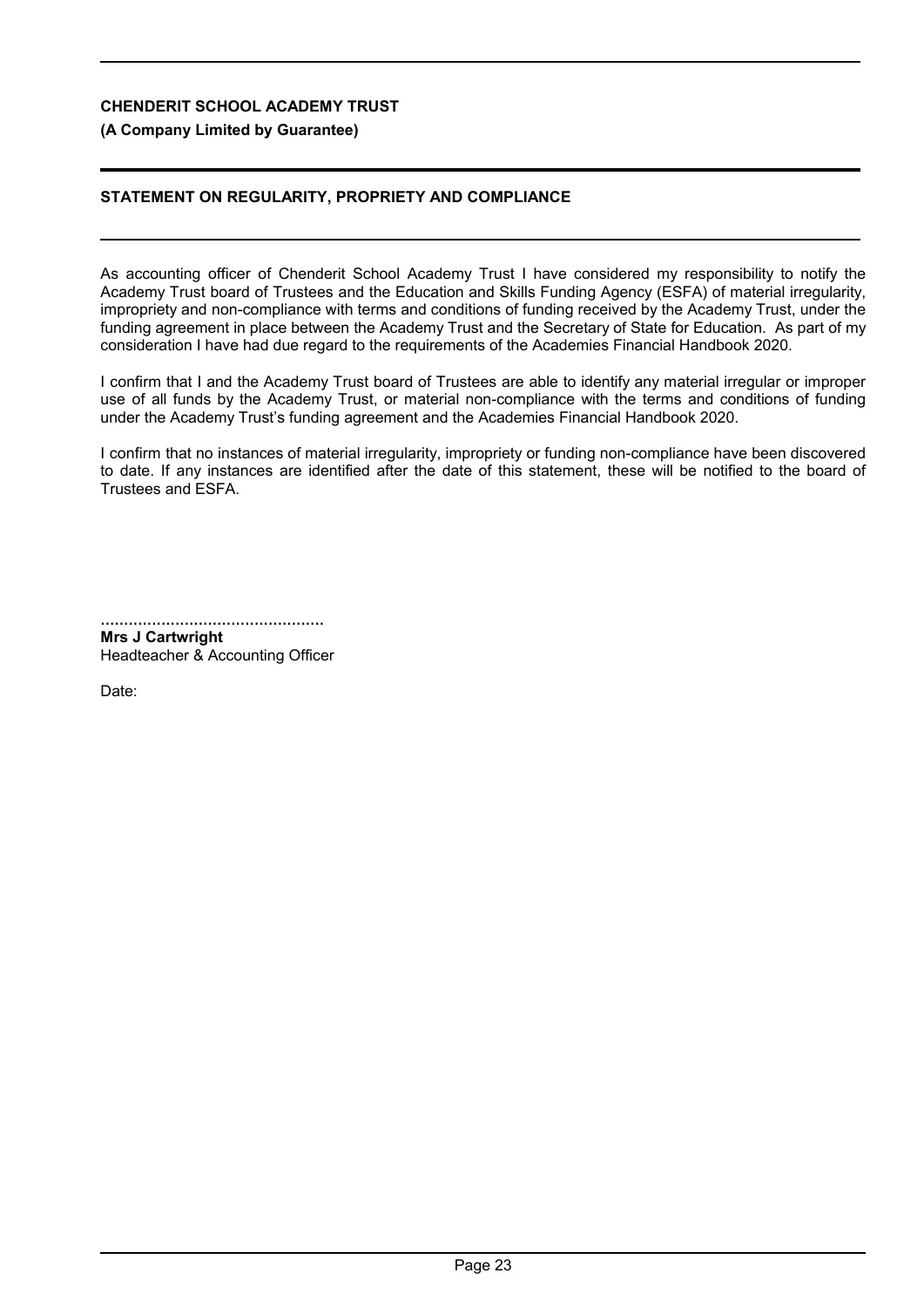# **(A Company Limited by Guarantee)**

## **STATEMENT OF TRUSTEES' RESPONSIBILITIES FOR THE YEAR ENDED 31 AUGUST 2021**

The Trustees (who are also the directors of the charitable company for the purposes of company law) are responsible for preparing the Trustees' Report and the financial statements in accordance with the Academies Accounts Direction published by the Education and Skills Funding Agency, United Kingdom Accounting Standards (United Kingdom Generally Accepted Accounting Practice) and applicable law and regulations.

Company law requires the Trustees to prepare financial statements for each financial year. Under company law, the Trustees must not approve the financial statements unless they are satisfied that they give a true and fair view of the state of affairs of the charitable company and of its incoming resources and application of resources, including its income and expenditure, for that period. In preparing these financial statements, the Trustees are required to:

- select suitable accounting policies and then apply them consistently;
- observe the methods and principles of the Charities SORP 2019 and the Academies Accounts Direction 2020 to 2021;
- make judgments and accounting estimates that are reasonable and prudent;
- state whether applicable UK Accounting Standards have been followed, subject to any material departures disclosed and explained in the financial statements;
- prepare the financial statements on the going concern basis unless it is inappropriate to presume that the charitable company will continue in business.

The Trustees are responsible for keeping adequate accounting records that are sufficient to show and explain the charitable company's transactions and disclose with reasonable accuracy at any time the financial position of the charitable company and enable them to ensure that the financial statements comply with the Companies Act 2006. They are also responsible for safeguarding the assets of the charitable company and hence for taking reasonable steps for the prevention and detection of fraud and other irregularities.

The Trustees are responsible for ensuring that in its conduct and operation the charitable company applies financial and other controls, which conform with the requirements both of propriety and of good financial management. They are also responsible for ensuring grants received from ESFA/DfE have been applied for the purposes intended.

The Trustees are responsible for the maintenance and integrity of the corporate and financial information included on the charitable company's website. Legislation in the United Kingdom governing the preparation and dissemination of financial statements may differ from legislation in other jurisdictions.

Approved by order of the members of the Board of Trustees and signed on its behalf by:

| Mr Ian Walker            |  |
|--------------------------|--|
| <b>Chair of Trustees</b> |  |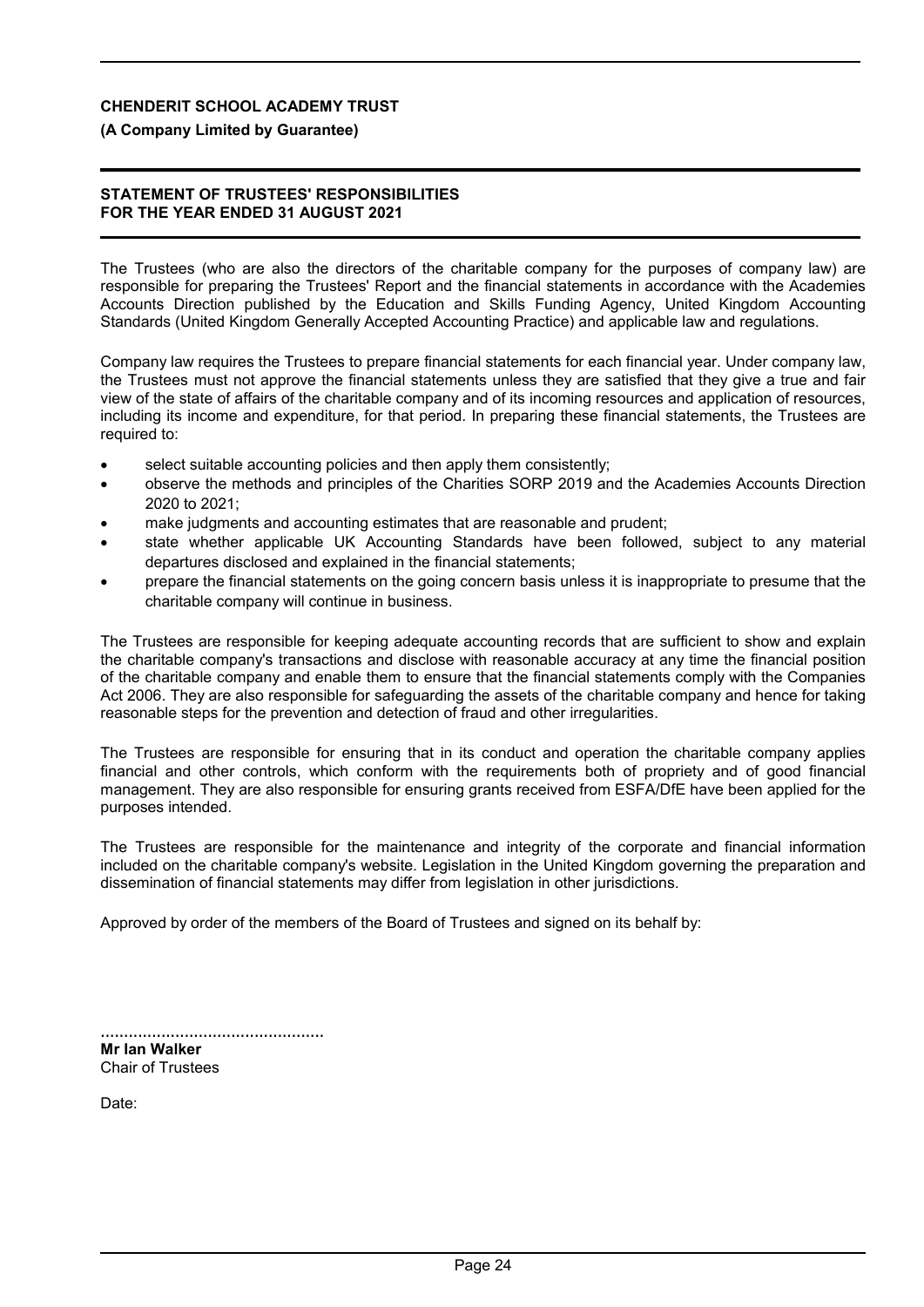### **(A Company Limited by Guarantee)**

#### **INDEPENDENT AUDITOR'S REPORT ON THE FINANCIAL STATEMENTS TO THE MEMBERS OF CHENDERIT SCHOOL ACADEMY TRUST**

### **Opinion**

We have audited the financial statements of Chenderit School Academy Trust (the 'Academy trust') for the year ended 31 August 2021 which comprise the Statement of Financial Activities, the Balance Sheet, the Statement of Cash Flows and the related notes, including a summary of significant accounting policies. The financial reporting framework that has been applied in their preparation is applicable law, United Kingdom Accounting Standards (United Kingdom Generally Accepted Accounting Practice), including Financial Reporting Standard 102 'The Financial Reporting Standard applicable in the UK and Republic of Ireland', the Charities SORP 2019 and the Academies Accounts Direction 2020 to 2021 issued by the Education and Skills Funding Agency.

In our opinion the financial statements:

- give a true and fair view of the state of the Academy Trust's affairs as at 31 August 2021 and of its incoming resources and application of resources, including its income and expenditure for the year then ended;
- have been properly prepared in accordance with United Kingdom Generally Accepted Accounting Practice; and
- have been prepared in accordance with the requirements of the Companies Act 2006, the Charities SORP 2019 and the Academies Accounts Direction 2020 to 2021 issued by the Education and Skills Funding Agency.

### **Basis for opinion**

We conducted our audit in accordance with International Standards on Auditing (UK) (ISAs (UK)) and applicable law. Our responsibilities under those standards are further described in the Auditor's responsibilities for the audit of the financial statements section of our report. We are independent of the Academy Trust in accordance with the ethical requirements that are relevant to our audit of the financial statements in the United Kingdom, including the Financial Reporting Council's Ethical Standard, and we have fulfilled our other ethical responsibilities in accordance with these requirements. We believe that the audit evidence we have obtained is sufficient and appropriate to provide a basis for our opinion.

#### **Conclusions relating to going concern**

In auditing the financial statements, we have concluded that the Trustees' use of the going concern basis of accounting in the preparation of the financial statements is appropriate.

Based on the work we have performed, we have not identified any material uncertainties relating to events or conditions that, individually or collectively, may cast significant doubt on the Academy Trust's ability to continue as a going concern for a period of at least twelve months from when the financial statements are authorised for issue.

Our responsibilities and the responsibilities of the Trustees with respect to going concern are described in the relevant sections of this report.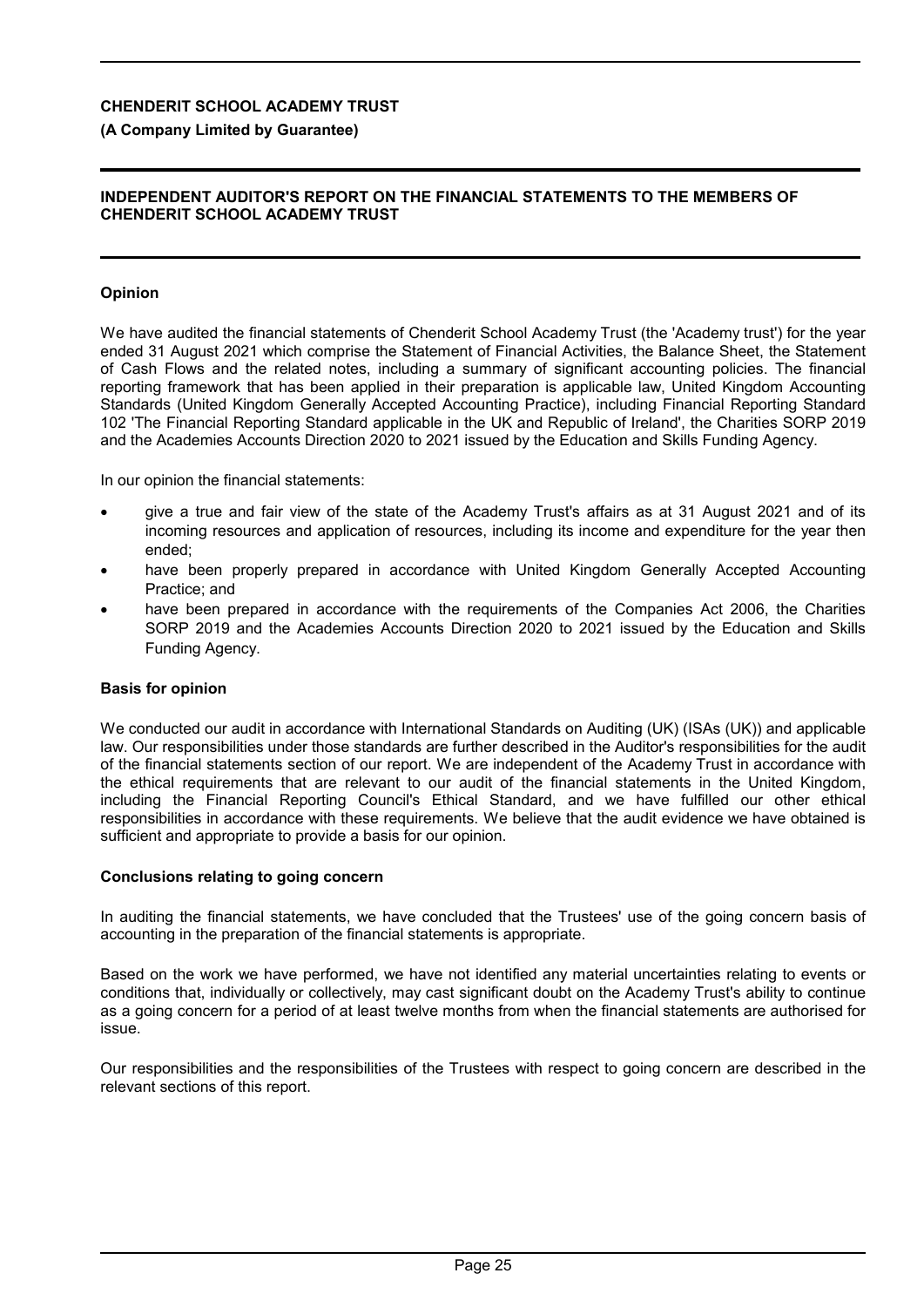### **(A Company Limited by Guarantee)**

### **INDEPENDENT AUDITOR'S REPORT ON THE FINANCIAL STATEMENTS TO THE MEMBERS OF CHENDERIT SCHOOL ACADEMY TRUST (CONTINUED)**

#### **Other information**

The other information comprises the information included in the Annual Report other than the financial statements and our Auditor's Report thereon. The Trustees are responsible for the other information contained within the Annual Report. Our opinion on the financial statements does not cover the other information and, except to the extent otherwise explicitly stated in our report, we do not express any form of assurance conclusion thereon. Our responsibility is to read the other information and, in doing so, consider whether the other information is materially inconsistent with the financial statements or our knowledge obtained in the course of the audit, or otherwise appears to be materially misstated. If we identify such material inconsistencies or apparent material misstatements, we are required to determine whether this gives rise to a material misstatement in the financial statements themselves. If, based on the work we have performed, we conclude that there is a material misstatement of this other information, we are required to report that fact.

We have nothing to report in this regard.

#### **Opinion on other matters prescribed by the Companies Act 2006**

In our opinion, based on the work undertaken in the course of the audit:

- the information given in the Trustees' Report (incorporating the Strategic Report and the Directors' Report) for the financial year for which the financial statements are prepared is consistent with the financial statements and.
- the Strategic Report and the Directors' Report have been prepared in accordance with applicable legal requirements.

### **Matters on which we are required to report by exception**

In the light of our knowledge and understanding of the Academy Trust and its environment obtained in the course of the audit, we have not identified material misstatements in the Trustees' Report including the Strategic Report.

We have nothing to report in respect of the following matters in relation to which the Companies Act 2006 requires us to report to you if, in our opinion:

- adequate accounting records have not been kept, or returns adequate for our audit have not been received from branches not visited by us; or
- the financial statements are not in agreement with the accounting records and returns; or
- certain disclosures of Trustees' remuneration specified by law are not made; or
- we have not received all the information and explanations we require for our audit.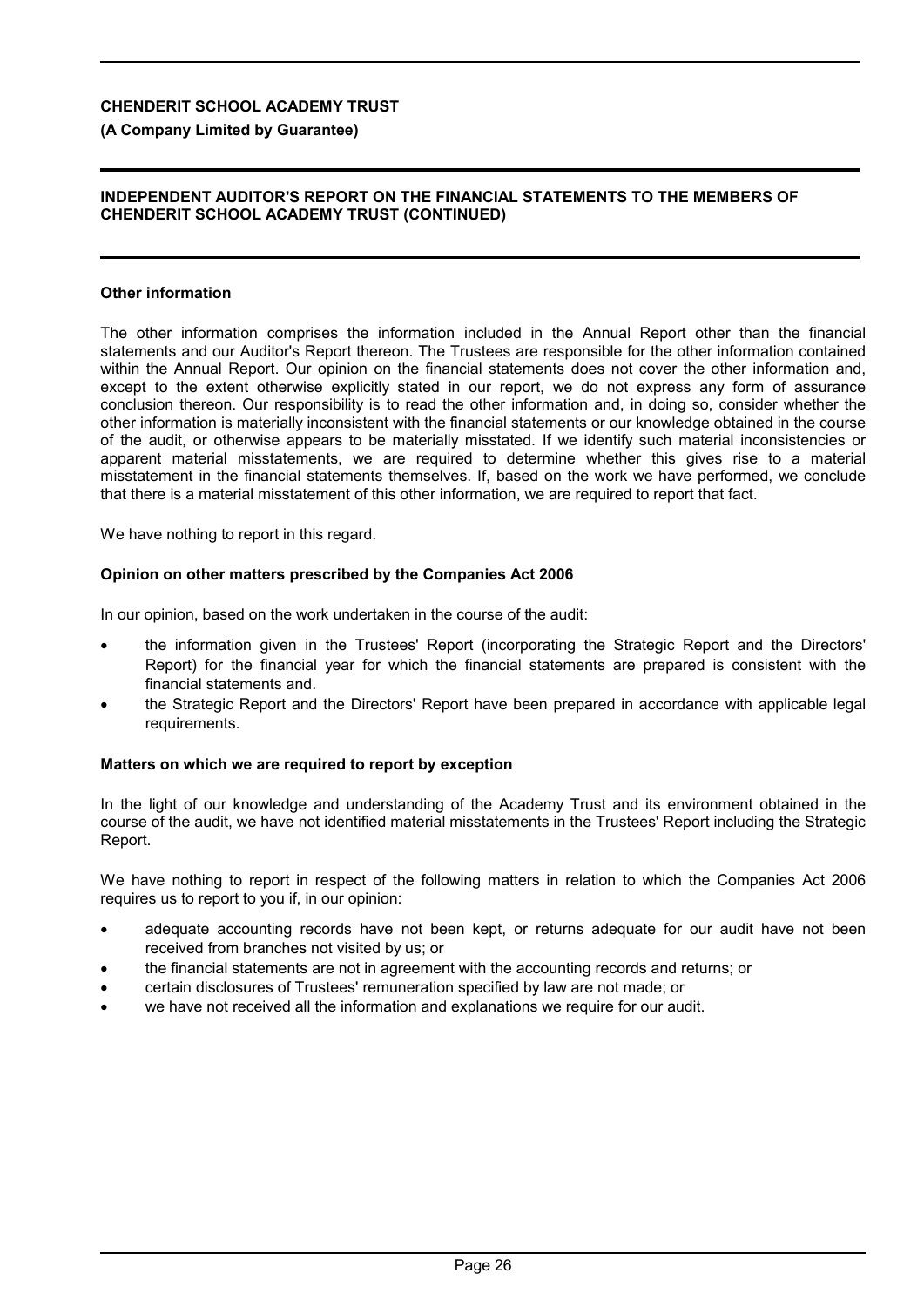**(A Company Limited by Guarantee)**

#### **INDEPENDENT AUDITOR'S REPORT ON THE FINANCIAL STATEMENTS TO THE MEMBERS OF CHENDERIT SCHOOL ACADEMY TRUST (CONTINUED)**

#### **Responsibilities of Trustees**

As explained more fully in the Trustees' Responsibilities Statement, the Trustees (who are also the directors of the Academy Trust for the purposes of company law) are responsible for the preparation of the financial statements and for being satisfied that they give a true and fair view, and for such internal control as the Trustees determine is necessary to enable the preparation of financial statements that are free from material misstatement, whether due to fraud or error.

In preparing the financial statements, the Trustees are responsible for assessing the Academy Trust's ability to continue as a going concern, disclosing, as applicable, matters related to going concern and using the going concern basis of accounting unless the Trustees either intend to liquidate the Academy Trust or to cease operations, or have no realistic alternative but to do so.

#### **Auditor's responsibilities for the audit of the financial statements**

Our objectives are to obtain reasonable assurance about whether the financial statements as a whole are free from material misstatement, whether due to fraud or error, and to issue an Auditor's Report that includes our opinion. Reasonable assurance is a high level of assurance, but is not a guarantee that an audit conducted in accordance with ISAs (UK) will always detect a material misstatement when it exists. Misstatements can arise from fraud or error and are considered material if, individually or in the aggregate, they could reasonably be expected to influence the economic decisions of users taken on the basis of these financial statements.

Irregularities, including fraud, are instances of non-compliance with laws and regulations. We design procedures in line with our responsibilities, outlined above, to detect material misstatements in respect of irregularities, including fraud. The extent to which our procedures are capable of detecting irregularities, including fraud is detailed below:

- Enquiry of management and those charged with governance around actual and potential litigation and claims;
- Enquiry of entity staff to identify any instances of non-compliance with laws and regulations;
- Performing audit work over the risk of management override of controls, including testing of journal entries and other adjustments for appropriateness and reviewing accounting estimates for bias;
- Reviewing minutes of meetings of those charged with governance;
- Reviewing internal audit reports;
- Reviewing financial statement disclosures and testing to supporting documentation to assess compliance with applicable laws and regulations.

Because of the inherent limitations of an audit, there is a risk that we will not detect all irregularities, including those leading to a material misstatement in the financial statements or non-compliance with regulation. This risk increases the more that compliance with a law or regulation is removed from the events and transactions reflected in the financial statements, as we will be less likely to become aware of instances of non-compliance. The risk is also greater regarding irregularities occurring due to fraud rather than error, as fraud involves intentional concealment, forgery, collusion, omission or misrepresentation.

A further description of our responsibilities for the audit of the financial statements is located on the Financial Reporting Council's website at: www.frc.org.uk/auditorsresponsibilities. This description forms part of our Auditor's Report.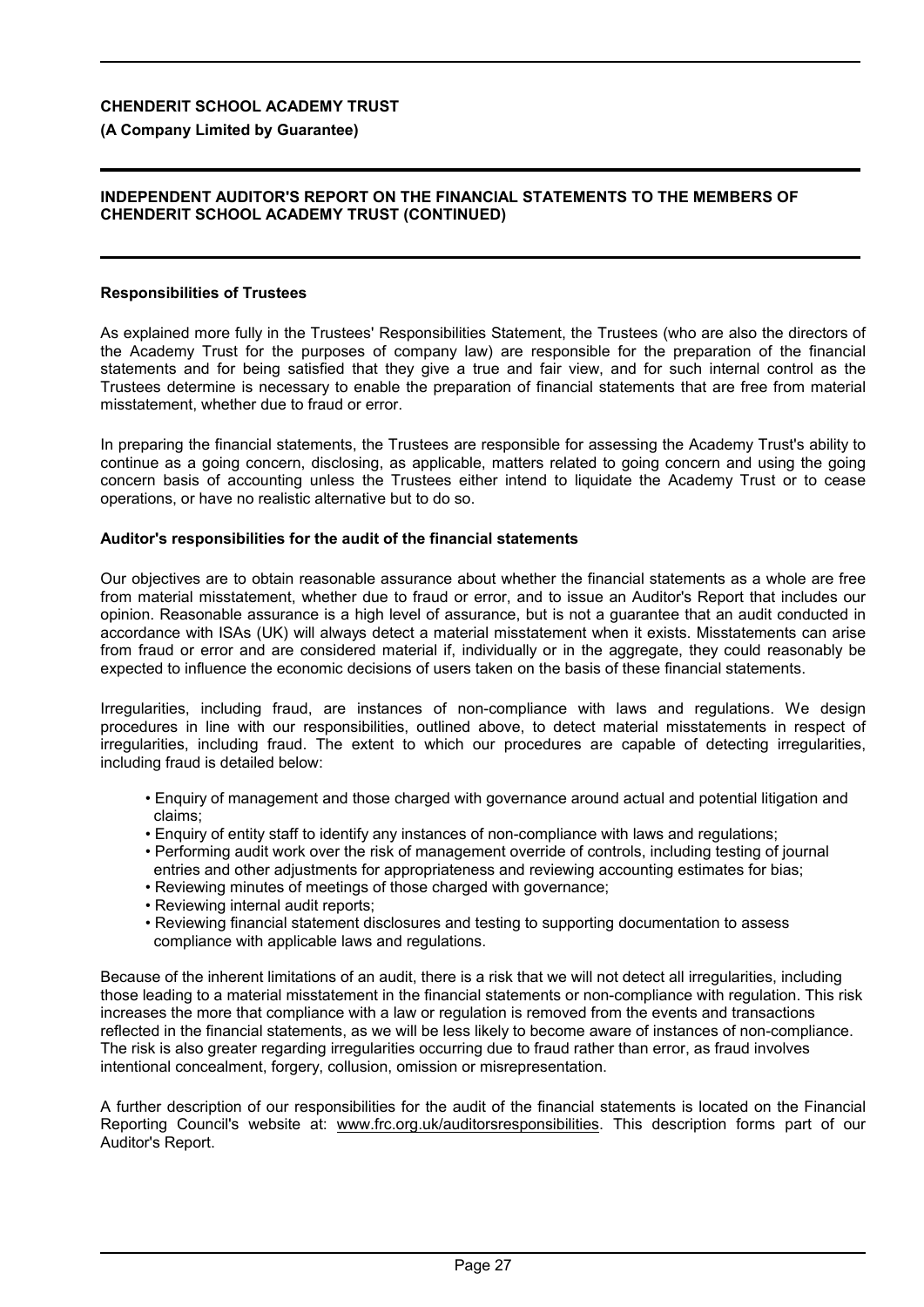### **(A Company Limited by Guarantee)**

### **INDEPENDENT AUDITOR'S REPORT ON THE FINANCIAL STATEMENTS TO THE MEMBERS OF CHENDERIT SCHOOL ACADEMY TRUST (CONTINUED)**

#### **Use of our report**

This report is made solely to the Academy Trust's members, as a body, in accordance with Chapter 3 of Part 16 of the Companies Act 2006. Our audit work has been undertaken so that we might state to the Academy Trust's members those matters we are required to state to them in an Auditor's Report and for no other purpose. To the fullest extent permitted by law, we do not accept or assume responsibility to anyone other than the Academy Trust and its members, as a body, for our audit work, for this report, or for the opinions we have formed.

**Guy Hodgkinson BA ACA (Senior Statutory Auditor)** for and on behalf of **MHA MacIntyre Hudson** Chartered Accountants Statutory Auditors Northampton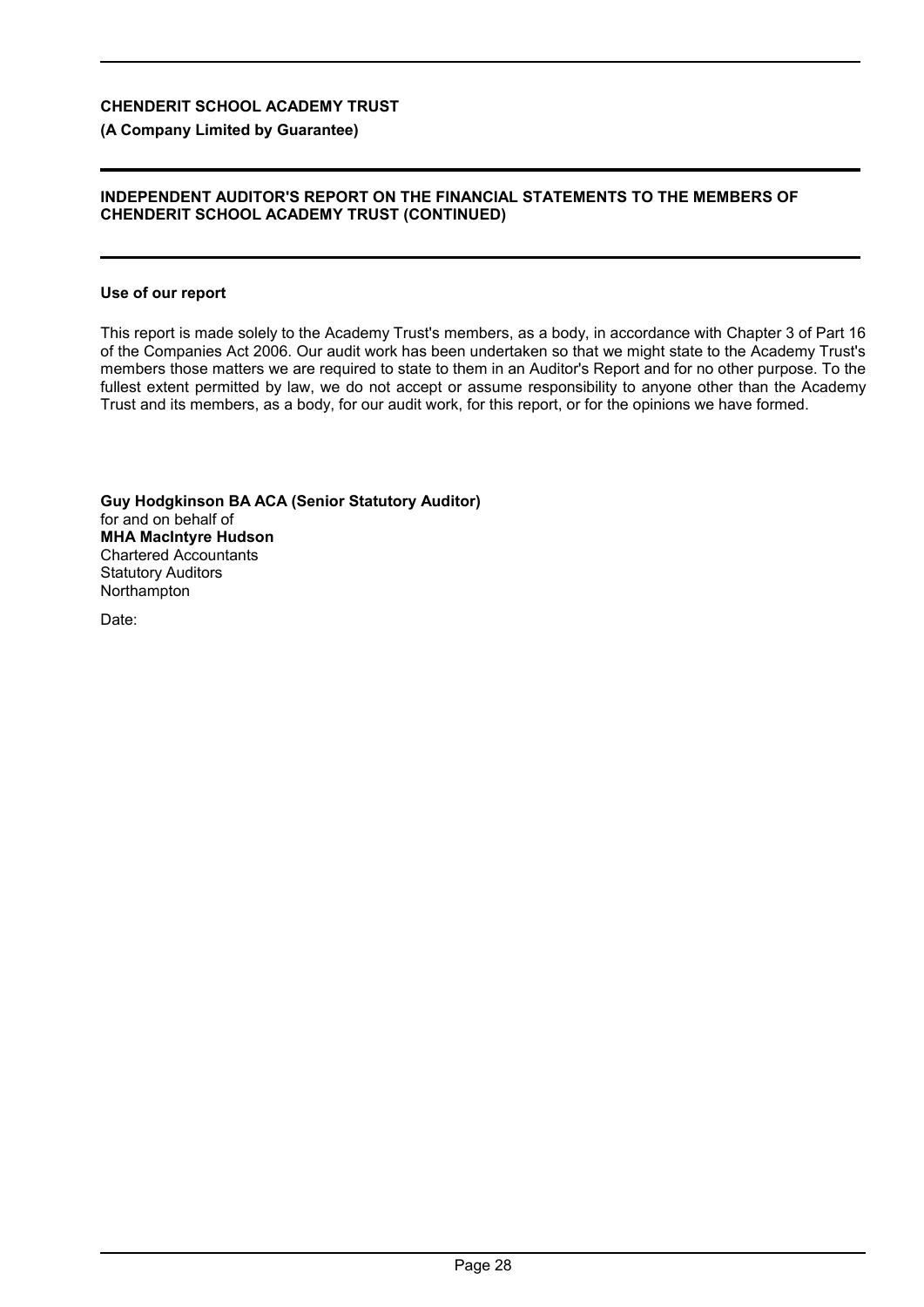**(A Company Limited by Guarantee)**

### **INDEPENDENT REPORTING ACCOUNTANT'S ASSURANCE REPORT ON REGULARITY TO CHENDERIT SCHOOL ACADEMY TRUST AND THE EDUCATION AND SKILLS FUNDING AGENCY**

In accordance with the terms of our engagement letter dated 25 September 2019 and further to the requirements of the Education and Skills Funding Agency (ESFA) as included in the Academies Accounts Direction 2020 to 2021, we have carried out an engagement to obtain limited assurance about whether the expenditure disbursed and income received by Chenderit School Academy Trust during the year 1 September 2020 to 31 August 2021 have been applied to the purposes identified by Parliament and the financial transactions conform to the authorities which govern them.

This report is made solely to Chenderit School Academy Trust and ESFA in accordance with the terms of our engagement letter. Our work has been undertaken so that we might state to Chenderit School Academy Trust and ESFA those matters we are required to state in a report and for no other purpose. To the fullest extent permitted by law, we do not accept or assume responsibility to anyone other than Chenderit School Academy Trust and ESFA, for our work, for this report, or for the conclusion we have formed.

#### **Respective responsibilities of Chenderit School Academy Trust's accounting officer and the reporting accountant**

The accounting officer is responsible, under the requirements of Chenderit School Academy Trust's funding agreement with the Secretary of State for Education dated 1 February 2012 and the Academies Financial Handbook, extant from 1 September 2020, for ensuring that expenditure disbursed and income received is applied for the purposes intended by Parliament and the financial transactions conform to the authorities which govern them.

Our responsibilities for this engagement are established in the United Kingdom by our profession's ethical guidance and are to obtain limited assurance and report in accordance with our engagement letter and the requirements of the Academies Accounts Direction 2020 to 2021. We report to you whether anything has come to our attention in carrying out our work which suggests that in all material respects, expenditure disbursed and income received during the year 1 September 2020 to 31 August 2021 have not been applied to purposes intended by Parliament or that the financial transactions do not conform to the authorities which govern them.

### **Approach**

We conducted our engagement in accordance with the Framework and Guide for External Auditors and Reporting Accountant of Academy Trusts issued by ESFA. We performed a limited assurance engagement as defined in our engagement letter.

The objective of a limited assurance engagement is to perform such procedures as to obtain information and explanations in order to provide us with sufficient appropriate evidence to express a negative conclusion on regularity.

A limited assurance engagement is more limited in scope than a reasonable assurance engagement and consequently does not enable us to obtain assurance that we would become aware of all significant matters that might be identified in a reasonable assurance engagement. Accordingly, we do not express a positive opinion.

Our engagement includes examination, on a test basis, of evidence relevant to the regularity and propriety of the Academy Trust's income and expenditure.

The work undertaken to draw to our conclusion includes:

- Reviewing the minutes of meetings of the Governing Body and other evidence made available to us, relevant to our consideration of regularity;
- A review of the objectives and activities of the academy, with reference to the income streams and other information available to us as auditors of the academy;
- Testing a sample of payroll payments to staff;
- Testing of a sample of payments to suppliers and other third parties;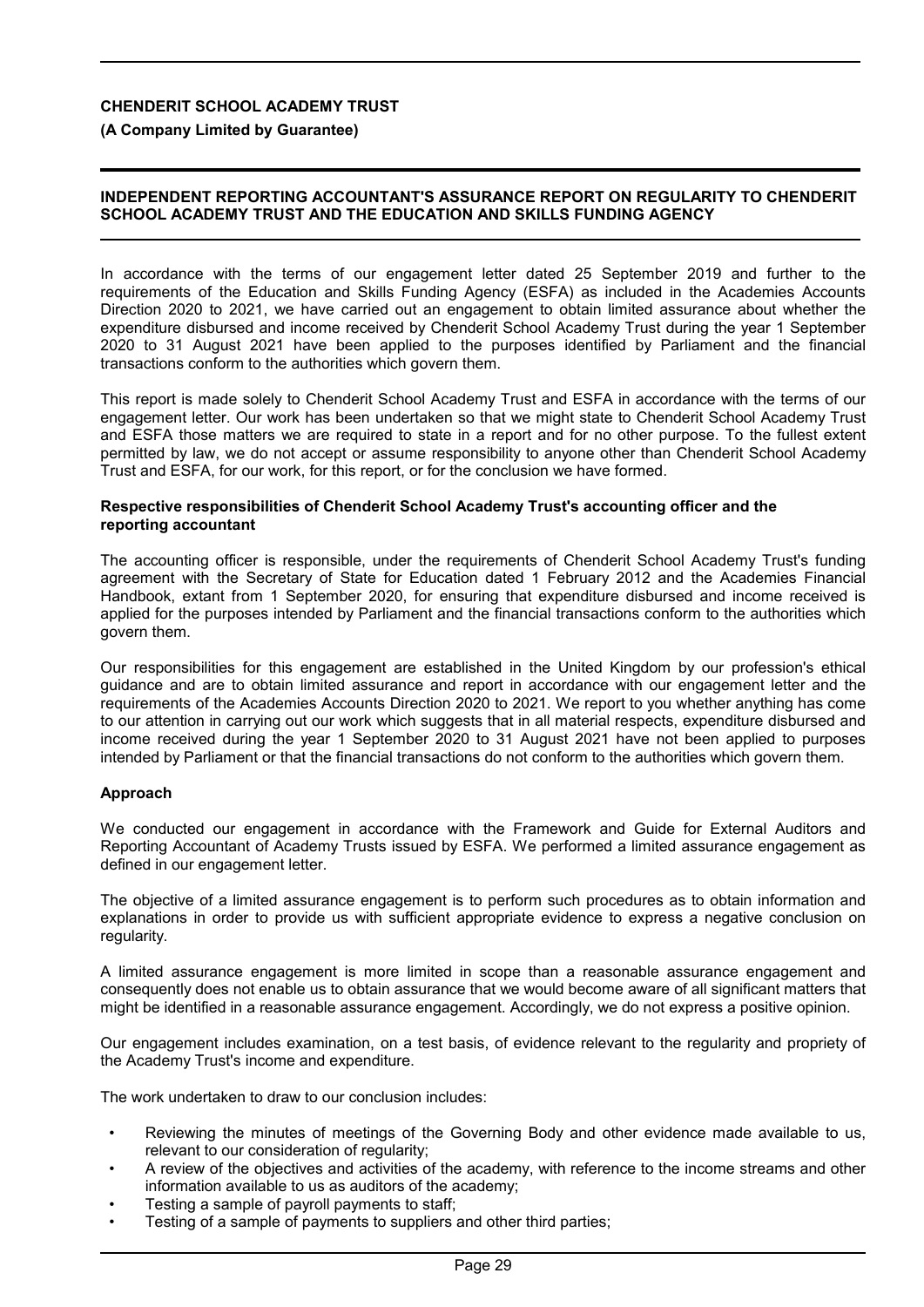**(A Company Limited by Guarantee)**

#### **INDEPENDENT REPORTING ACCOUNTANT'S ASSURANCE REPORT ON REGULARITY TO CHENDERIT SCHOOL ACADEMY TRUST AND THE EDUCATION & SKILLS FUNDING AGENCY (CONTINUED)**

- Testing a sample of grants received and other income streams;
- Consideration of governance issues;
- Evaluating the internal control procedures and reporting lines, testing as appropriate and making appropriate enquiries of the Accounting Officer.

#### **Conclusion**

In the course of our work, nothing has come to our attention which suggest in all material respects the expenditure disbursed and income received during the year 1 September 2020 to 31 August 2021 has not been applied to purposes intended by Parliament and the financial transactions do not conform to the authorities which govern them.

#### **MHA MacIntyre Hudson** Chartered Accountants Statutory Auditors **Northampton**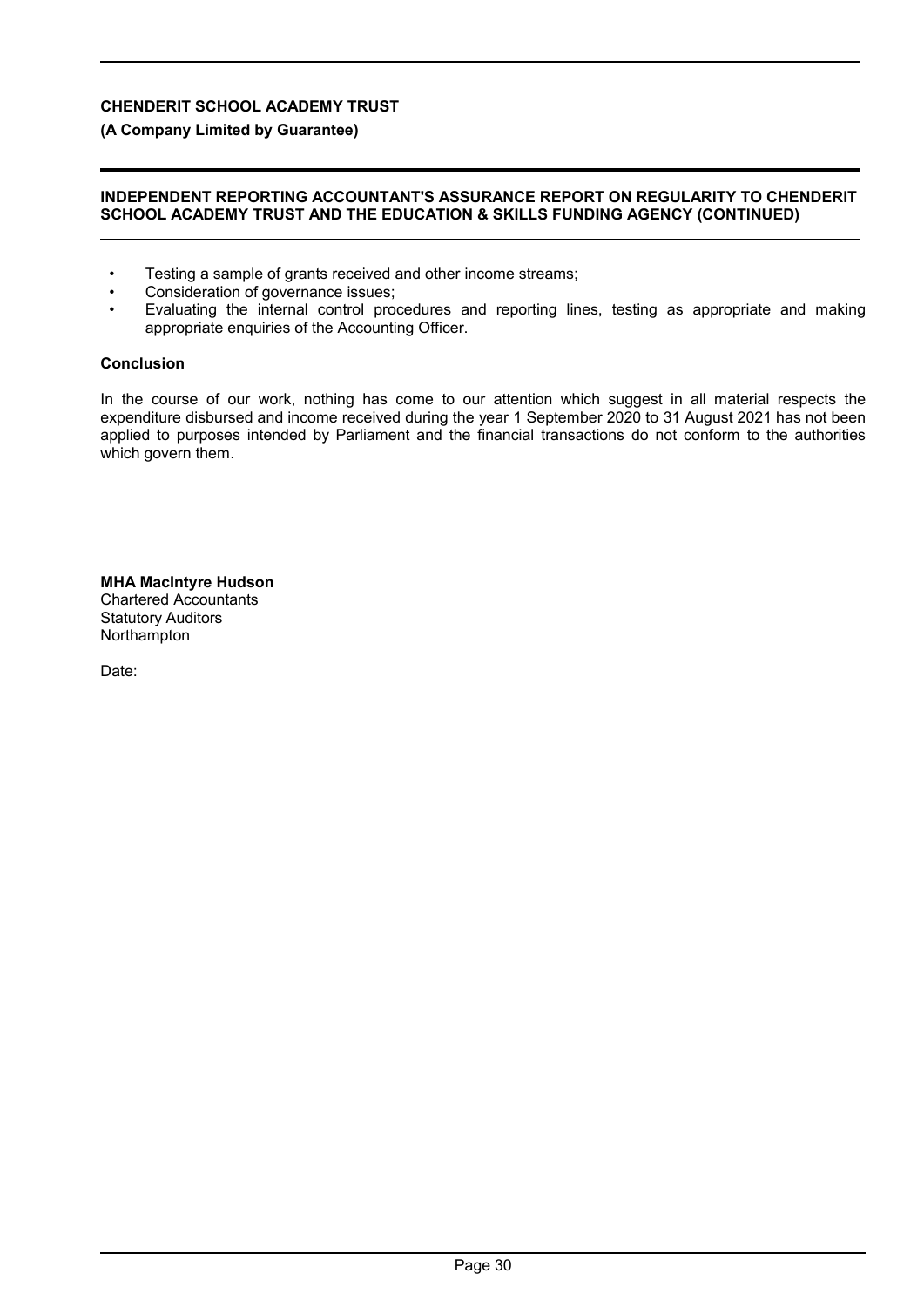**(A Company Limited by Guarantee)**

## **STATEMENT OF FINANCIAL ACTIVITIES (INCORPORATING INCOME AND EXPENDITURE ACCOUNT) FOR THE YEAR ENDED 31 AUGUST 2021**

|                                                            | <b>Note</b>    | <b>Unrestricted</b><br>funds<br>2021<br>£ | <b>Restricted</b><br>funds<br>2021<br>£ | <b>Restricted</b><br>fixed asset<br>funds<br>2021<br>£ | <b>Total</b><br>funds<br>2021<br>£ | Total<br>funds<br>2020<br>£ |
|------------------------------------------------------------|----------------|-------------------------------------------|-----------------------------------------|--------------------------------------------------------|------------------------------------|-----------------------------|
| Income from:                                               |                |                                           |                                         |                                                        |                                    |                             |
| Donations and capital<br>grants                            | 3              | 8,225                                     |                                         | (30, 039)                                              | (21, 814)                          | 763,408                     |
| Charitable activities                                      | 4              |                                           | 5,952,116                               |                                                        | 5,952,116                          | 5,505,790                   |
| Other trading activities                                   | 5              | 43,440                                    |                                         |                                                        | 43,440                             | 61,902                      |
| Investments                                                | 6              | 178                                       |                                         |                                                        | 178                                | 4,698                       |
| <b>Total income</b>                                        |                | 51,843                                    | 5,952,116                               | (30, 039)                                              | 5,973,920                          | 6,335,798                   |
| <b>Expenditure on:</b>                                     |                |                                           |                                         |                                                        |                                    |                             |
| Raising funds                                              |                | 44,024                                    |                                         |                                                        | 44,024                             | 67,483                      |
| Charitable activities                                      |                |                                           | 5,502,520                               | 459,641                                                | 5,962,161                          | 5,847,958                   |
| <b>Total expenditure</b>                                   | $\overline{7}$ | 44,024                                    | 5,502,520                               | 459,641                                                | 6,006,185                          | 5,915,441                   |
| Net income/<br>(expenditure)                               |                | 7,819                                     | 449,596                                 | (489, 680)                                             | (32, 265)                          | 420,357                     |
| Transfers between<br>funds                                 | 15             | (3, 585)                                  | (432, 918)                              | 436,503                                                |                                    |                             |
| Net movement in<br>funds before other<br>recognised losses |                | 4,234                                     | 16,678                                  | (53, 177)                                              | (32, 265)                          | 420,357                     |
| Other recognised<br>losses:                                |                |                                           |                                         |                                                        |                                    |                             |
| Actuarial losses on<br>defined benefit<br>pension schemes  | 22             |                                           | (263,000)                               |                                                        | (263,000)                          | (98,000)                    |
| Net movement in<br>funds                                   |                | 4,234                                     | (246, 322)                              | (53, 177)                                              | (295, 265)                         | 322,357                     |
|                                                            |                |                                           |                                         |                                                        |                                    |                             |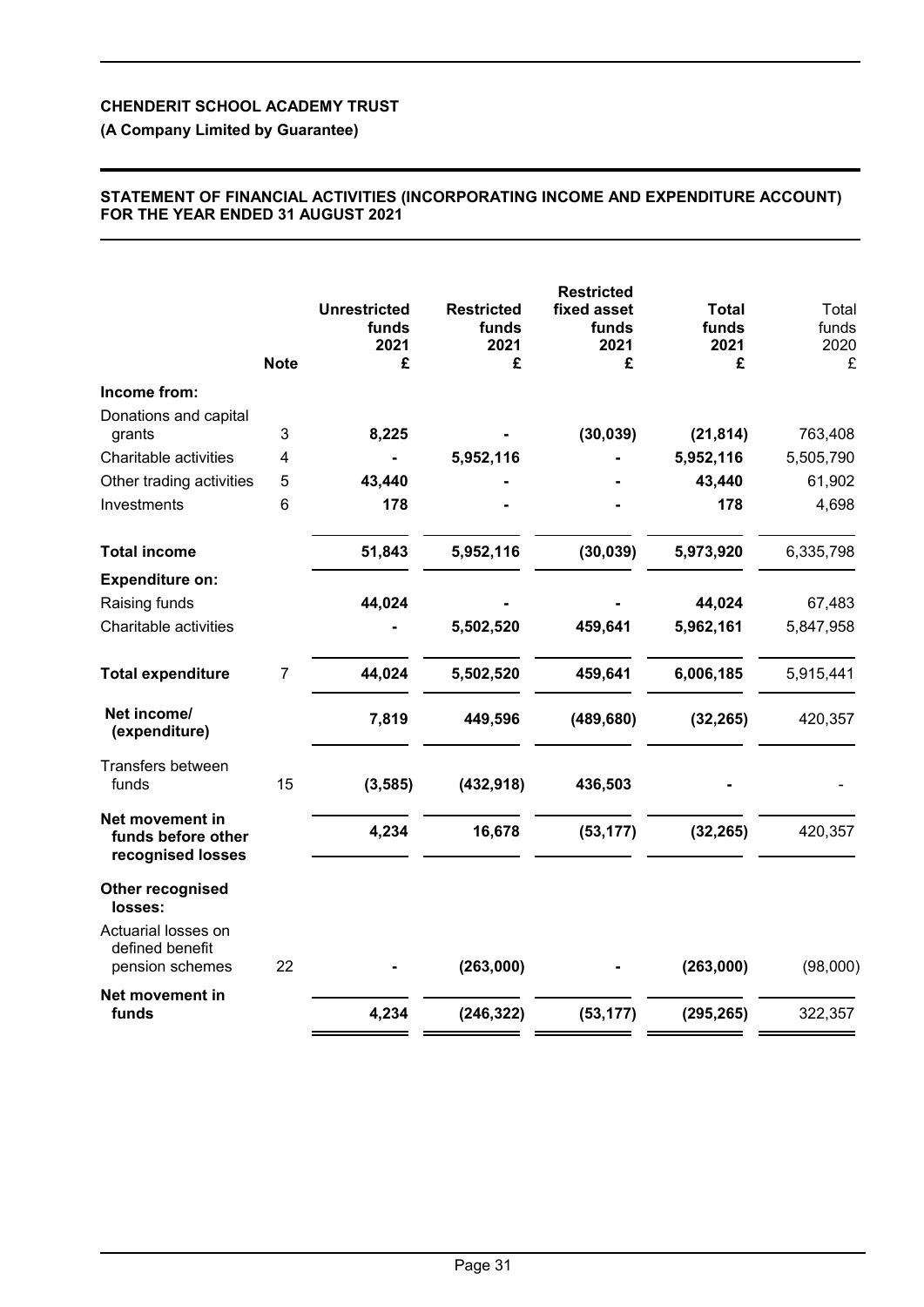**(A Company Limited by Guarantee)**

#### **STATEMENT OF FINANCIAL ACTIVITIES (INCORPORATING INCOME AND EXPENDITURE ACCOUNT) (CONTINUED) FOR THE YEAR ENDED 31 AUGUST 2021**

|                                       | <b>Note</b> | <b>Unrestricted</b><br>funds<br>2021<br>£ | <b>Restricted</b><br>funds<br>2021<br>£ | <b>Restricted</b><br>fixed asset<br>funds<br>2021<br>£ | Total<br>funds<br>2021<br>£ | Total<br>funds<br>2020<br>£ |
|---------------------------------------|-------------|-------------------------------------------|-----------------------------------------|--------------------------------------------------------|-----------------------------|-----------------------------|
| <b>Reconciliation of</b><br>funds:    |             |                                           |                                         |                                                        |                             |                             |
| Total funds brought<br>forward        |             | 101,674                                   | (652, 651)                              | 11,507,398                                             | 10,956,421                  | 10,634,064                  |
| Net movement in<br>funds              |             | 4,234                                     | (246, 322)                              | (53, 177)                                              | (295, 265)                  | 322,357                     |
| <b>Total funds carried</b><br>forward |             | 105,908                                   | (898, 973)                              | 11,454,221                                             | 10,661,156                  | 10,956,421                  |

The Statement of Financial Activities includes all gains and losses recognised in the year.

The notes on pages 36 to 62 form part of these financial statements.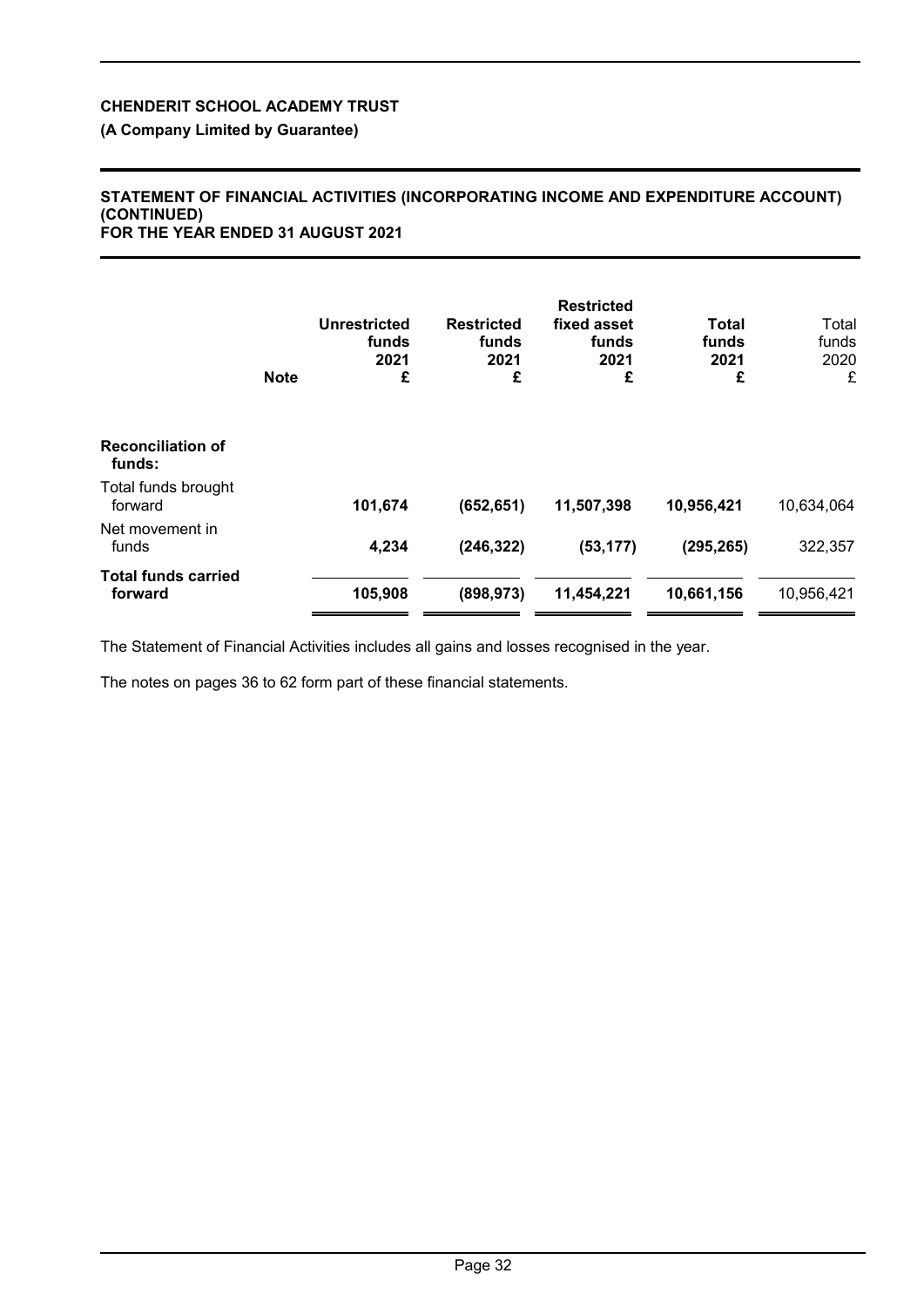### **(A Company Limited by Guarantee) REGISTERED NUMBER: 07900254**

### **BALANCE SHEET AS AT 31 AUGUST 2021**

|                                                               | <b>Note</b> |             | 2021<br>£   |             | 2020<br>£   |
|---------------------------------------------------------------|-------------|-------------|-------------|-------------|-------------|
| <b>Fixed assets</b>                                           |             |             |             |             |             |
| Tangible assets<br><b>Current assets</b>                      | 12          |             | 11,454,221  |             | 10,830,121  |
| <b>Debtors</b>                                                | 13          | 77,550      |             | 698,164     |             |
| Cash at bank and in hand                                      | 19,20       | 1,388,112   |             | 1,167,148   |             |
|                                                               |             | 1,465,662   |             | 1,865,312   |             |
| Creditors: amounts falling due within one<br>year             | 14          | (357, 727)  |             | (290, 012)  |             |
| <b>Net current assets</b>                                     |             |             | 1,107,935   |             | 1,575,300   |
| <b>Total assets less current liabilities</b>                  |             |             | 12,562,156  |             | 12,405,421  |
| Defined benefit pension scheme liability                      | 22          |             | (1,901,000) |             | (1,449,000) |
| <b>Total net assets</b>                                       |             |             | 10,661,156  |             | 10,956,421  |
| <b>Funds of the Academy Trust</b><br><b>Restricted funds:</b> |             |             |             |             |             |
| Fixed asset funds                                             | 15          | 11,454,221  |             | 11,507,398  |             |
| Restricted income funds                                       | 15          | 1,002,027   |             | 796,349     |             |
| Restricted funds excluding pension asset                      | 15          | 12,456,248  |             | 12,303,747  |             |
| Pension reserve                                               | 15          | (1,901,000) |             | (1,449,000) |             |
| <b>Total restricted funds</b>                                 | 15          |             | 10,555,248  |             | 10,854,747  |
| <b>Unrestricted income funds</b>                              | 15          |             | 105,908     |             | 101,674     |
| <b>Total funds</b>                                            |             |             | 10,661,156  |             | 10,956,421  |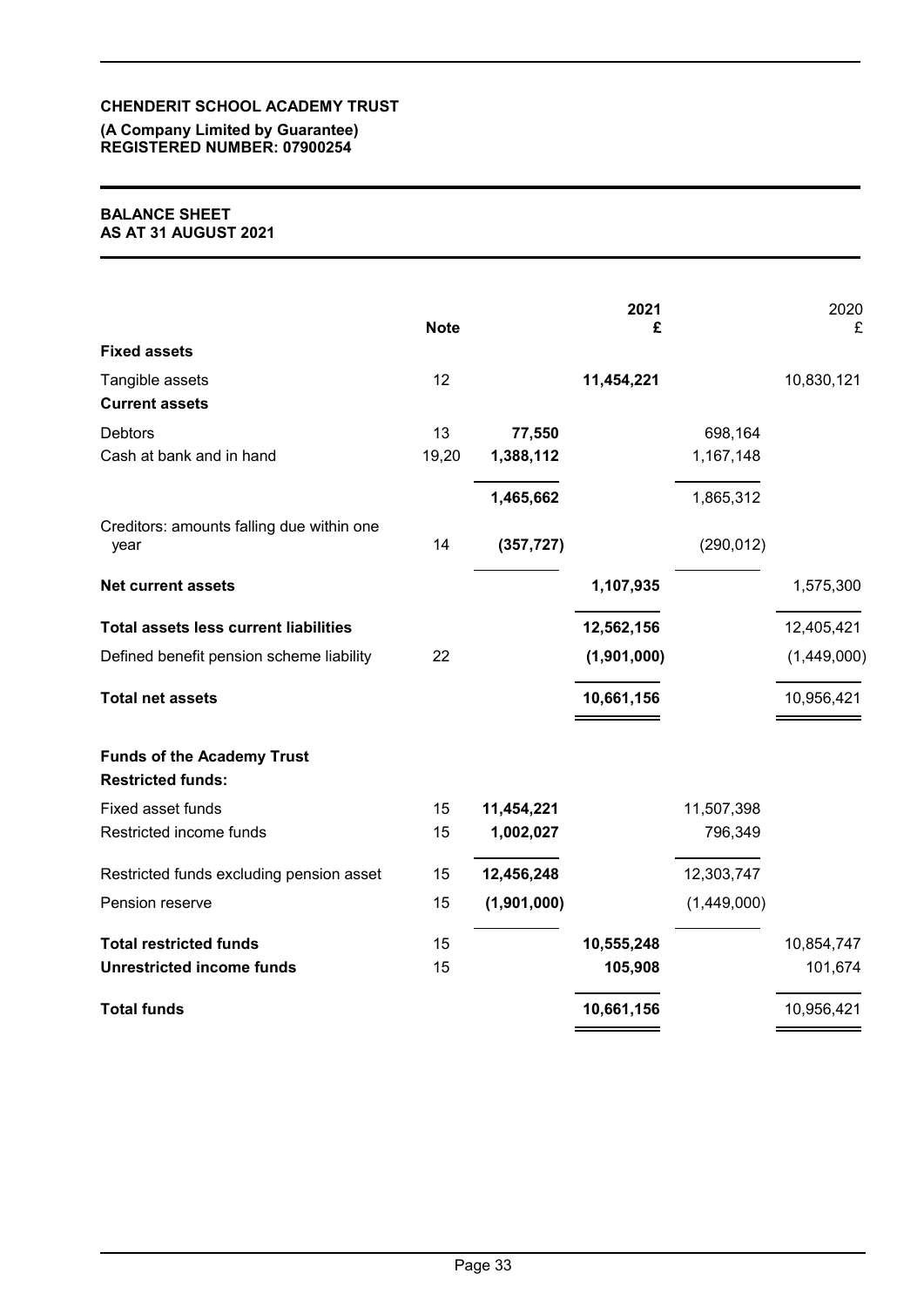# **(A Company Limited by Guarantee)**

### **BALANCE SHEET (CONTINUED) AS AT 31 AUGUST 2021**

The financial statements on pages 31 to 62 were approved and authorised for issue by the Trustees and are signed on their behalf, by:

................................................ **Mr Ian Walker** Chair of Trustees

................................................ **Mrs Jane Cartwright** Headteacher & Accounting Officer

Date:

The notes on pages 36 to 62 form part of these financial statements.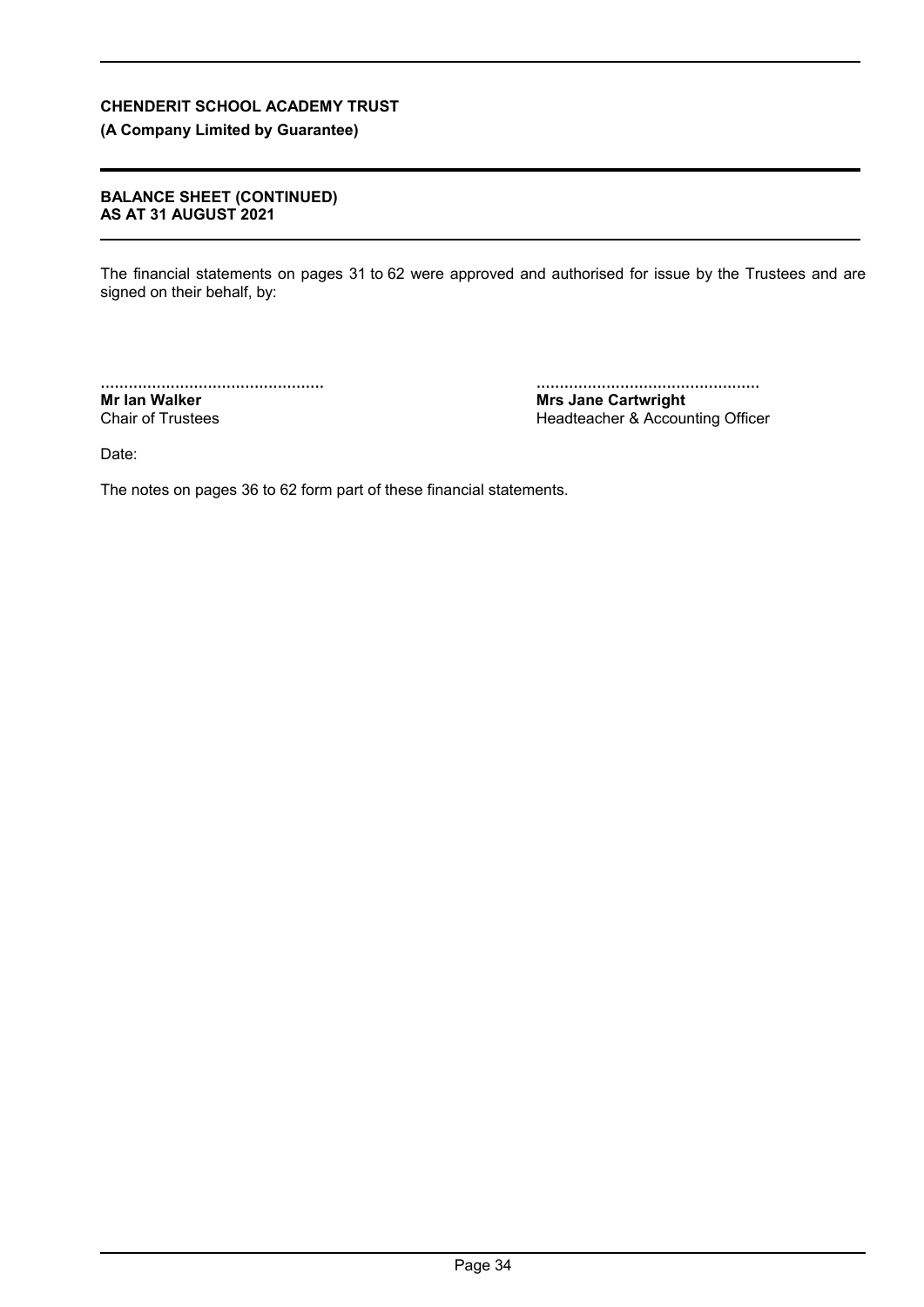# **(A Company Limited by Guarantee)**

#### **STATEMENT OF CASH FLOWS FOR THE YEAR ENDED 31 AUGUST 2021**

| Cash flows from operating activities                   | <b>Note</b> | 2021<br>£     | 2020<br>£  |
|--------------------------------------------------------|-------------|---------------|------------|
| Net cash provided by operating activities              | 17          | 1,349,072     | 330,659    |
| Cash flows from investing activities                   | 18          | (1, 128, 108) | (883, 026) |
| Change in cash and cash equivalents in the year        |             | 220,964       | (552, 367) |
| Cash and cash equivalents at the beginning of the year |             | 1,167,148     | 1,719,515  |
| Cash and cash equivalents at the end of the year       | 19, 20      | 1,388,112     | 1,167,148  |

The notes on pages 36 to 62 form part of these financial statements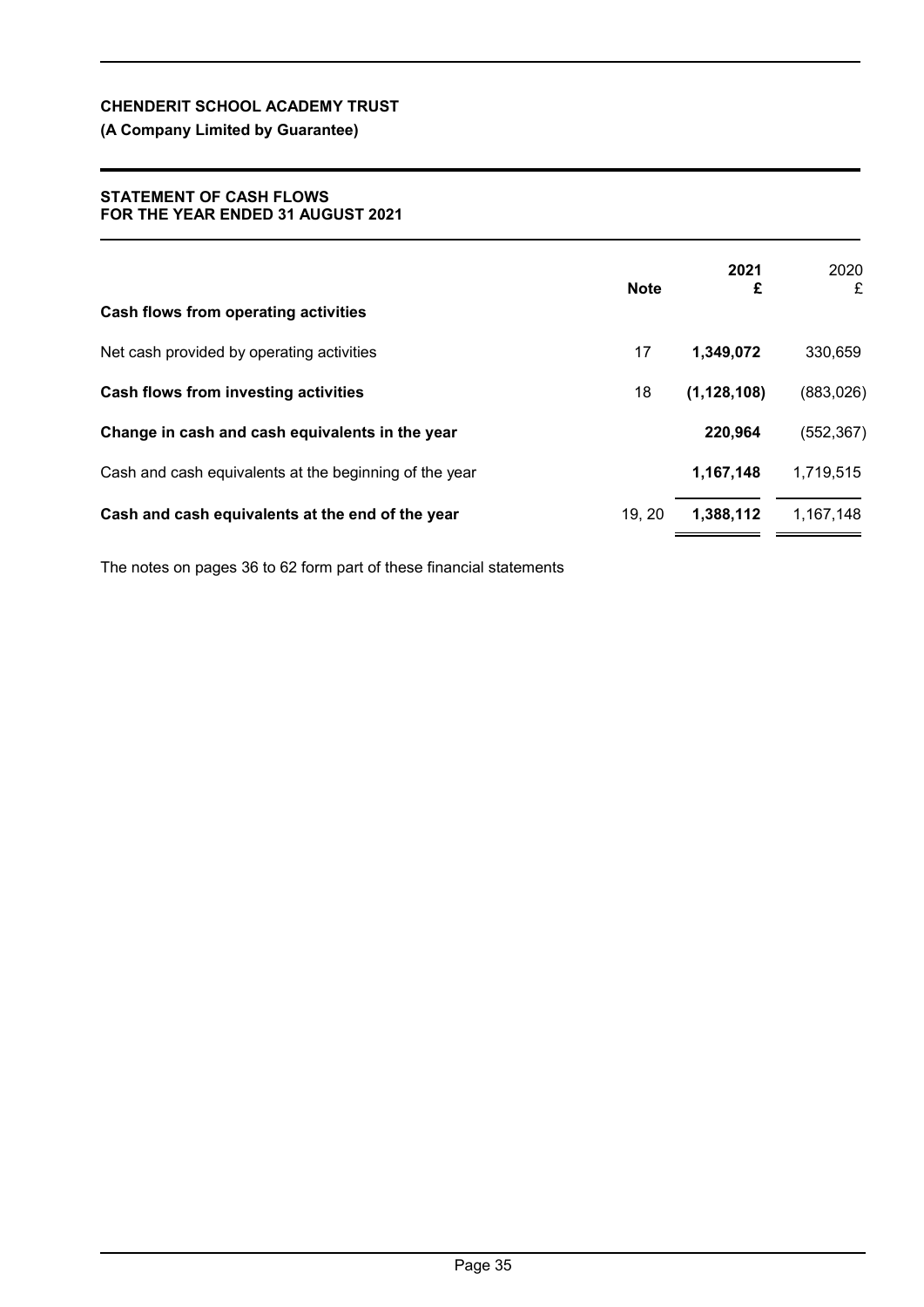### **(A Company Limited by Guarantee)**

#### **NOTES TO THE FINANCIAL STATEMENTS FOR THE YEAR ENDED 31 AUGUST 2021**

#### **1. Accounting policies**

Chenderit School Academy Trust is a private company limited by guarantee, incorporated in England. Its registered number and address of registered office are detailed on page 1 and 2. The nature of the academy trust's operations and principal activity are detailed in the Trustees Report.

A summary of the principal accounting policies adopted (which have been applied consistently, except where noted), judgments and key sources of estimation uncertainty, is set out below.

The financial statements are prepared in £ sterling, rounded to the nearest £1.

### **1.1 Basis of preparation of financial statements**

The financial statements of the Academy Trust, which is a public benefit entity under FRS 102, have been prepared under the historic cost convention in accordance with the Financial Reporting Standard Applicable in the UK and Republic of Ireland (FRS 102), the Accounting and Reporting by Charities: Statement of Recommended Practice applicable to charities preparing their accounts in accordance with the Financial Reporting Standard applicable in the UK and Republic of Ireland (FRS 102) (Charities SORP (FRS 102)), the Academies Accounts Direction 2020 to 2021 issued by ESFA, the Charities Act 2011 and the Companies Act 2006.

Chenderit School Academy Trust meets the definition of a public benefit entity under FRS 102.

### **1.2 Going concern**

The Trustees assess whether the use of going concern is appropriate i.e. whether there are any material uncertainties related to events or conditions that may cast significant doubt on the ability of the Academy Trust to continue as a going concern. The Trustees make this assessment in respect of a period of at least one year from the date of authorisation for issue of the financial statements and have concluded that the Academy Trust has adequate resources to continue in operational existence for the foreseeable future and there are no material uncertainties about the Academy Trust's ability to continue as a going concern, thus they continue to adopt the going concern basis of accounting in preparing the financial statements.

#### **1.3 Income**

All incoming resources are recognised when the Academy Trust has entitlement to the funds, the receipt is probable and the amount can be measured reliably.

### **Grants**

Grants are included in the Statement of Financial Activities on a receivable basis. The balance of income received for specific purposes but not expended during the period is shown in the relevant funds on the Balance Sheet. Where income is received in advance of meeting any performancerelated conditions there is not unconditional entitlement to the income and its recognition is deferred and included in creditors as deferred income until the performance-related conditions are met. Where entitlement occurs before income is received, the income is accrued.

General Annual Grant is recognised in full in the Statement of Financial Activities in the year for which it is receivable and any abatement in respect of the year is deducted from income and recognised as a liability.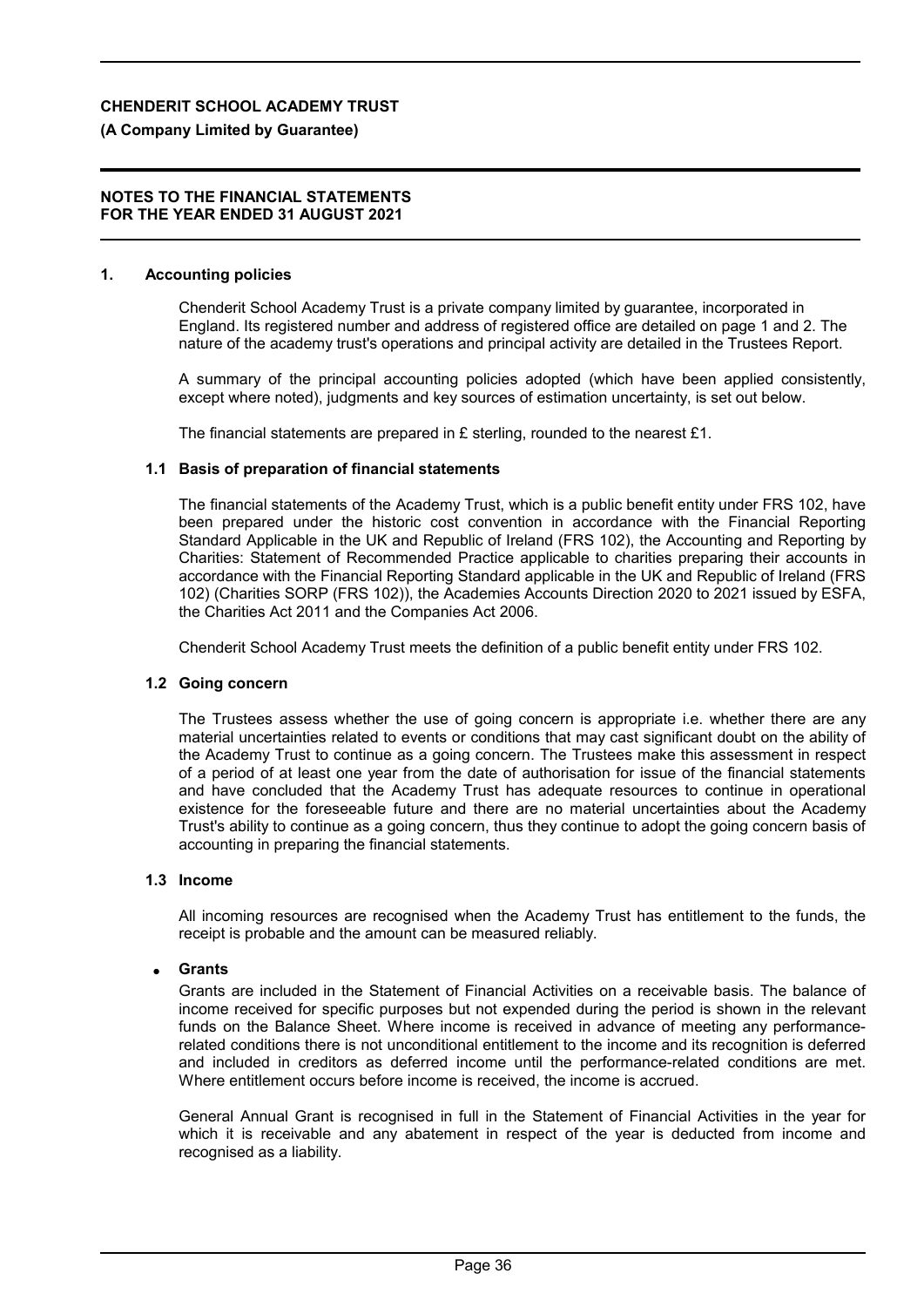### **(A Company Limited by Guarantee)**

#### **NOTES TO THE FINANCIAL STATEMENTS FOR THE YEAR ENDED 31 AUGUST 2021**

#### **1. Accounting policies (continued)**

#### **1.3 Income (continued)**

Capital grants are recognised in full when there is an unconditional entitlement to the grant. Unspent amounts of capital grants are reflected in the Balance Sheet in the restricted fixed asset fund. Capital grants are recognised when there is entitlement and are not deferred over the life of the asset on which they are expended.

#### **Sponsorship income**

Sponsorship income provided to the Academy Trust which amounts to a donation is recognised in the Statement of Financial Activities in the year in which it is receivable (where there are no performance-related conditions) where receipt is probable and it can be measured reliably.

#### **Donations**

Donations are recognised on a receivable basis (where there are no performance-related conditions) where the receipt is probable and the amount can be reliably measured.

#### **Other income**

Other income, including the hire of facilities, is recognised in the year it is receivable and to the extent the Academy Trust has provided the goods or services.

### **Donated goods, facilities and services**

Goods donated for resale are included at fair value, being the expected proceeds from sale less the expected costs of sale. If it is practical to assess the fair value at receipt, it is recognised in 'Stocks' and 'Income from Other Trading Activities'. Upon sale, the value of the stock is charged against 'Income from Other Trading Activities' and the proceeds are recognised as 'Income from Other Trading Activities'. Where it is impractical to fair value the items due to the volume of low value items they are not recognised in the financial statements until they are sold. This income is recognised within 'Income from Other Trading Activities'.

### **Donated fixed assets (excluding transfers on conversion or into the Academy Trust)**

Where the donated good is a fixed asset it is measured at fair value, unless it is impractical to measure this reliably, in which case the cost of the item to the donor should be used. The gain is recognised as 'Income from Donations and Capital Grants' and a corresponding amount is included in the appropriate fixed asset category and depreciated over the useful economic life in accordance with the Academy Trust's accounting policies.

#### **1.4 Expenditure**

Expenditure is recognised once there is a legal or constructive obligation to transfer economic benefit to a third party, it is probable that a transfer of economic benefits will be required in settlement and the amount of the obligation can be measured reliably. Expenditure is classified by activity. The costs of each activity are made up of the total of direct costs and shared costs, including support costs involved in undertaking each activity. Direct costs attributable to a single activity are allocated directly to that activity. Shared costs which contribute to more than one activity and support costs which are not attributable to a single activity are apportioned between those activities on a basis consistent with the use of resources. Central staff costs are allocated on the basis of time spent, and depreciation charges allocated on the portion of the asset's use.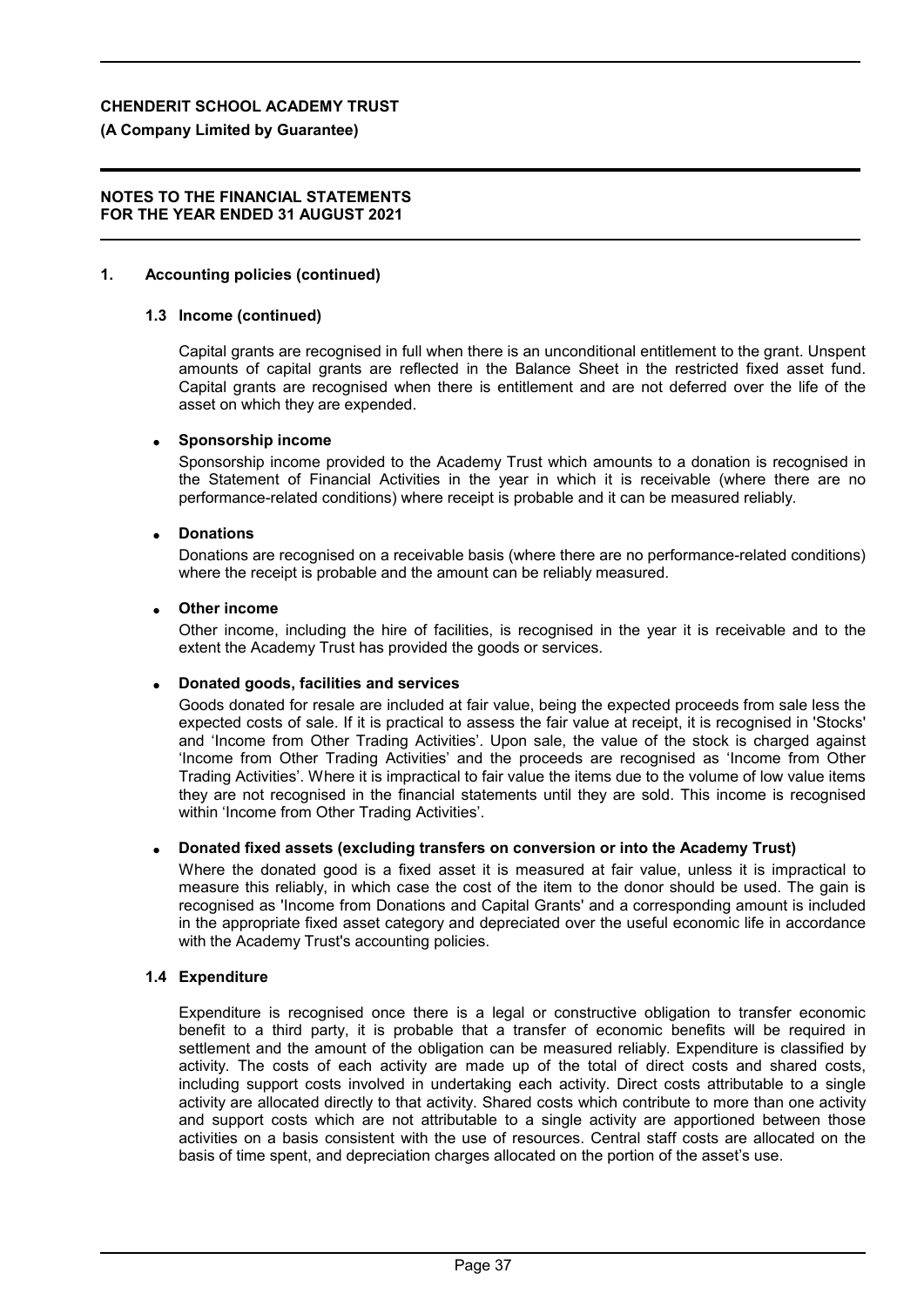#### **(A Company Limited by Guarantee)**

#### **NOTES TO THE FINANCIAL STATEMENTS FOR THE YEAR ENDED 31 AUGUST 2021**

#### **1. Accounting policies (continued)**

#### **1.4 Expenditure (continued)**

#### **Expenditure on raising funds**

This includes all expenditure incurred by the Academy Trust to raise funds for its charitable purposes and includes costs of all fundraising activities events and non-charitable trading.

#### **Charitable activities**

These are costs incurred on the Academy Trust's educational operations, including support costs and costs relating to the governance of the Academy Trust apportioned to charitable activities.

All resources expended are inclusive of irrecoverable VAT.

#### **1.5 Government grants**

Government grants relating to tangible fixed assets are treated as deferred income and released to the Statement of Financial Activities over the expected useful lives of the assets concerned. Other grants are credited to the Statement of Financial Activities as the related expenditure is incurred.

#### **1.6 Taxation**

The Academy Trust is considered to pass the tests set out in Paragraph 1 Schedule 6 of the Finance Act 2010 and therefore it meets the definition of a charitable company for UK corporation tax purposes.

Accordingly, the Academy Trust is potentially exempt from taxation in respect of income or capital gains received within categories covered by Part 11, chapter 3 of the Corporation Tax Act 2010 or Section 256 of the Taxation of Chargeable Gains Act 1992, to the extent that such income or gains are applied exclusively to charitable purposes.

#### **1.7 Tangible fixed assets**

Assets costing £1,000 or more are capitalised as tangible fixed assets and are carried at cost, net of depreciation and any provision for impairment.

Where tangible fixed assets have been acquired with the aid of specific grants, either from the government or from the private sector, they are included in the Balance Sheet at cost and depreciated over their expected useful economic life. Where there are specific conditions attached to the funding requiring the continued use of the asset, the related grants are credited to a restricted fixed asset fund in the Statement of Financial Activities and carried forward in the Balance Sheet. Depreciation on the relevant assets is charged directly to the restricted fixed asset fund in the Statement of Financial Activities. Where tangible fixed assets have been acquired with unrestricted funds, depreciation on such assets is charged to the unrestricted fund.

Depreciation is provided on all tangible fixed assets other than freehold land and assets under construction, at rates calculated to write off the cost of each asset on a straight-line basis over its expected useful life, as follows: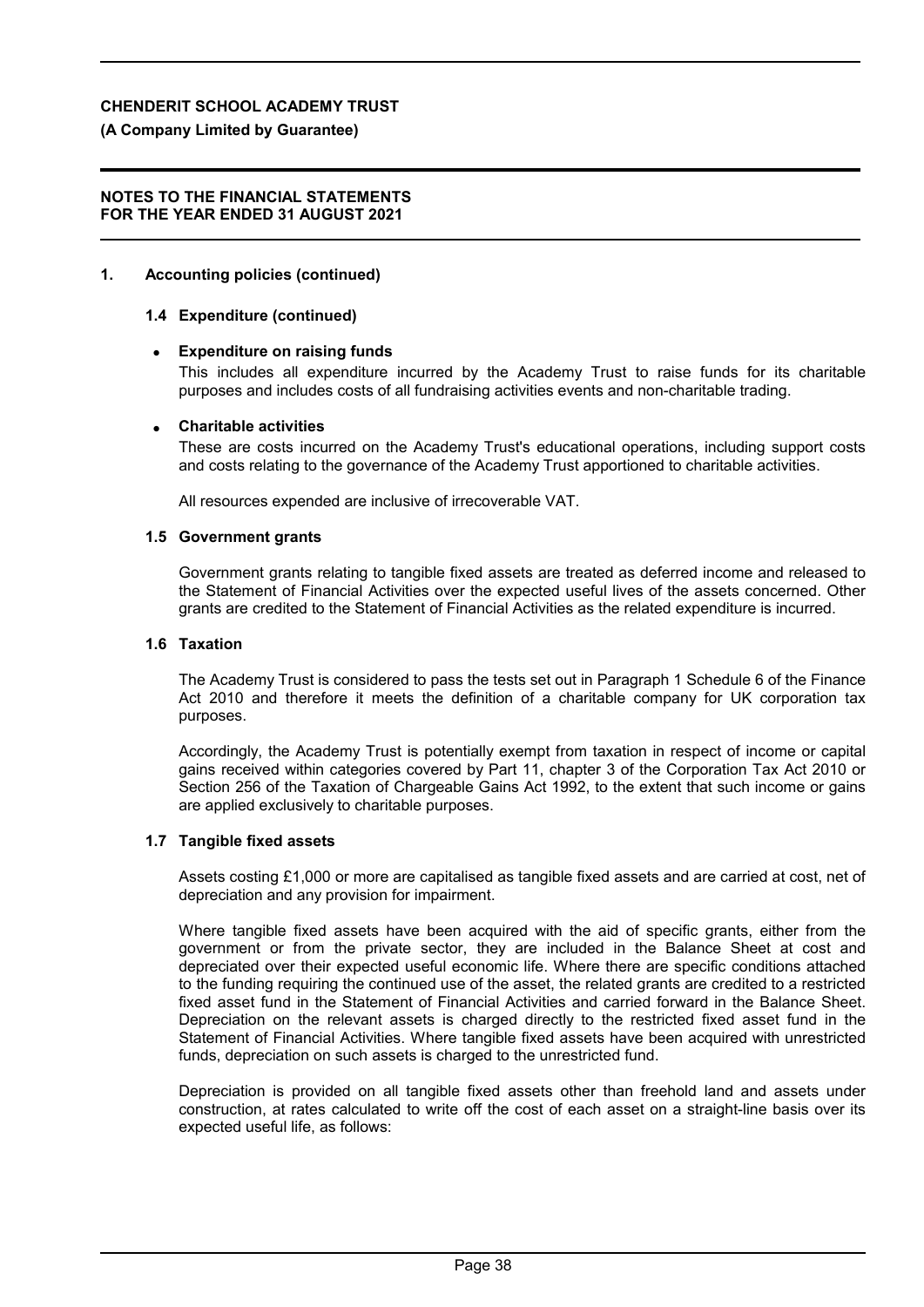# **(A Company Limited by Guarantee)**

## **NOTES TO THE FINANCIAL STATEMENTS FOR THE YEAR ENDED 31 AUGUST 2021**

# **1. Accounting policies (continued)**

# **1.7 Tangible fixed assets (continued)**

Depreciation is provided on the following bases:

| Long term leasehold property | - 2% straight line or expected useful economic<br>life if lower |
|------------------------------|-----------------------------------------------------------------|
| Long term leasehold land     | - 0.8% straight line                                            |
| Furniture and equipment      | - 10% - 33.3% straight line                                     |
| Plant and machinery          | - 33.3% straight line                                           |
| Computer equipment           | - 33.3% straight line                                           |
| Leasehold improvements       | - 2% - 10% straight line                                        |

A review for impairment of a fixed asset is carried out if events or changes in circumstances indicate that the carrying value of any fixed asset may not be recoverable. Shortfalls between the carrying value of fixed assets and their recoverable amounts are recognised as impairments. Impairment losses are recognised in the Statement of Financial Activities.

### **1.8 Debtors**

Trade and other debtors are recognised at the settlement amount after any trade discount offered. Prepayments are valued at the amount prepaid net of any trade discounts due.

### **1.9 Cash at bank and in hand**

Cash at bank and in hand includes cash and short-term highly liquid investments with a short maturity of three months or less from the date of acquisition or opening of the deposit or similar account.

### **1.10 Liabilities**

Liabilities are recognised when there is an obligation at the Balance Sheet date as a result of a past event, it is probable that a transfer of economic benefit will be required in settlement, and the amount of the settlement can be estimated reliably. Liabilities are recognised at the amount that the Academy Trust anticipates it will pay to settle the debt or the amount it has received as advanced payments for the goods or services it must provide.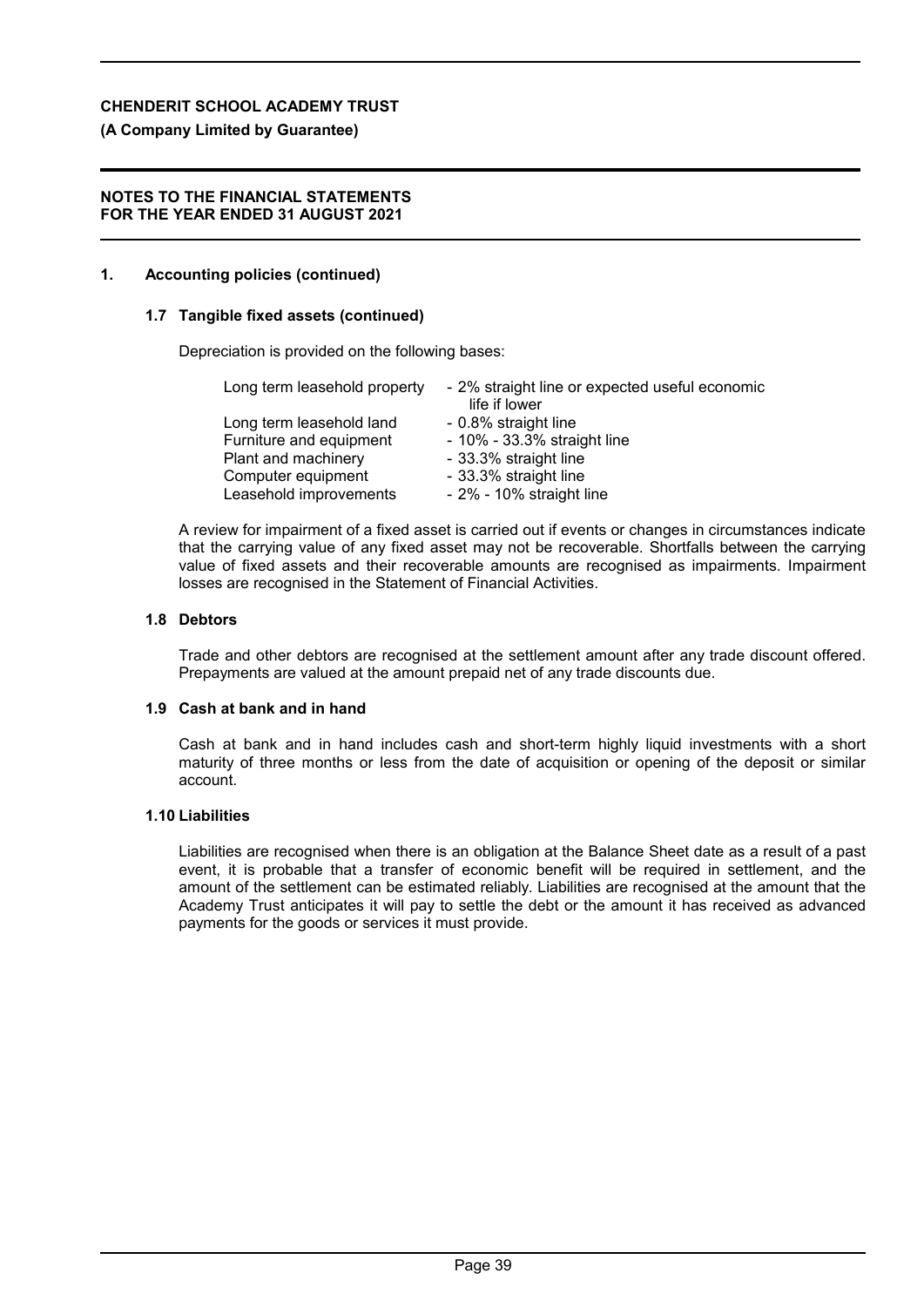### **(A Company Limited by Guarantee)**

#### **NOTES TO THE FINANCIAL STATEMENTS FOR THE YEAR ENDED 31 AUGUST 2021**

#### **1. Accounting policies (continued)**

#### **1.11 Financial instruments**

The Academy Trust only holds basic financial instruments as defined in FRS 102. The financial assets and financial liabilities of the Academy Trust and their measurement bases are as follows:

*Financial assets* - trade and other debtors are basic financial instruments and are debt instruments measured at amortised cost as detailed in note 13. Prepayments are not financial instruments. Amounts due to the Academy Trust's wholly owned subsidiary are held at face value less any impairment.

*Cash at bank* - is classified as a basic financial instrument and is measured at face value.

*Financial liabilities* - trade creditors, accruals and other creditors are financial instruments, and are measured at amortised cost as detailed in note 14. Taxation and social security are not included in the financial instruments disclosure definition. Deferred income is not deemed to be a financial liability, as the cash settlement has already taken place and there is an obligation to deliver services rather than cash or another financial instrument. Amounts due to the Academy Trust's wholly owned subsidiary are held at face value less any impairment.

#### **1.12 Operating leases**

Rentals paid under operating leases are charged to the Statement of Financial Activities on a straight line basis over the lease term.

### **1.13 Pensions**

Retirement benefits to employees of the Academy Trust are provided by the Teachers' Pension Scheme ("TPS") and the Local Government Pension Scheme ("LGPS"). These are defined benefit schemes.

The TPS is an unfunded scheme and contributions are calculated so as to spread the cost of pensions over employees' working lives with the Academy Trust in such a way that the pension cost is a substantially level percentage of current and future pensionable payroll. The contributions are determined by the Government Actuary on the basis of quadrennial valuations using a prospective unit credit method. TPS is an unfunded multi-employer scheme with no underlying assets to assign between employers. Consequently, the TPS is treated as a defined contribution scheme for accounting purposes and the contributions recognised in the period to which they relate.

The LGPS is a funded multi-employer scheme and the assets are held separately from those of the Academy Trust in separate Trustee administered funds. Pension scheme assets are measured at fair value and liabilities are measured on an actuarial basis using the projected unit credit method and discounted at a rate equivalent to the current rate of return on a high quality corporate bond of equivalent term and currency to the liabilities. The actuarial valuations are obtained at least triennially and are updated at each Balance Sheet date. The amounts charged to operating surplus are the current service costs and the costs of scheme introductions, benefit changes, settlements and curtailments. They are included as part of staff costs as incurred. Net interest on the net defined benefit liability is also recognised in the Statement of Financial Activities and comprises the interest cost on the defined benefit obligation and interest income on the scheme assets, calculated by multiplying the fair value of the scheme assets at the beginning of the period by the rate used to discount the benefit obligations.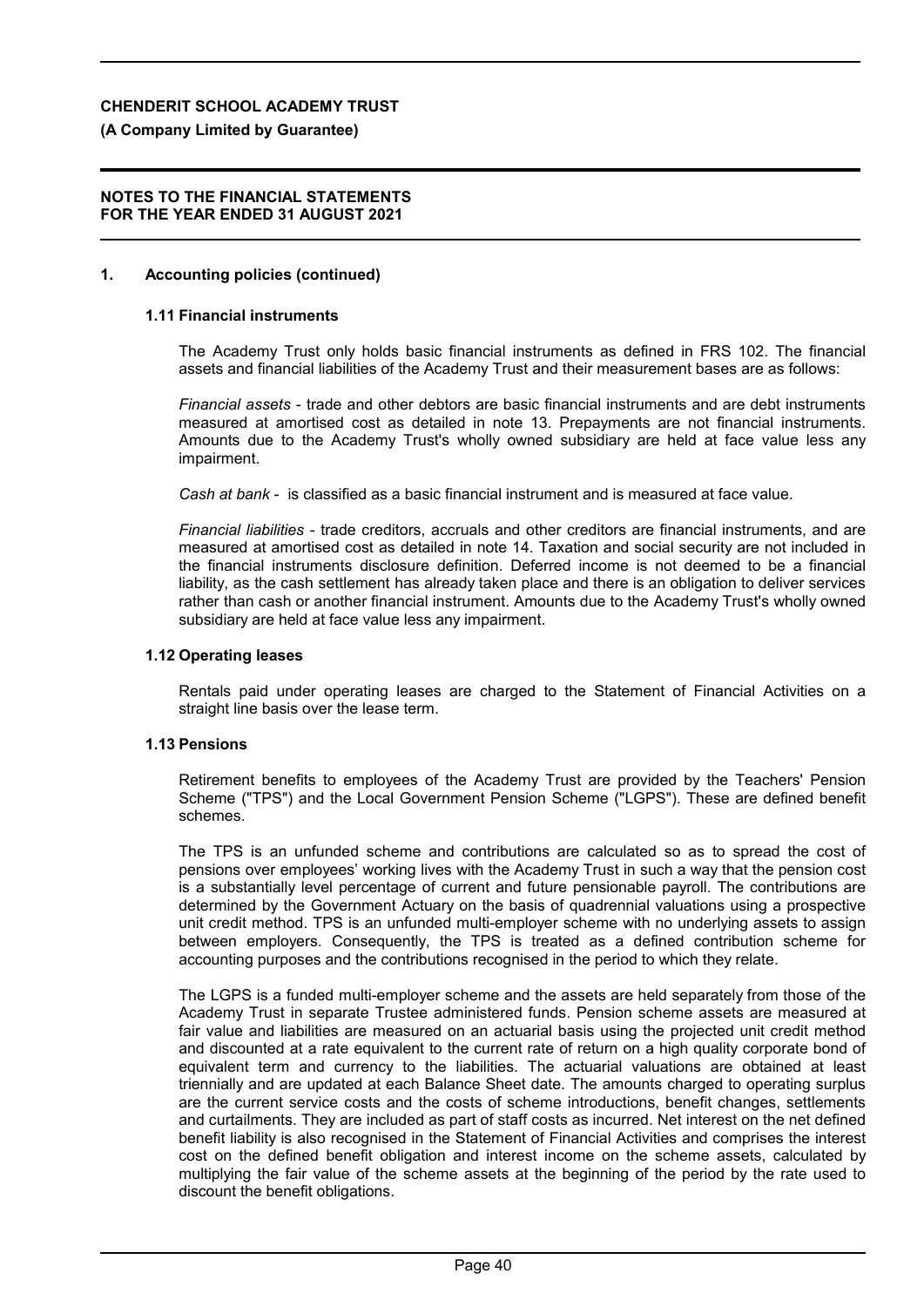# **(A Company Limited by Guarantee)**

### **NOTES TO THE FINANCIAL STATEMENTS FOR THE YEAR ENDED 31 AUGUST 2021**

# **1. Accounting policies (continued)**

# **1.13 Pensions (continued)**

The difference between the interest income on the scheme assets and the actual return on the scheme assets is recognised in other recognised gains and losses.

Actuarial gains and losses are recognised immediately in other recognised gains and losses.

# **1.14 Fund accounting**

Unrestricted income funds represent those resources which may be used towards meeting any of the charitable objects of the Academy Trust at the discretion of the Trustees.

Restricted fixed asset funds are resources which are to be applied to specific capital purposes imposed by the funders where the asset acquired or created is held for a specific purpose.

Restricted general funds comprise all other restricted funds received with restrictions imposed by the funder/donor and include grants from the Department for Education Group.

Investment income, gains and losses are allocated to the appropriate fund.

# **2. Critical accounting estimates and areas of judgment**

Estimates and judgments are continually evaluated and are based on historical experience and other factors, including expectations of future events that are believed to be reasonable under the circumstances.

Critical accounting estimates and assumptions:

The Academy Trust makes estimates and assumptions concerning the future. The resulting accounting estimates and assumptions will, by definition, seldom equal the related actual results. The estimates and assumptions that have a significant risk of causing a material adjustment to the carrying amounts of assets and liabilities within the next financial year are discussed below.

The present value of the Local Government Pension Scheme defined benefit liability depends on a number of factors that are determined on an actuarial basis using a variety of assumptions. The assumptions used in determining the net cost or income for pensions include the discount rate. Any changes in these assumptions, which are disclosed in note 22, will impact the carrying amount of the pension liability. Furthermore a roll forward approach which projects results from the latest full actuarial valuation performed at 31 March 2019 has been used by the actuary in valuing the pensions liability at 31 August 2021. Any differences between the figures derived from the roll forward approach and a full actuarial valuation would impact on the carrying amount of the pension liability.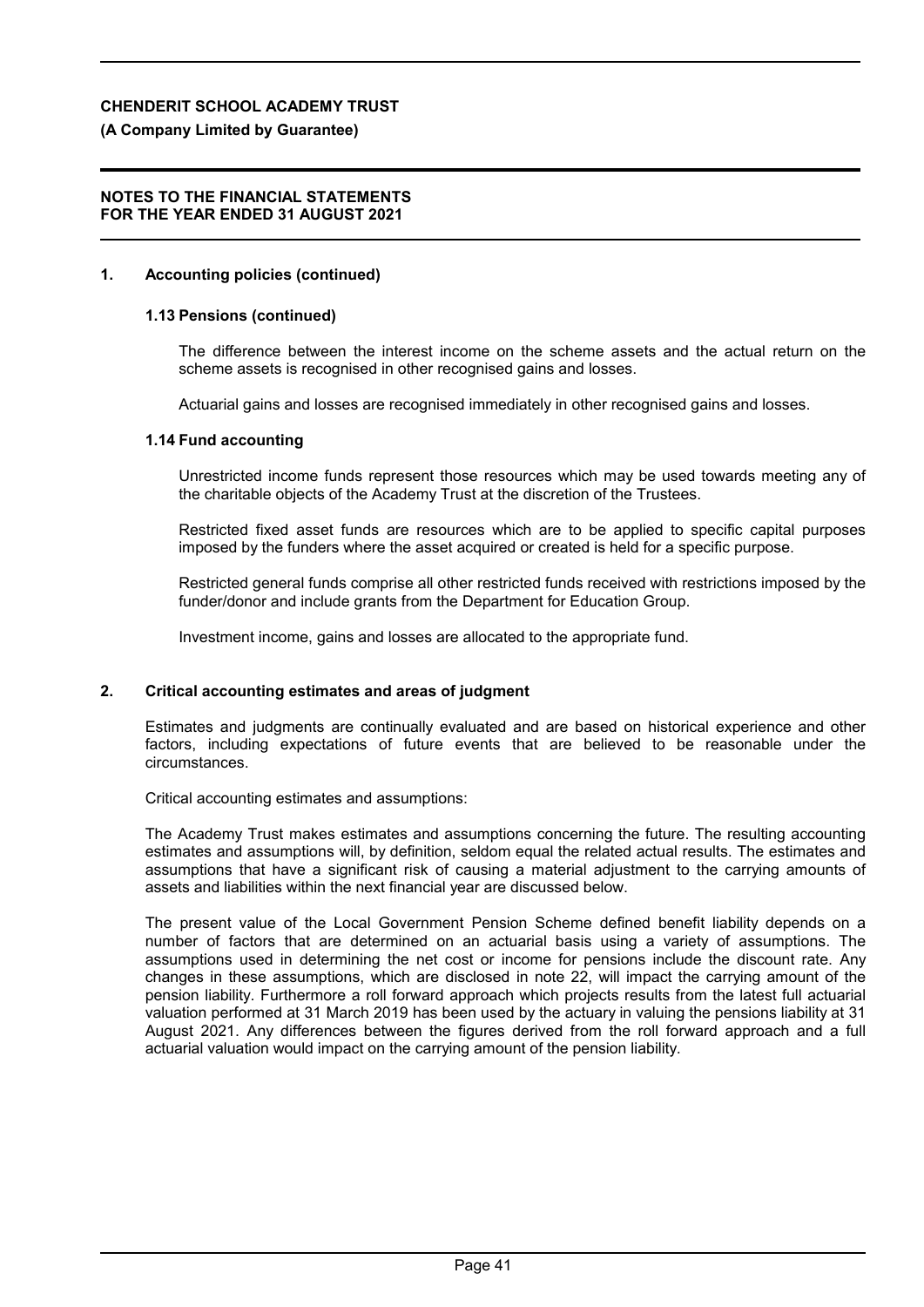# **(A Company Limited by Guarantee)**

# **NOTES TO THE FINANCIAL STATEMENTS FOR THE YEAR ENDED 31 AUGUST 2021**

# **3. Income from donations and capital grants**

| <b>Unrestricted</b><br>funds<br>2021<br>£ | <b>Restricted</b><br>fixed asset<br>funds<br>2021<br>£ | <b>Total</b><br>funds<br>2021<br>£ | Total<br>funds<br>2020<br>£ |
|-------------------------------------------|--------------------------------------------------------|------------------------------------|-----------------------------|
| 8,225                                     | 14,505                                                 | 22,730                             | 19,814                      |
| $\overline{\phantom{0}}$                  | 23,052                                                 | 23,052                             | 22,500                      |
| ۰                                         | (67, 596)                                              | (67, 596)                          | 721,094                     |
| 8,225                                     | (30, 039)                                              | (21, 814)                          | 763,408                     |
|                                           |                                                        |                                    |                             |

# **4. Funding for the Academy Trust's educational operations**

|                                                          | <b>Restricted</b><br>funds<br>2021<br>£ | <b>Total</b><br>funds<br>2021<br>£ | Total<br>funds<br>2020<br>£ |
|----------------------------------------------------------|-----------------------------------------|------------------------------------|-----------------------------|
| <b>DfE/ESFA grants</b>                                   |                                         |                                    |                             |
| General annual grant (GAG)                               | 5,299,452                               | 5,299,452                          | 4,858,222                   |
| Other DfE/ESFA grants                                    | 111,875                                 | 111,875                            | 120,304                     |
| <b>Pupil Premium</b>                                     | 123,545                                 | 123,545                            | 121,808                     |
| Teachers pension grant                                   | 211,922                                 | 211,922                            | 204,276                     |
|                                                          | 5,746,794                               | 5,746,794                          | 5,304,610                   |
| <b>Other Government grants</b><br>Local authority grants | 46,594                                  | 46,594                             | 35,070                      |
| <b>COVID-19 additional funding (DfE/ESFA)</b>            | 46,594                                  | 46,594                             | 35,070                      |
| Catch-up Premium                                         | 70,080                                  | 70,080                             |                             |
| Other DfE/ESFA Covid-19 funding                          | 52,637                                  | 52,637                             |                             |
|                                                          | 122,717                                 | 122,717                            |                             |
| <b>Other funding</b><br>Other income                     | 36,011                                  | 36,011                             | 166,110                     |
|                                                          | 36,011                                  | 36,011                             | 166,110                     |
|                                                          | 5,952,116                               | 5,952,116                          | 5,505,790                   |
|                                                          |                                         |                                    |                             |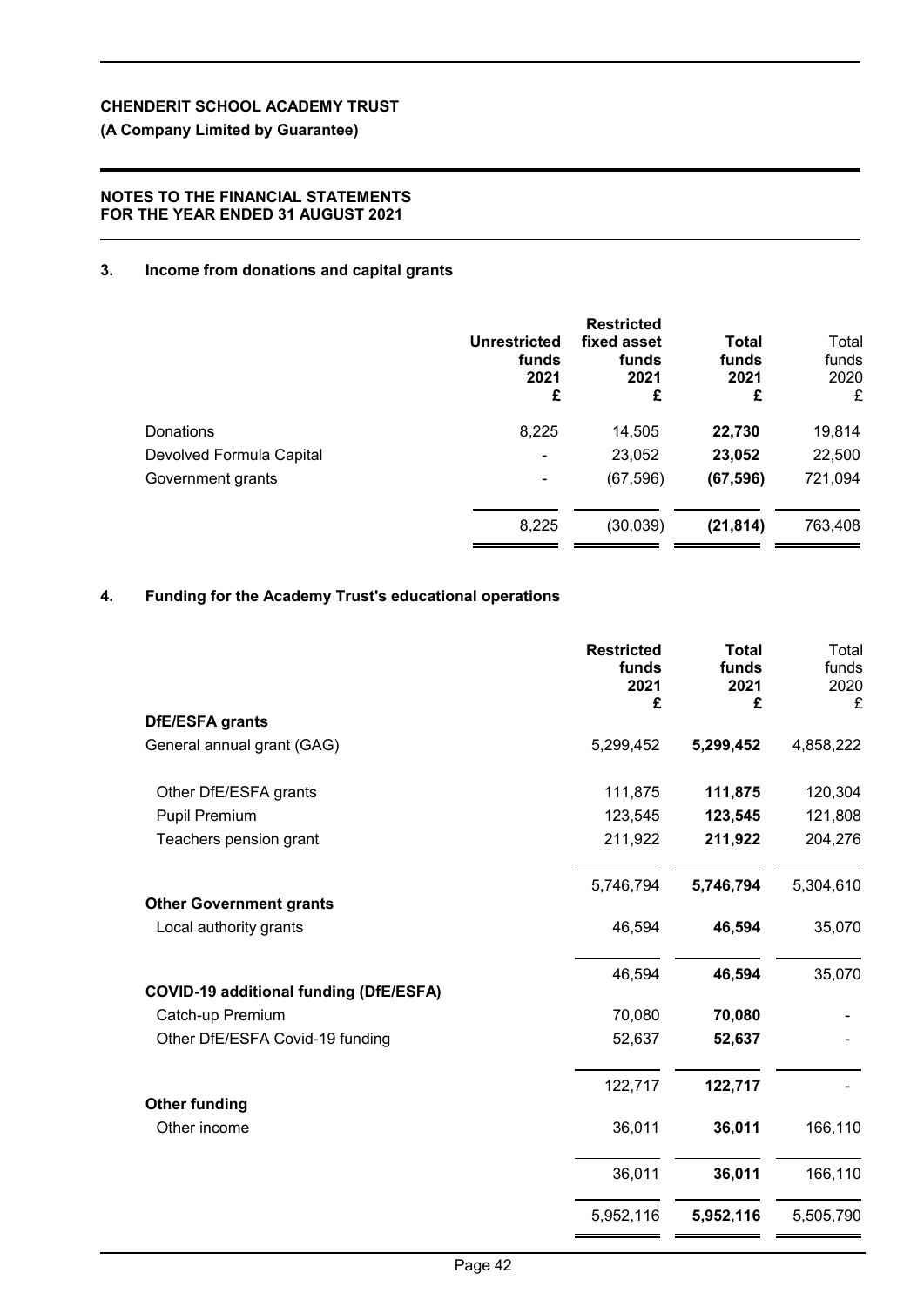# **(A Company Limited by Guarantee)**

## **NOTES TO THE FINANCIAL STATEMENTS FOR THE YEAR ENDED 31 AUGUST 2021**

# **4. Funding for the Academy Trust's educational operations (continued)**

Following the reclassification in the Academies Accounts Direction 2020/21 of some grants received from the Department of Education and ESFA, the academy trust's funding for Pupil Premium and Teachers pension grant is no longer reported under the Other DfE Group grants heading, but as separate lines under the Other DfE/ESFA grants heading. The prior year numbers have been reclassified.

# **5. Income from other trading activities**

|                                  | <b>Unrestricted</b><br>funds<br>2021<br>£ | <b>Total</b><br>funds<br>2021<br>£ | Total<br>funds<br>2020<br>£ |
|----------------------------------|-------------------------------------------|------------------------------------|-----------------------------|
| Rental income/hire of facilities | 2,855                                     | 2,855                              | 5,040                       |
| School uniform                   | 213                                       | 213                                | 151                         |
| Other income                     | 40,372                                    | 40,372                             | 56,711                      |
|                                  | 43,440                                    | 43,440                             | 61,902                      |

# **6. Investment income**

|                   | <b>Unrestricted</b> | Total | Total |
|-------------------|---------------------|-------|-------|
|                   | funds               | funds | funds |
|                   | 2021                | 2021  | 2020  |
|                   | £                   | £     | £     |
| Interest received | 178                 | 178   | 4,698 |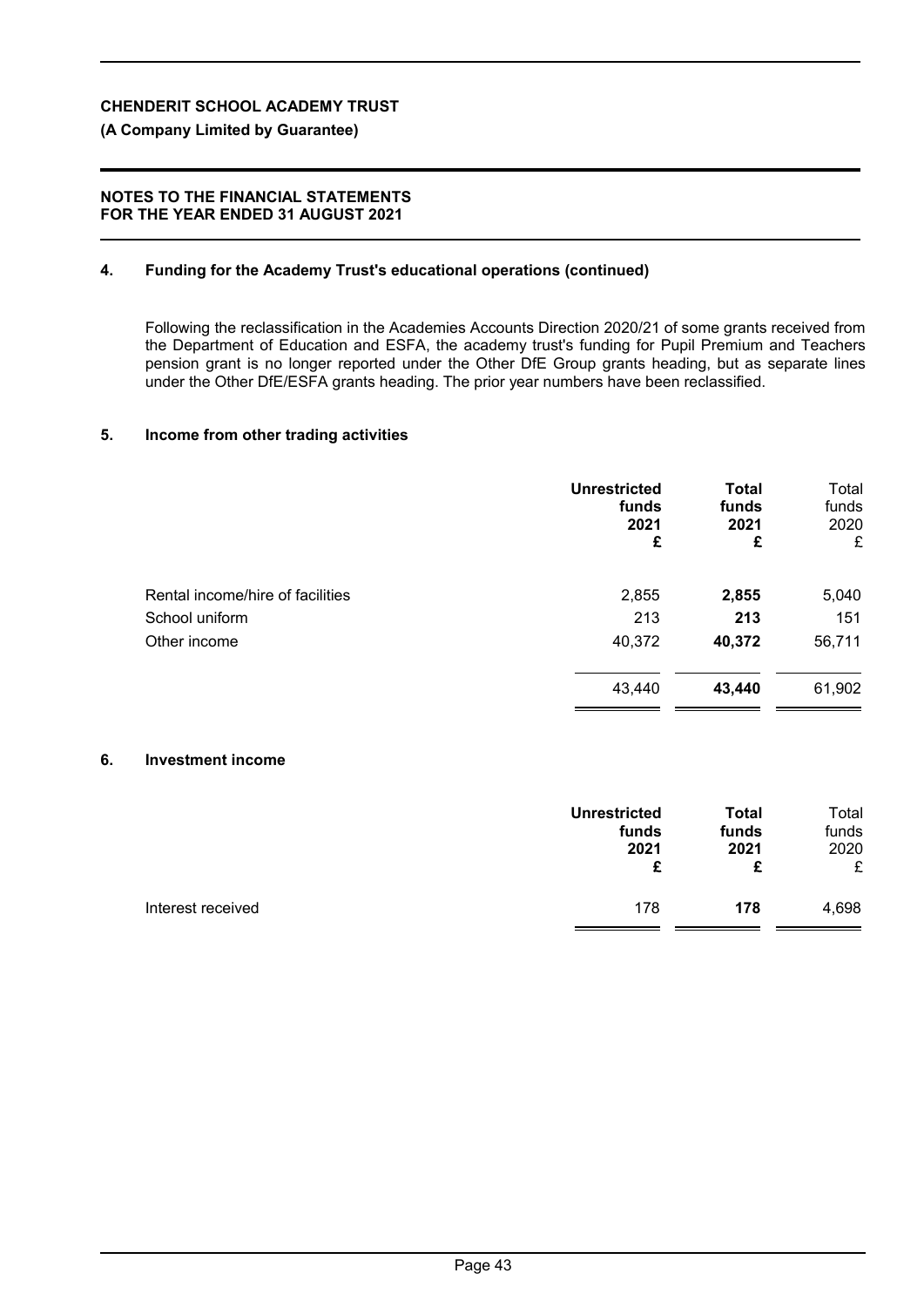# **(A Company Limited by Guarantee)**

## **NOTES TO THE FINANCIAL STATEMENTS FOR THE YEAR ENDED 31 AUGUST 2021**

# **7. Expenditure**

|                                                                   | <b>Staff Costs</b><br>2021<br>£ | <b>Premises</b><br>2021<br>£ | Other<br>2021<br>£ | Total<br>2021<br>£ | Total<br>2020<br>£ |
|-------------------------------------------------------------------|---------------------------------|------------------------------|--------------------|--------------------|--------------------|
| Expenditure on raising<br>voluntary income:                       |                                 |                              |                    |                    |                    |
| Direct costs<br>Expenditure on fundraising<br>trading activities: |                                 |                              | 7,821              | 7,821              | 7,941              |
| Direct costs<br>Educational operations:                           | 10,000                          |                              | 26,203             | 36,203             | 59,542             |
| Direct costs                                                      | 4,243,661                       |                              | 261,476            | 4,505,137          | 4,399,454          |
| Allocated support costs                                           | 575,762                         | 708,021                      | 173,241            | 1,457,024          | 1,448,504          |
|                                                                   | 4,829,423                       | 708,021                      | 468,741            | 6,006,185          | 5,915,441          |
| <b>Total 2020</b>                                                 | 4,662,573                       | 653,977                      | 598,891            | 5,915,441          |                    |

Net expenditure for the period includes:

|                                             | 2021<br>£ | 2020<br>£ |
|---------------------------------------------|-----------|-----------|
| Operating lease payments                    | 12.889    | 12.889    |
| Depreciation                                | 459,642   | 401,368   |
| Fees payable to auditor for: audit          | 9.500     | 9,500     |
| Fees payable to auditor for: other services | 14,900    | 13,871    |

## **8. Analysis of expenditure by activities**

|                               | <b>Activities</b><br>undertaken<br>directly<br>2021<br>£ | <b>Support</b><br>costs<br>2021<br>£ | <b>Total</b><br>funds<br>2021<br>£ | Total<br>funds<br>2020<br>£ |
|-------------------------------|----------------------------------------------------------|--------------------------------------|------------------------------------|-----------------------------|
| <b>Educational operations</b> | 4,505,137                                                | 1,457,024                            | 5,962,161                          | 5,847,958                   |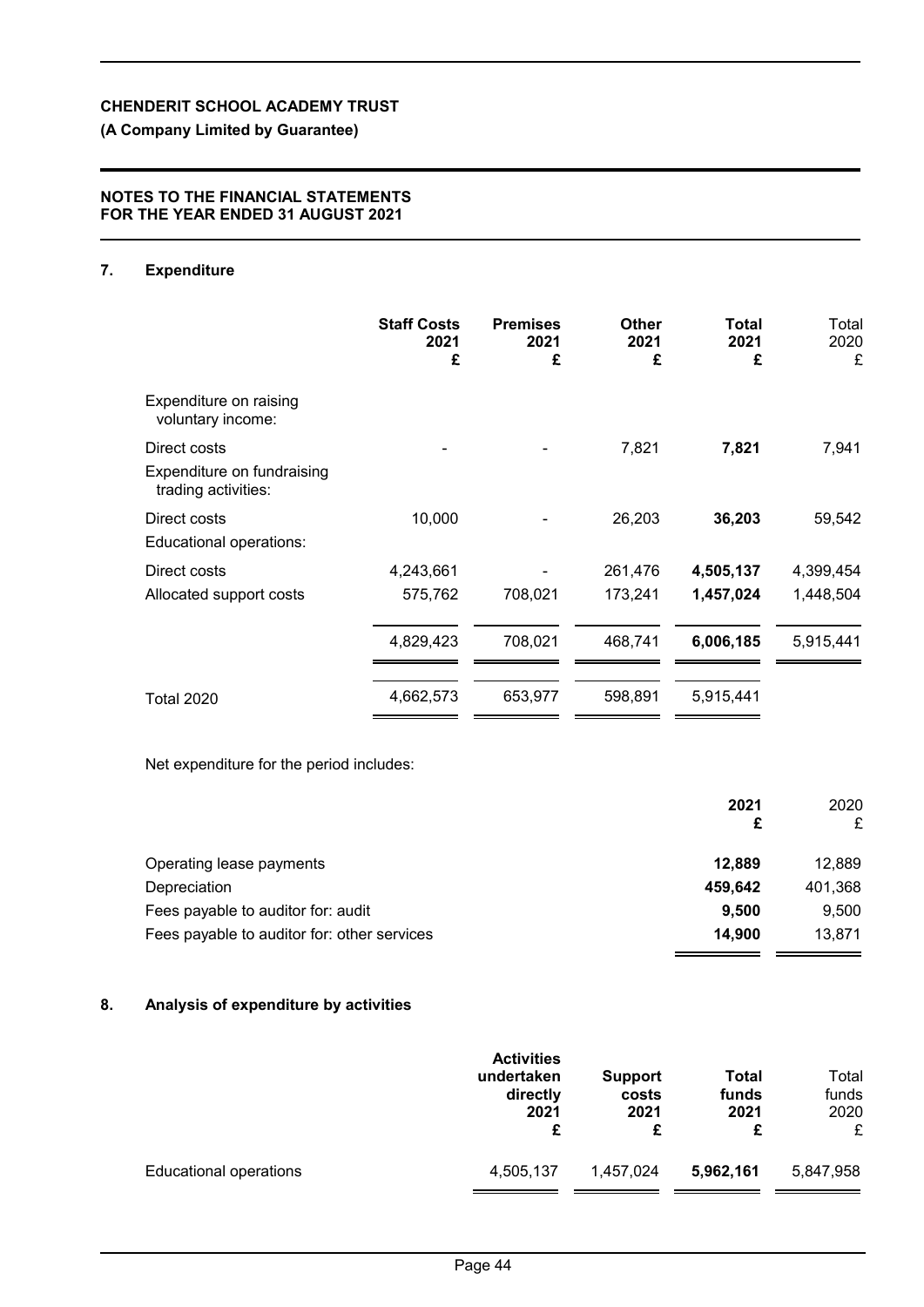# **(A Company Limited by Guarantee)**

## **NOTES TO THE FINANCIAL STATEMENTS FOR THE YEAR ENDED 31 AUGUST 2021**

# **8. Analysis of expenditure by activities (continued)**

### **Analysis of support costs**

|                                  | <b>Educational</b><br>operations<br>2021<br>£ | Total<br>funds<br>2021<br>£ | Total<br>funds<br>2020<br>£ |
|----------------------------------|-----------------------------------------------|-----------------------------|-----------------------------|
| <b>LGPS pension costs</b>        | 26,000                                        | 26,000                      | 23,000                      |
| Staff costs                      | 575,762                                       | 575,762                     | 588,024                     |
| Depreciation                     | 459,642                                       | 459,642                     | 401,368                     |
| Technology costs                 | 13,002                                        | 13,002                      | 8,852                       |
| Premises costs                   | 252,344                                       | 252,344                     | 252,609                     |
| <b>Governance Costs</b>          | 21,930                                        | 21,930                      | 32,243                      |
| Loss on disposal of fixed assets |                                               |                             | 26,301                      |
| Other support costs              | 108,344                                       | 108,344                     | 116,107                     |
|                                  | 1,457,024                                     | 1,457,024                   | 1,448,504                   |
| <b>Total 2020</b>                | 1,448,504                                     | 1,448,504                   |                             |

### **9. Staff**

## **a. Staff costs**

Staff costs during the year were as follows:

|                           | 2021<br>£ | 2020<br>£ |
|---------------------------|-----------|-----------|
| Wages and salaries        | 3,547,202 | 3,413,172 |
| Social security costs     | 342,322   | 328,456   |
| Pension costs             | 939,153   | 912,711   |
|                           | 4,828,677 | 4,654,339 |
| Agency staff costs        | ۰         | 8,234     |
| Staff restructuring costs | 746       |           |
|                           | 4,829,423 | 4,662,573 |
|                           |           |           |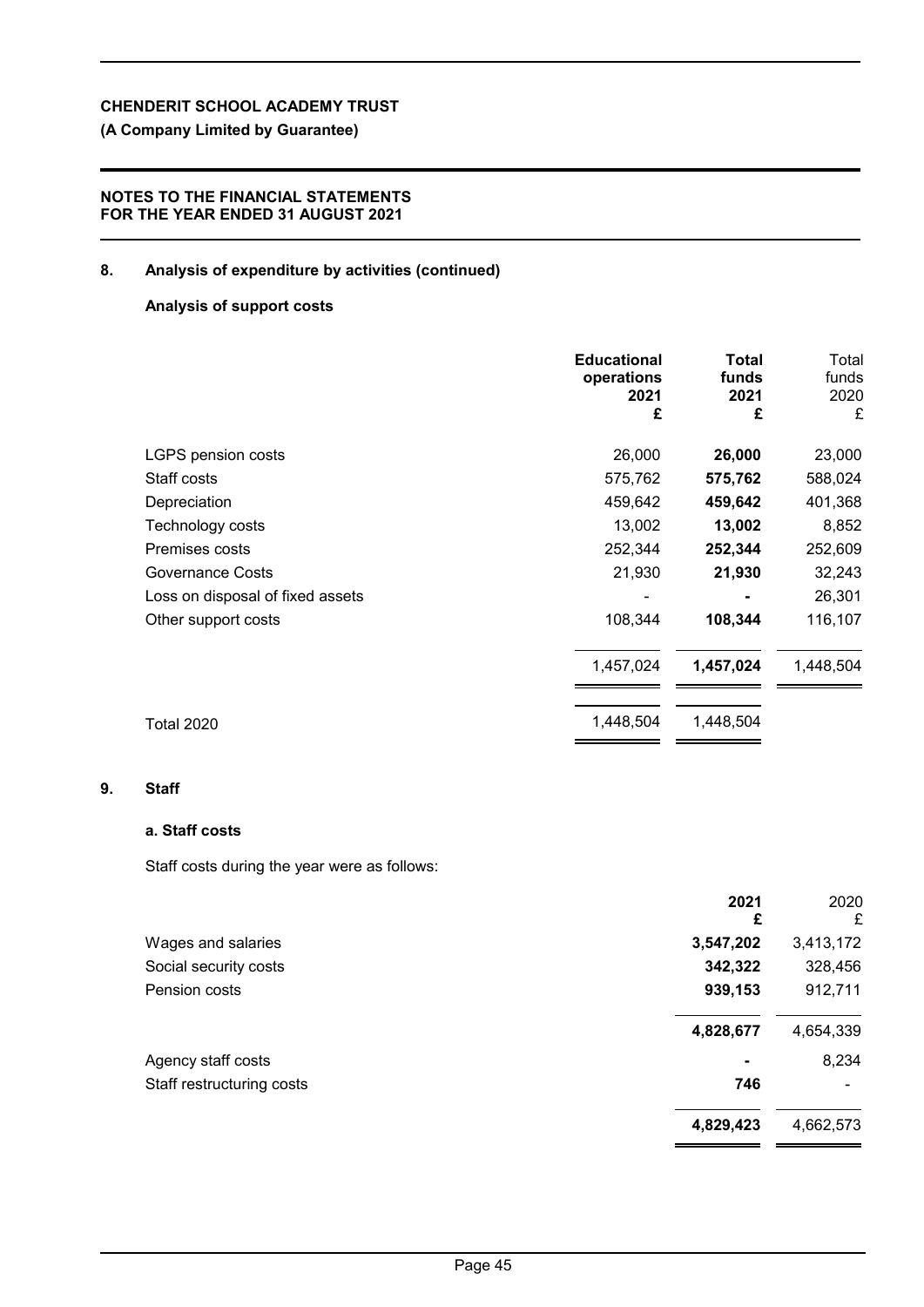# **(A Company Limited by Guarantee)**

## **NOTES TO THE FINANCIAL STATEMENTS FOR THE YEAR ENDED 31 AUGUST 2021**

# **9. Staff (continued)**

# **a. Staff costs (continued)**

Staff restructuring costs comprise:

|                     | 2021<br>£ | 2020<br>£                |
|---------------------|-----------|--------------------------|
| Redundancy payments | 746       | -                        |
|                     | 746       | $\overline{\phantom{a}}$ |

## **b. Staff numbers**

The average number of persons employed by the Academy Trust during the year was as follows:

|                                   | 2021<br>No. | 2020<br>No. |
|-----------------------------------|-------------|-------------|
| <b>Teachers</b>                   | 69          | 65          |
| <b>Administration and Support</b> | 48          | 45          |
| Management                        | 6           | 6           |
|                                   | 123         | 116         |

### **c. Higher paid staff**

The number of employees whose employee benefits (excluding employer pension costs) exceeded £60,000 was:

|                                 | 2021<br>No. | 2020<br>No. |
|---------------------------------|-------------|-------------|
| In the band £60,001 - £70,000   |             | 3           |
| In the band £70,001 - £80,000   | 2           |             |
| In the band £100,001 - £110,000 |             |             |

The above employees participated in the Teachers' Pension Scheme. During the year ended 31 August 2021, pension contributions for these staff amounted to £107,515 (2020: £89,094).

## **d. Key management personnel**

The key management personnel of the Academy Trust comprise the Trustees and the senior management team as listed on page 1. The total amount of employee benefits (including employer pension contributions and employer national insurance contributions) received by key management personnel for their services to the Academy Trust was £757,419 (2020*:* £718,139).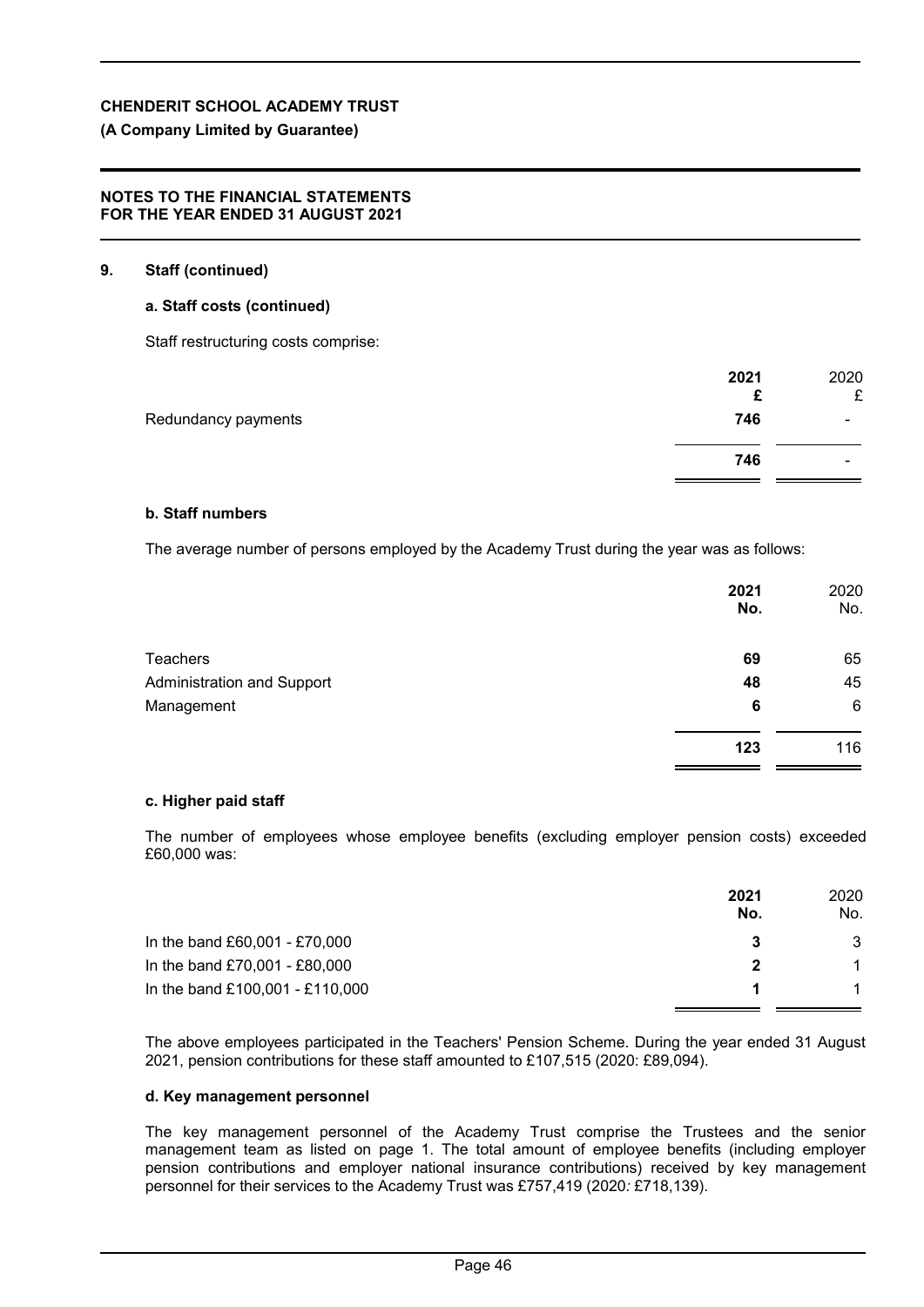# **(A Company Limited by Guarantee)**

## **NOTES TO THE FINANCIAL STATEMENTS FOR THE YEAR ENDED 31 AUGUST 2021**

# **10. Trustees' remuneration and expenses**

One or more Trustees has been paid remuneration or has received other benefits from an employment with the Academy Trust. The principal and other staff Trustees only receive remuneration in respect of services they provide undertaking the roles of principal and staff members under their contracts of employment. The value of Trustees' remuneration and other benefits was as follows:

|                                           |                            | 2021        | 2020        |
|-------------------------------------------|----------------------------|-------------|-------------|
|                                           |                            | £           | £           |
| Mrs Jane Cartwright, Headteacher and      | Remuneration               | $105,000 -$ | $105,000 -$ |
| <b>Accounting Officer</b>                 |                            | 110,000     | 110,000     |
|                                           | Pension contributions paid | $25,000 -$  | $20,000 -$  |
|                                           |                            | 30,000      | 25,000      |
| Mr Phil Marchington (resigned 6 September | Remuneration               | N/A         | $40,000 -$  |
| 2021)                                     |                            |             | 45,000      |
|                                           | Pension contributions paid | N/A         | $10,000 -$  |
|                                           |                            |             | 15,000      |
| Mrs Catherine Wilke (resigned 22 January  | Remuneration               | $10,000 -$  | $30,000 -$  |
| 2021)                                     |                            | 15,000      | 35,000      |
|                                           | Pension contributions paid | $0 - 5,000$ | $5,000 -$   |
|                                           |                            |             | 10,000      |
| Mrs Joanne Dowden                         | Remuneration               | $30,000 -$  | $20,000 -$  |
|                                           |                            | 35,000      | 25,000      |
|                                           | Pension contributions paid | $5,000 -$   | $0 - 5,000$ |
|                                           |                            | 10,000      |             |
| Mr Billy Belstone (appointed 7 September  | Remuneration               | $50,000 -$  | N/A         |
| 2020)                                     |                            | 55,000      |             |
|                                           | Pension contributions paid | $10,000 -$  | N/A         |
|                                           |                            | 15,000      |             |
| Mr Gareth Thomas (appointed 1 February    | Remuneration               | $5,000 -$   | N/A         |
| 2021)                                     |                            | 10,000      |             |

During the year ended 31 August 2021, expenses totalling £NIL were reimbursed or paid directly to no employees (2020: £114 were paid directly to 2 Trustees) for travel expenses.

# **11. Trustees' and Officers' insurance**

The Academy Trust has opted into the Department of Education's risk protection arrangement (RPA), an alternative to insurance where UK government funds cover losses that arise. This scheme protects Trustees and officers from claims arising from negligent acts, errors or omissions occurring whilst on academy business, and provides cover up to £10,000,000. It is not possible to quantify the Trustees and officers indemnity element from the overall cost of the RPA scheme membership.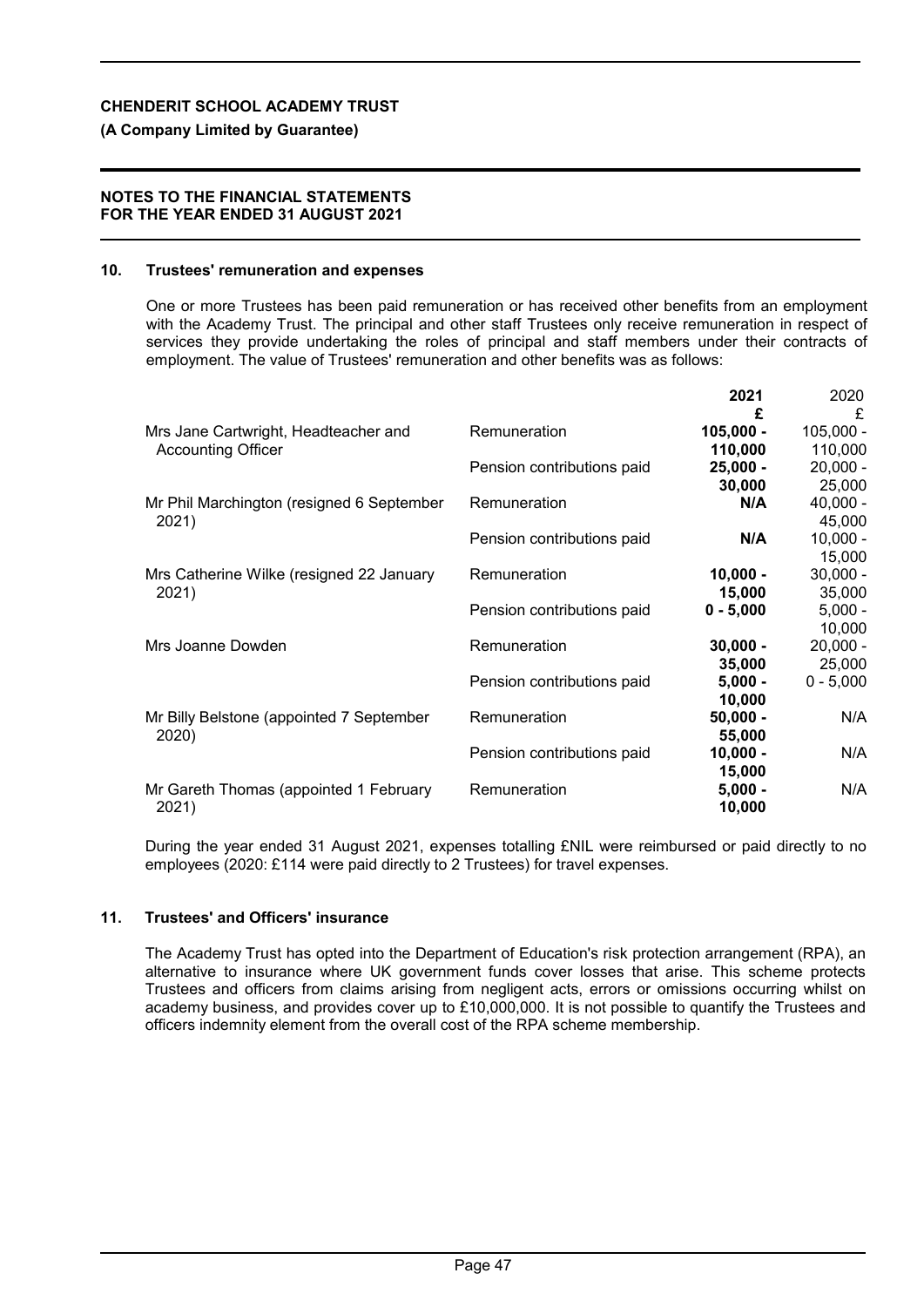**(A Company Limited by Guarantee)**

#### **NOTES TO THE FINANCIAL STATEMENTS FOR THE YEAR ENDED 31 AUGUST 2021**

# **12. Tangible fixed assets**

| Long-term<br>leasehold<br>property &<br>land<br>£ | £         | <b>Assets</b><br>under<br>£ | <b>Furniture</b><br>and<br>£ |         | Computer<br>equipment<br>£ | Total<br>£                    |
|---------------------------------------------------|-----------|-----------------------------|------------------------------|---------|----------------------------|-------------------------------|
|                                                   |           |                             |                              |         |                            |                               |
| 9,806,170                                         | 1,174,789 | 1,707,010                   | 278,076                      | 129,723 | 543,872                    | 13,639,640                    |
|                                                   | 931,209   | $\blacksquare$              | 6,903                        | 1,755   | 143,875                    | 1,083,742                     |
| 1,707,010                                         | ۰.        | (1,707,010)                 |                              |         |                            |                               |
| 11,513,180                                        | 2,105,998 | $\blacksquare$              | 284,979                      | 131,478 | 687,747                    | 14,723,382                    |
|                                                   |           |                             |                              |         |                            |                               |
| 1,924,184                                         | 186,906   | ۰.                          | 147,954                      | 126,150 | 424,325                    | 2,809,519                     |
| 224,279                                           | 130,154   | ۰.                          | 34,660                       | 2,308   | 68,241                     | 459,642                       |
| 2,148,463                                         | 317,060   |                             | 182,614                      | 128,458 | 492,566                    | 3,269,161                     |
|                                                   |           | Leasehold                   | improvements construction    |         | equipment                  | <b>Plant and</b><br>machinery |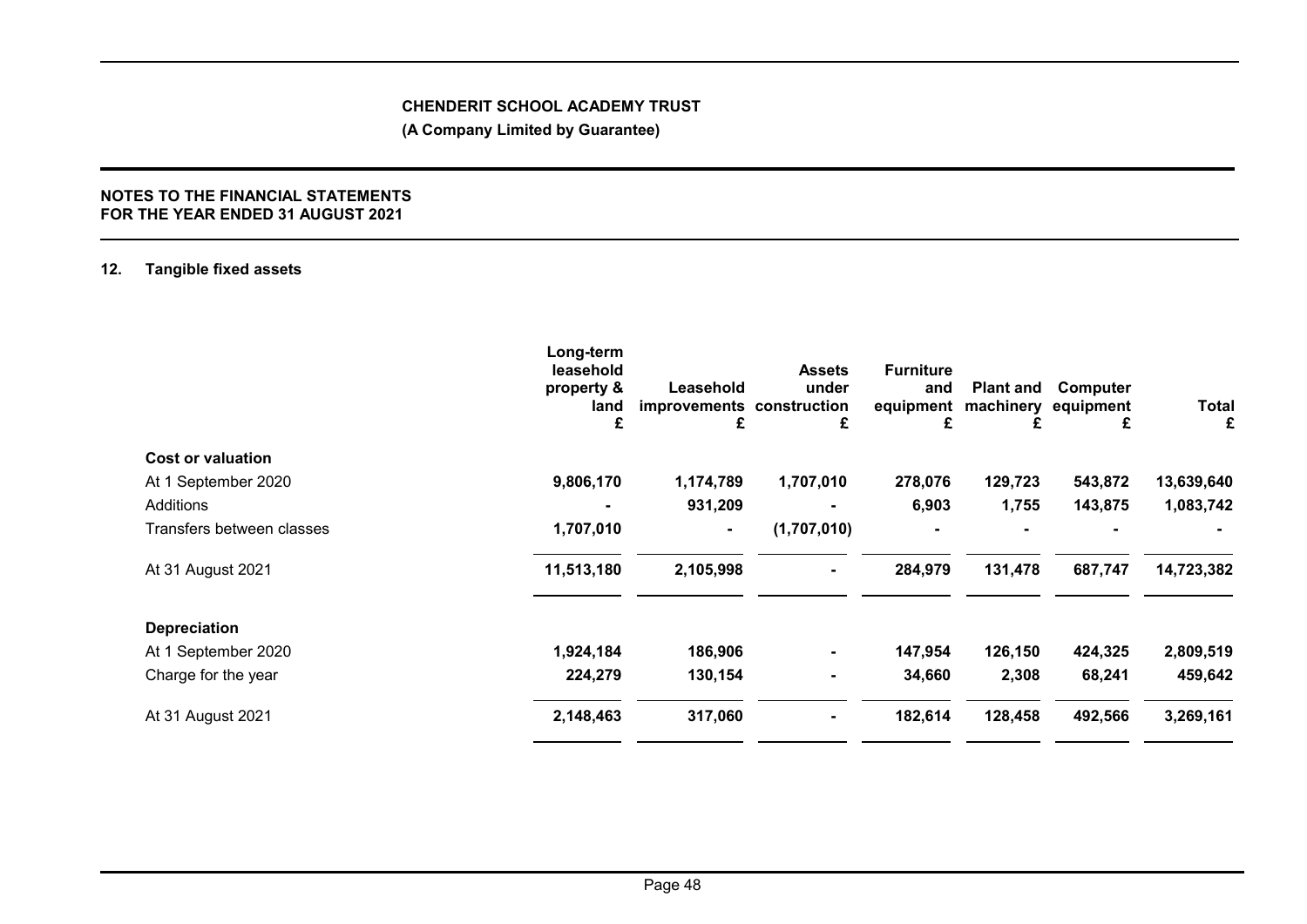**(A Company Limited by Guarantee)**

### **NOTES TO THE FINANCIAL STATEMENTS FOR THE YEAR ENDED 31 AUGUST 2021**

# **12. Tangible fixed assets (continued)**

|                   | Long-term<br>leasehold<br>property &<br>land<br>£ | Leasehold<br>improvemen<br>£ | <b>Assets</b><br>under<br>ts construction<br>£ | <b>Furniture</b><br>and<br>equipment<br>£ | <b>Plant and</b><br>machinery | Computer<br>equipment | <b>Total</b><br>£ |
|-------------------|---------------------------------------------------|------------------------------|------------------------------------------------|-------------------------------------------|-------------------------------|-----------------------|-------------------|
| Net book value    |                                                   |                              |                                                |                                           |                               |                       |                   |
| At 31 August 2021 | 9,364,717                                         | 1,788,938                    | $\sim$                                         | 102,365                                   | 3,020                         | 195,181               | 11,454,221        |
| At 31 August 2020 | 7,881,986                                         | 987,883                      | 1,707,010                                      | 130,122                                   | 3,573                         | 119,547               | 10,830,121        |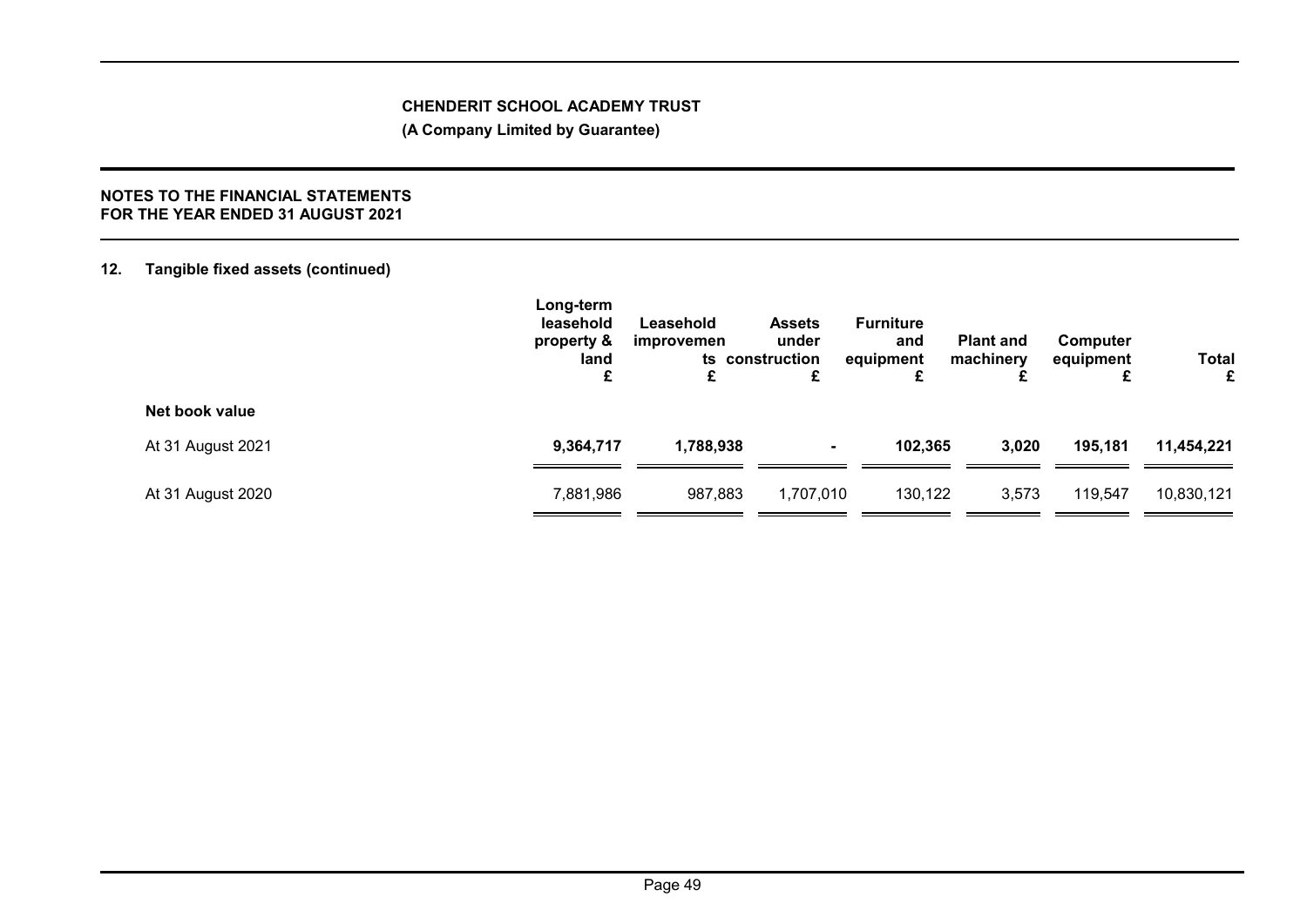# **(A Company Limited by Guarantee)**

#### **NOTES TO THE FINANCIAL STATEMENTS FOR THE YEAR ENDED 31 AUGUST 2021**

### **13. Debtors**

|     |                                                | 2021<br>£        | 2020<br>£        |
|-----|------------------------------------------------|------------------|------------------|
|     | Due within one year                            |                  |                  |
|     | Trade debtors                                  | 755              | 1,592            |
|     | VAT recoverable                                | 453              | 35,775           |
|     | Prepayments and accrued income                 | 76,342           | 660,797          |
|     |                                                | 77,550           | 698,164          |
| 14. | Creditors: Amounts falling due within one year |                  |                  |
|     |                                                | 2021<br>£        | 2020<br>£        |
|     | Trade creditors                                | 58,443           | 62,685           |
|     | Accruals and deferred income                   | 299,284          | 227,327          |
|     |                                                | 357,727          | 290,012          |
|     |                                                | 2021<br>£        | 2020<br>£        |
|     |                                                |                  |                  |
|     | Deferred income at 1 September                 | 17,640<br>22,410 | 33,681<br>17,640 |
|     | Resources deferred during the year             |                  |                  |
|     | Amounts released from previous periods         | (17, 640)        | (33, 681)        |
|     |                                                | 22,410           | 17,640           |

At 31 August 2021, deferred income relates to grants and funding received in advance which includes locker deposit and other income £7,029 (2020: £6,653) and ESFA rate rebate £15,381 (2020: £10,987).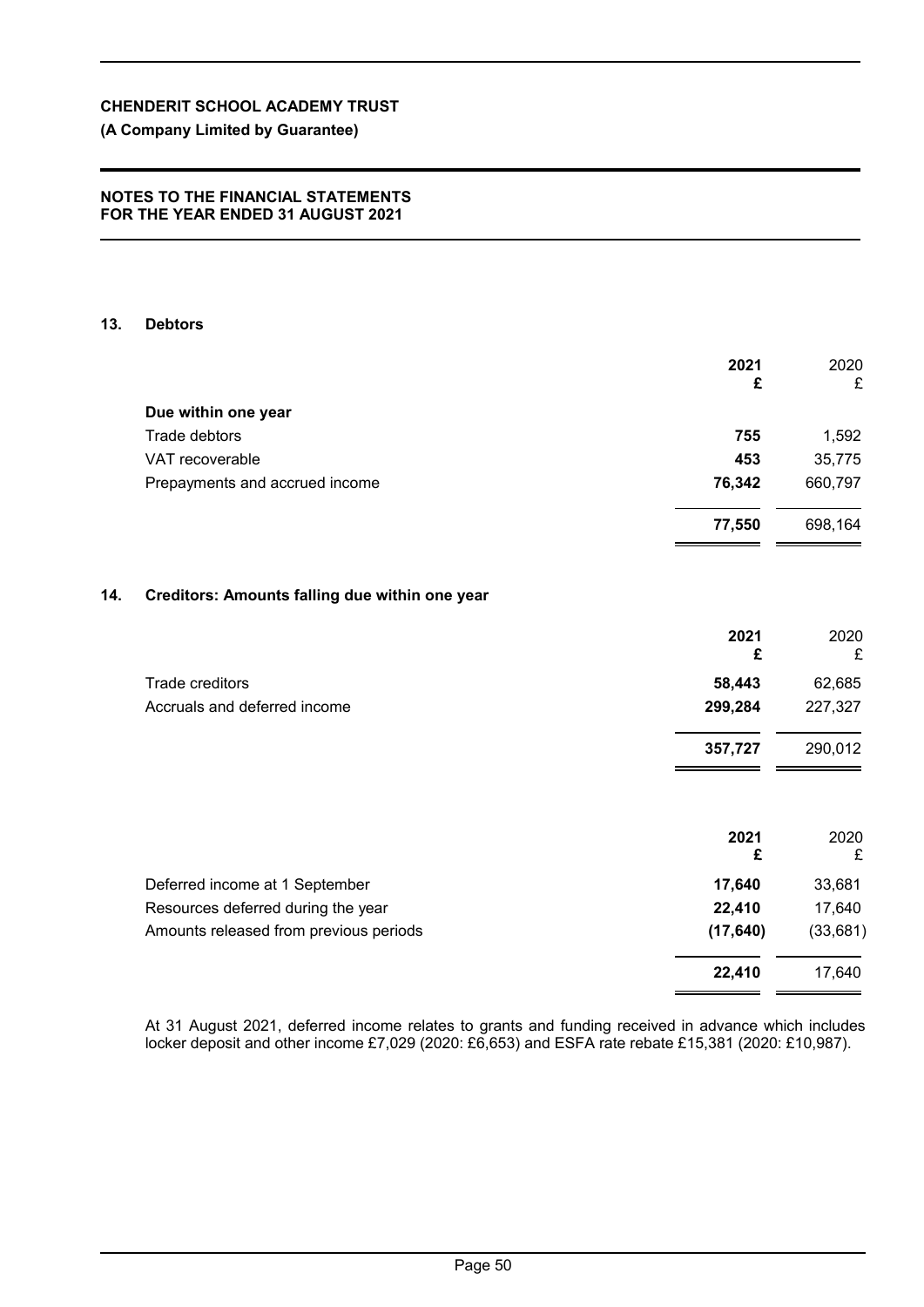**(A Company Limited by Guarantee)**

### **NOTES TO THE FINANCIAL STATEMENTS FOR THE YEAR ENDED 31 AUGUST 2021**

# **15. Statement of funds**

|                                          | <b>Balance at 1</b><br>September<br>2020<br>£ | £         | Income Expenditure<br>£ | <b>Transfers</b><br>in/out<br>£ | Gains/<br>(Losses)<br>£ | <b>Balance</b> at<br>31 August<br>2021<br>£ |
|------------------------------------------|-----------------------------------------------|-----------|-------------------------|---------------------------------|-------------------------|---------------------------------------------|
| <b>Unrestricted</b><br>funds             |                                               |           |                         |                                 |                         |                                             |
| <b>General Funds</b><br>- all funds      | 101,674                                       | 51,843    | (44, 024)               | (3, 585)                        |                         | 105,908                                     |
| <b>Restricted</b><br>general<br>funds    |                                               |           |                         |                                 |                         |                                             |
| <b>General Annual</b><br>Grant (GAG)     | 784,169                                       | 5,299,452 | (4,660,327)             | (432, 918)                      |                         | 990,376                                     |
| Other<br>DfE/ESFA<br>grants              | 12,180                                        | 111,875   | (113, 546)              |                                 |                         | 10,509                                      |
| Pupil premium                            |                                               | 123,545   | (123, 545)              |                                 |                         |                                             |
| Educational<br>visits                    |                                               | 36,011    | (34, 869)               |                                 |                         | 1,142                                       |
| <b>Transfer from</b><br>LA               |                                               | 46,594    | (46, 594)               |                                 |                         |                                             |
| Catch-up<br>premium                      |                                               | 70,080    | (70,080)                |                                 |                         |                                             |
| <b>Teachers</b><br>pension grant         |                                               | 211,922   | (211, 922)              |                                 |                         |                                             |
| Other<br>DfE/ESFA<br>Covid-19<br>funding |                                               | 52,637    | (52, 637)               |                                 |                         |                                             |
| Pension                                  |                                               |           |                         |                                 |                         |                                             |
| reserve                                  | (1,449,000)                                   |           | (189,000)               |                                 | (263,000)               | (1,901,000)                                 |
|                                          | (652, 651)                                    | 5,952,116 | (5,502,520)             | (432, 918)                      | (263,000)               | (898, 973)                                  |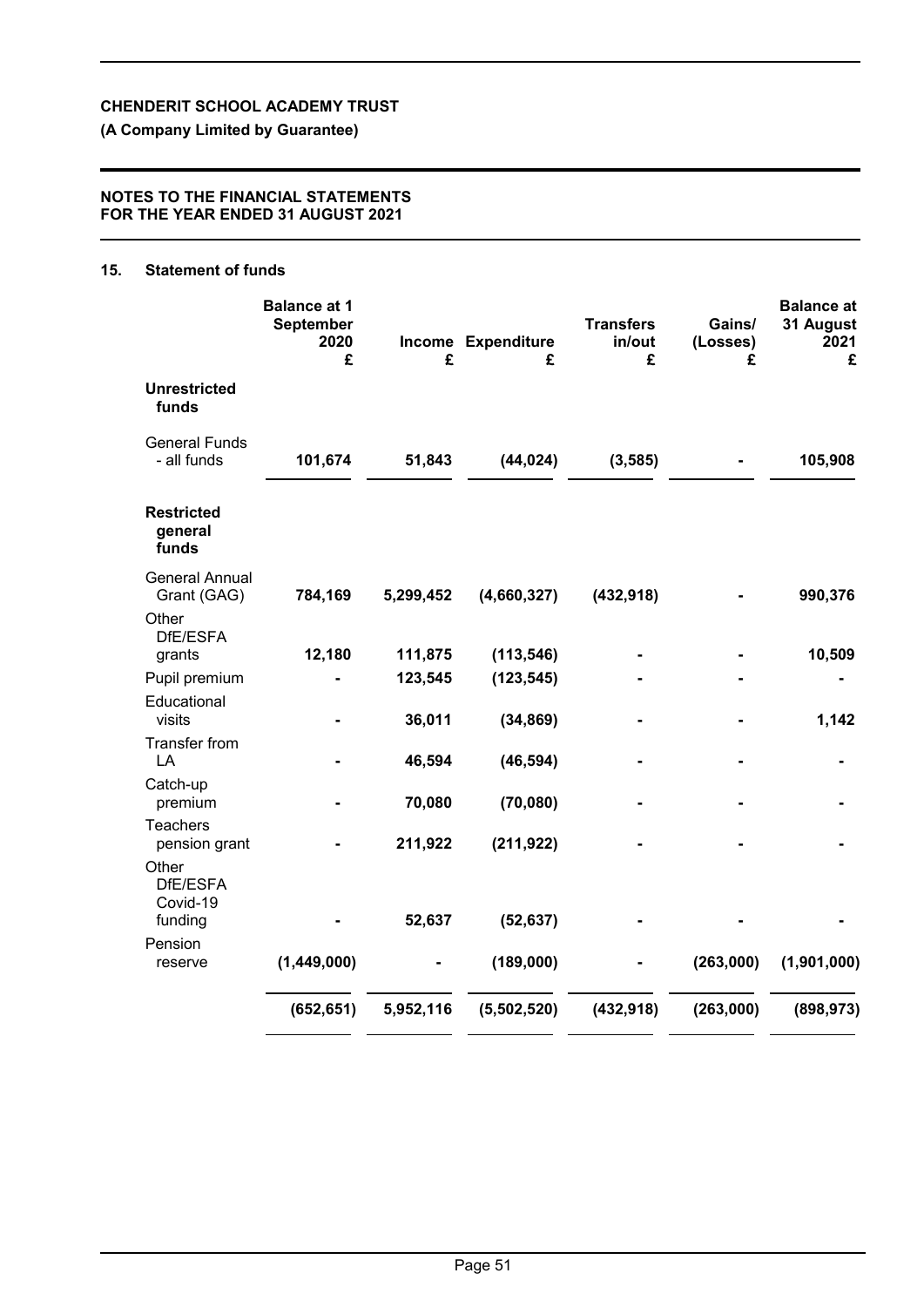# **(A Company Limited by Guarantee)**

## **NOTES TO THE FINANCIAL STATEMENTS FOR THE YEAR ENDED 31 AUGUST 2021**

# **15. Statement of funds (continued)**

| <b>Restricted</b><br>fixed asset<br>funds  |            |           |             |            |           |            |
|--------------------------------------------|------------|-----------|-------------|------------|-----------|------------|
| <b>DfE Capital</b><br>grant -<br>unspent   | 677,277    | (44, 544) |             | (632, 733) |           |            |
| <b>DfE Capital</b><br>grant - spent        | 946,698    |           | (60, 225)   | 614,356    |           | 1,500,829  |
| Capital<br>expenditure<br>from GAG         | 575,261    |           | (39, 605)   | 451,295    |           | 986,951    |
| Capital<br>expenditure<br>non GAG          | 282,395    |           | (11, 033)   | 3,585      |           | 274,947    |
| S.106 Capital<br>funding -<br>spent        | 1,007,046  | 14,505    | (39, 412)   |            |           | 982,139    |
| Capital income<br>transferred<br>from LA   | 8,018,721  |           | (309, 366)  |            |           | 7,709,355  |
|                                            | 11,507,398 | (30, 039) | (459, 641)  | 436,503    |           | 11,454,221 |
| <b>Total</b><br><b>Restricted</b><br>funds | 10,854,747 | 5,922,077 | (5,962,161) | 3,585      | (263,000) | 10,555,248 |
| <b>Total funds</b>                         | 10,956,421 | 5,973,920 | (6,006,185) |            | (263,000) | 10,661,156 |

The specific purposes for which the funds are to be applied are as follows:

The transfer between the restricted General Annual Grant fund of £436,503 and restricted fixed asset funds represents amounts capitalised during the period.

Restricted general funds will be used for educational purposes in line with the Academy Trust's objects and its funding agreement with the ESFA.

Restricted fixed asset funds amounting to £11,454,221 will be reserved against future depreciation charges.

Under the funding agreement with the Secretary of State, the Academy Trust was not subject to a limit on the amount of GAG it could carry forward at 31 August 2021.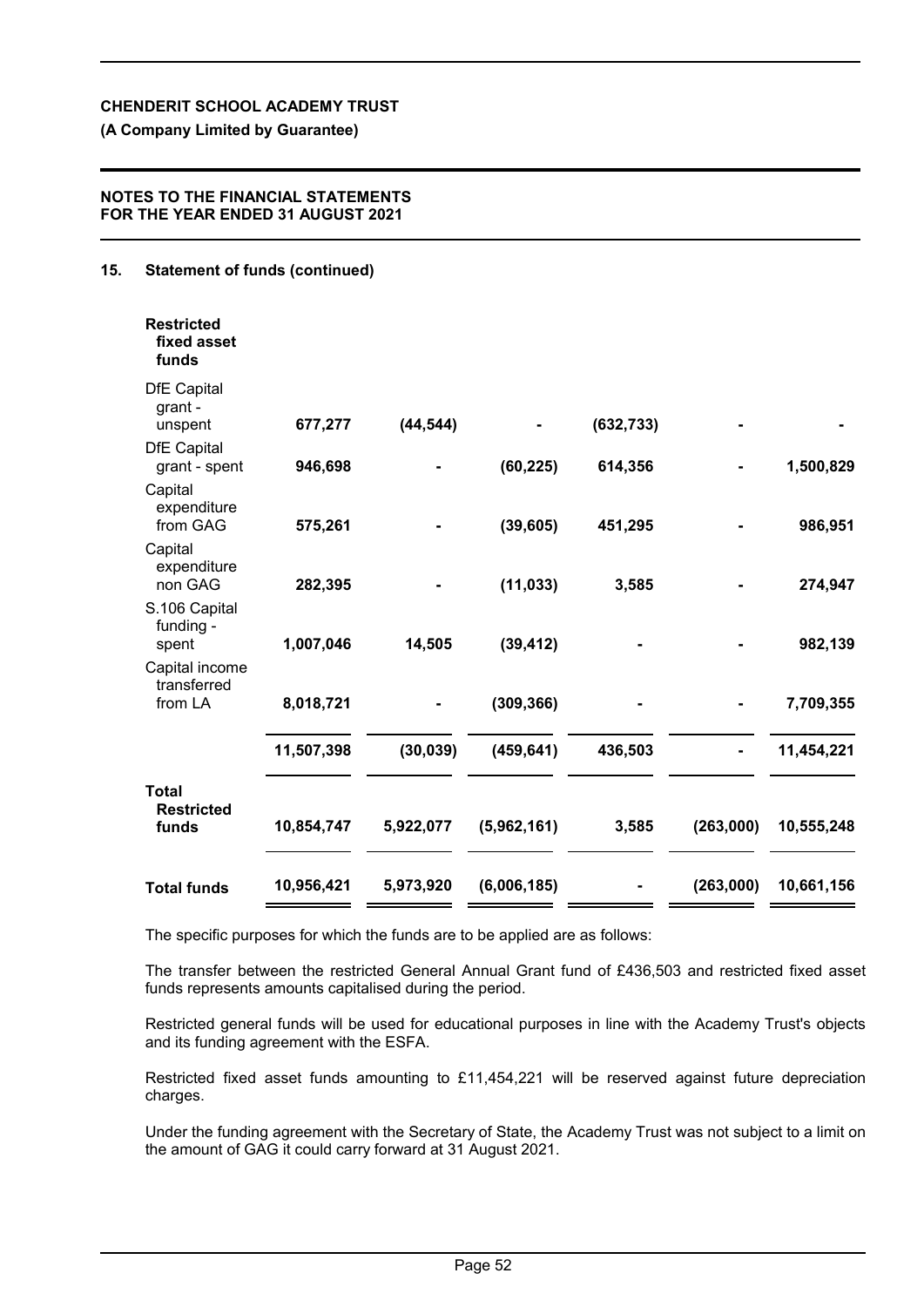# **(A Company Limited by Guarantee)**

### **NOTES TO THE FINANCIAL STATEMENTS FOR THE YEAR ENDED 31 AUGUST 2021**

# **15. Statement of funds (continued)**

Comparative information in respect of the preceding year is as follows:

|                                       | <b>Balance</b> at<br>1 September<br>2019<br>£ | Income<br>£ | Expenditure<br>£ | <b>Transfers</b><br>in/out<br>£ | Gains/<br>(Losses)<br>£ | <b>Balance</b> at<br>31 August<br>2020<br>£ |
|---------------------------------------|-----------------------------------------------|-------------|------------------|---------------------------------|-------------------------|---------------------------------------------|
| <b>Unrestricted</b><br>funds          |                                               |             |                  |                                 |                         |                                             |
| <b>General Funds</b><br>- all funds   | 102,355                                       | 86,414      | (67, 483)        | (19, 612)                       |                         | 101,674                                     |
| <b>Restricted</b><br>general<br>funds |                                               |             |                  |                                 |                         |                                             |
| <b>General Annual</b><br>Grant (GAG)  | 857,750                                       | 4,858,222   | (4,452,792)      | (479, 011)                      |                         | 784,169                                     |
| Other<br>DfE/ESFA                     |                                               |             |                  |                                 |                         |                                             |
| grants                                | 142,188                                       | 324,580     | (454, 588)       |                                 |                         | 12,180                                      |
| Pupil premium<br>Educational          |                                               | 121,808     | (121, 808)       |                                 |                         |                                             |
| visits                                | 6,176                                         | 166,110     | (173, 031)       | 745                             |                         |                                             |
| Local authority<br>grants             |                                               | 35,070      | (35,070)         |                                 |                         |                                             |
| Pension<br>reserve                    | (1, 168, 000)                                 |             | (183,000)        |                                 | (98,000)                | (1,449,000)                                 |
|                                       | (161, 886)                                    | 5,505,790   | (5,420,289)      | (478, 266)                      | (98,000)                | (652, 651)                                  |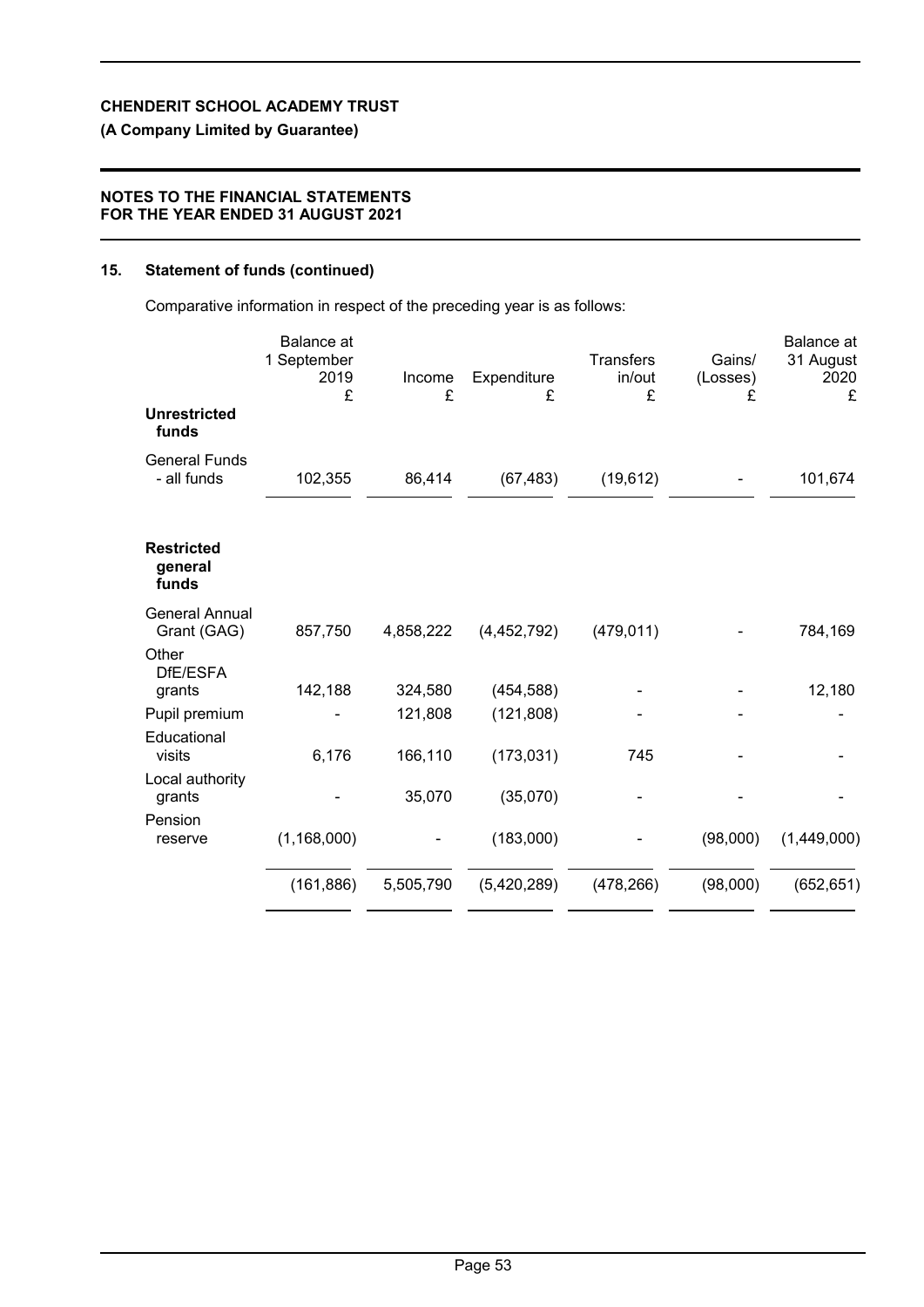# **(A Company Limited by Guarantee)**

## **NOTES TO THE FINANCIAL STATEMENTS FOR THE YEAR ENDED 31 AUGUST 2021**

# **15. Statement of funds (continued)**

| <b>Restricted</b><br>fixed asset<br>funds  |            |           |             |             |          |            |
|--------------------------------------------|------------|-----------|-------------|-------------|----------|------------|
| <b>DfE Capital</b><br>grant -<br>unspent   | 65,090     | 743,594   |             | (131, 407)  |          | 677,277    |
| <b>DfE Capital</b><br>grant - spent        | 855,910    |           | (40, 619)   | 131,407     |          | 946,698    |
| Capital<br>expenditure<br>from GAG         | 193,966    |           | (106, 971)  | 488,266     |          | 575,261    |
| Capital<br>expenditure<br>non GAG          | 277,055    |           | (4,272)     | 9,612       |          | 282,395    |
| S.106 Capital<br>funding -<br>spent        | 5,010      |           |             | 1,002,036   |          | 1,007,046  |
| S.106 Capital<br>funding -<br>unspent      | 1,002,036  |           |             | (1,002,036) |          |            |
| Capital income<br>transferred              |            |           |             |             |          |            |
| from LA                                    | 8,294,528  |           | (275, 807)  |             |          | 8,018,721  |
|                                            | 10,693,595 | 743,594   | (427, 669)  | 497,878     |          | 11,507,398 |
| <b>Total</b><br><b>Restricted</b><br>funds | 10,531,709 | 6,249,384 | (5,847,958) | 19,612      | (98,000) | 10,854,747 |
| <b>Total funds</b>                         | 10,634,064 | 6,335,798 | (5,915,441) |             | (98,000) | 10,956,421 |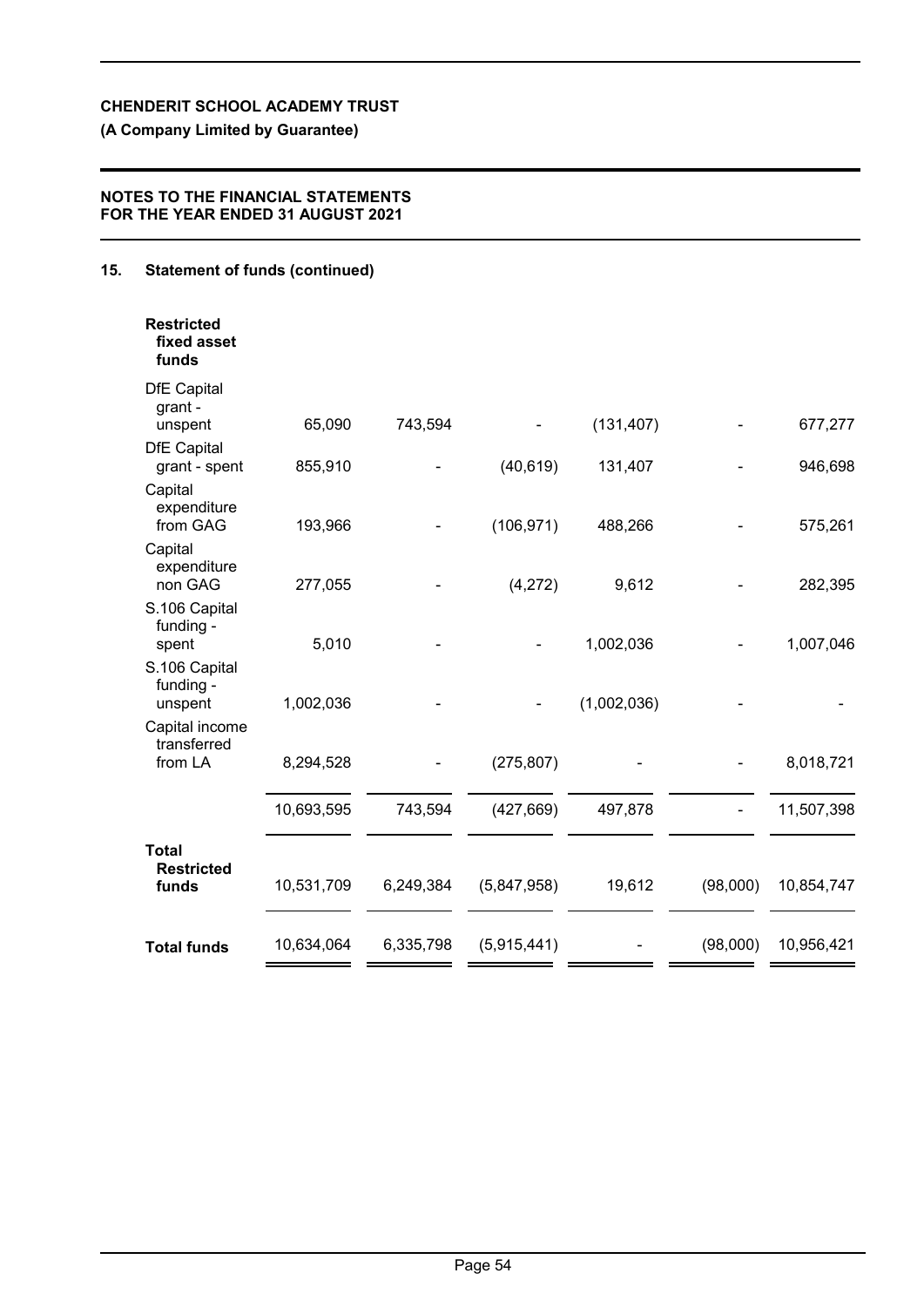# **(A Company Limited by Guarantee)**

## **NOTES TO THE FINANCIAL STATEMENTS FOR THE YEAR ENDED 31 AUGUST 2021**

### **16. Analysis of net assets between funds**

### **Analysis of net assets between funds - current year**

|                                        | Unrestricted<br>funds<br>2021<br>£ | <b>Restricted</b><br>funds<br>2021<br>£ | <b>Restricted</b><br>fixed asset<br>funds<br>2021<br>£ | <b>Total</b><br>funds<br>2021<br>£ |
|----------------------------------------|------------------------------------|-----------------------------------------|--------------------------------------------------------|------------------------------------|
| Tangible fixed assets                  |                                    |                                         | 11,454,221                                             | 11,454,221                         |
| <b>Current assets</b>                  | 105,908                            | 1,359,754                               | ۰                                                      | 1,465,662                          |
| Creditors due within one year          | ۰                                  | (357, 727)                              | ۰                                                      | (357, 727)                         |
| Provisions for liabilities and charges | ۰                                  | (1,901,000)                             | ۰                                                      | (1,901,000)                        |
| Total                                  | 105,908                            | (898, 973)                              | 11,454,221                                             | 10,661,156                         |
|                                        |                                    |                                         |                                                        |                                    |

# **Analysis of net assets between funds - prior year**

|                                        |                |             | Restricted  |             |
|----------------------------------------|----------------|-------------|-------------|-------------|
|                                        | Unrestricted   | Restricted  | fixed asset | Total       |
|                                        | funds          | funds       | funds       | funds       |
|                                        | 2020           | 2020        | 2020        | 2020        |
|                                        | £              | £           | £           | £           |
| Tangible fixed assets                  | -              |             | 10,830,121  | 10,830,121  |
| <b>Current assets</b>                  | 101,674        | 1,086,361   | 677,277     | 1,865,312   |
| Creditors due within one year          |                | (290, 012)  | -           | (290, 012)  |
| Provisions for liabilities and charges | $\blacksquare$ | (1,449,000) |             | (1,449,000) |
| Total                                  | 101,674        | (652, 651)  | 11,507,398  | 10,956,421  |
|                                        |                |             |             |             |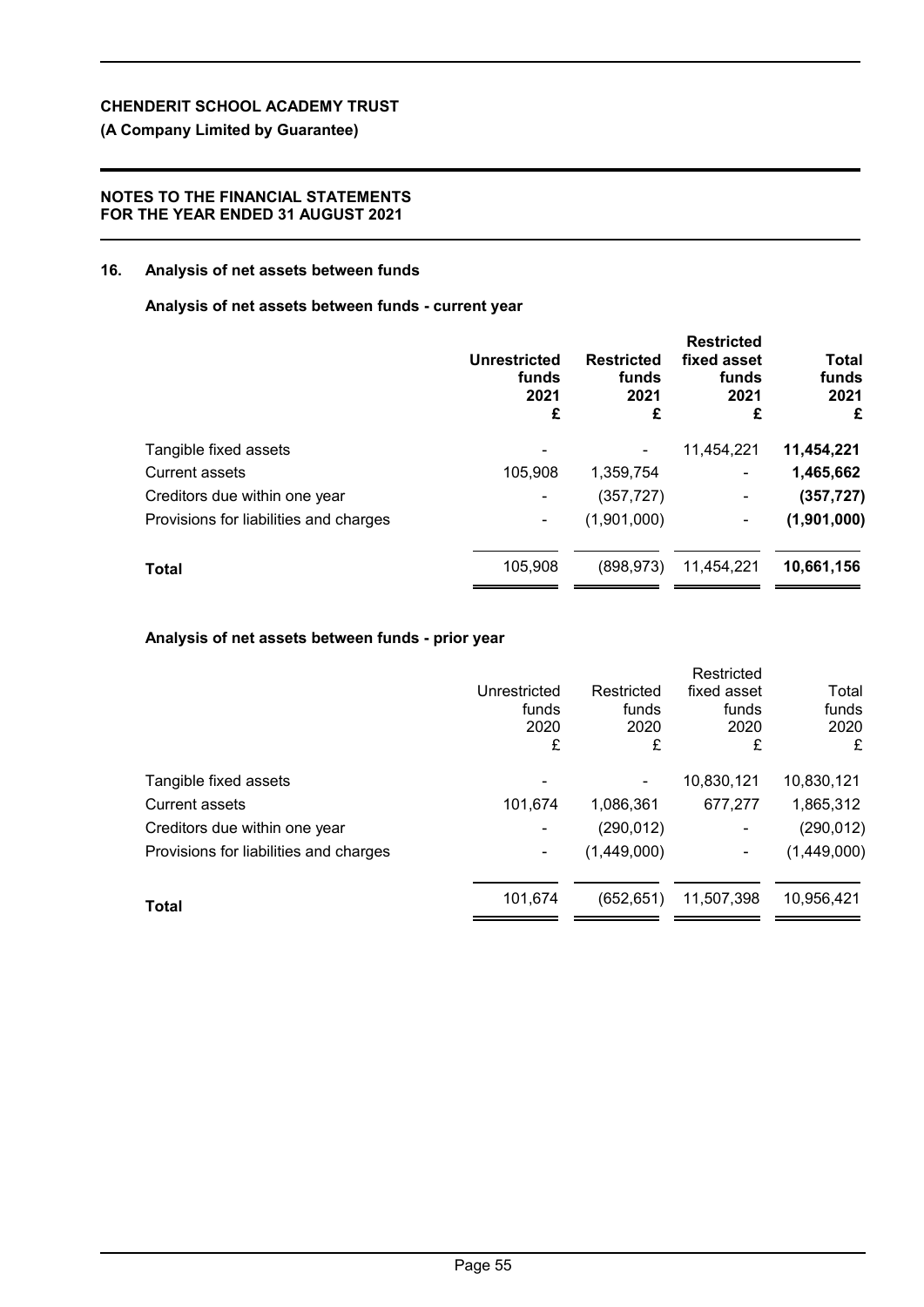**(A Company Limited by Guarantee)**

## **NOTES TO THE FINANCIAL STATEMENTS FOR THE YEAR ENDED 31 AUGUST 2021**

## **17. Reconciliation of net (expenditure)/income to net cash flow from operating activities**

|     |                                                                                     | 2021<br>£     | 2020<br>£   |
|-----|-------------------------------------------------------------------------------------|---------------|-------------|
|     | Net (expenditure)/income for the year (as per Statement of Financial<br>Activities) | (32, 265)     | 420,357     |
|     | <b>Adjustments for:</b>                                                             |               |             |
|     | Depreciation                                                                        | 459,642       | 401,368     |
|     | Capital grants from DfE and other capital income                                    | 44,544        | (743, 594)  |
|     | Interest receivable                                                                 | (178)         | (4,698)     |
|     | Defined benefit pension scheme cost less contributions payable                      | 163,000       | 160,000     |
|     | Defined benefit pension scheme finance cost                                         | 26,000        | 23,000      |
|     | Decrease in debtors                                                                 | 620,614       | 134,689     |
|     | Increase/(decrease) in creditors                                                    | 67,715        | (86, 765)   |
|     | Loss on disposal of fixed assets                                                    |               | 26,302      |
|     | Net cash provided by operating activities                                           | 1,349,072     | 330,659     |
| 18. | Cash flows from investing activities                                                |               |             |
|     |                                                                                     | 2021          | 2020        |
|     |                                                                                     | £             | £           |
|     | Interest receivable                                                                 | 178           | 4,698       |
|     | Purchase of tangible assets                                                         | (1,083,742)   | (1,631,318) |
|     | Capital grants from DfE and other capital income                                    | (44, 544)     | 743,594     |
|     | Net cash used in investing activities                                               | (1, 128, 108) | (883, 026)  |
| 19. | Analysis of cash and cash equivalents                                               |               |             |
|     |                                                                                     |               |             |
|     |                                                                                     | 2021<br>£     | 2020<br>£   |
|     | Cash in hand and at bank                                                            | 1,388,112     | 1,167,148   |
|     | <b>Total cash and cash equivalents</b>                                              | 1,388,112     | 1,167,148   |
|     |                                                                                     |               |             |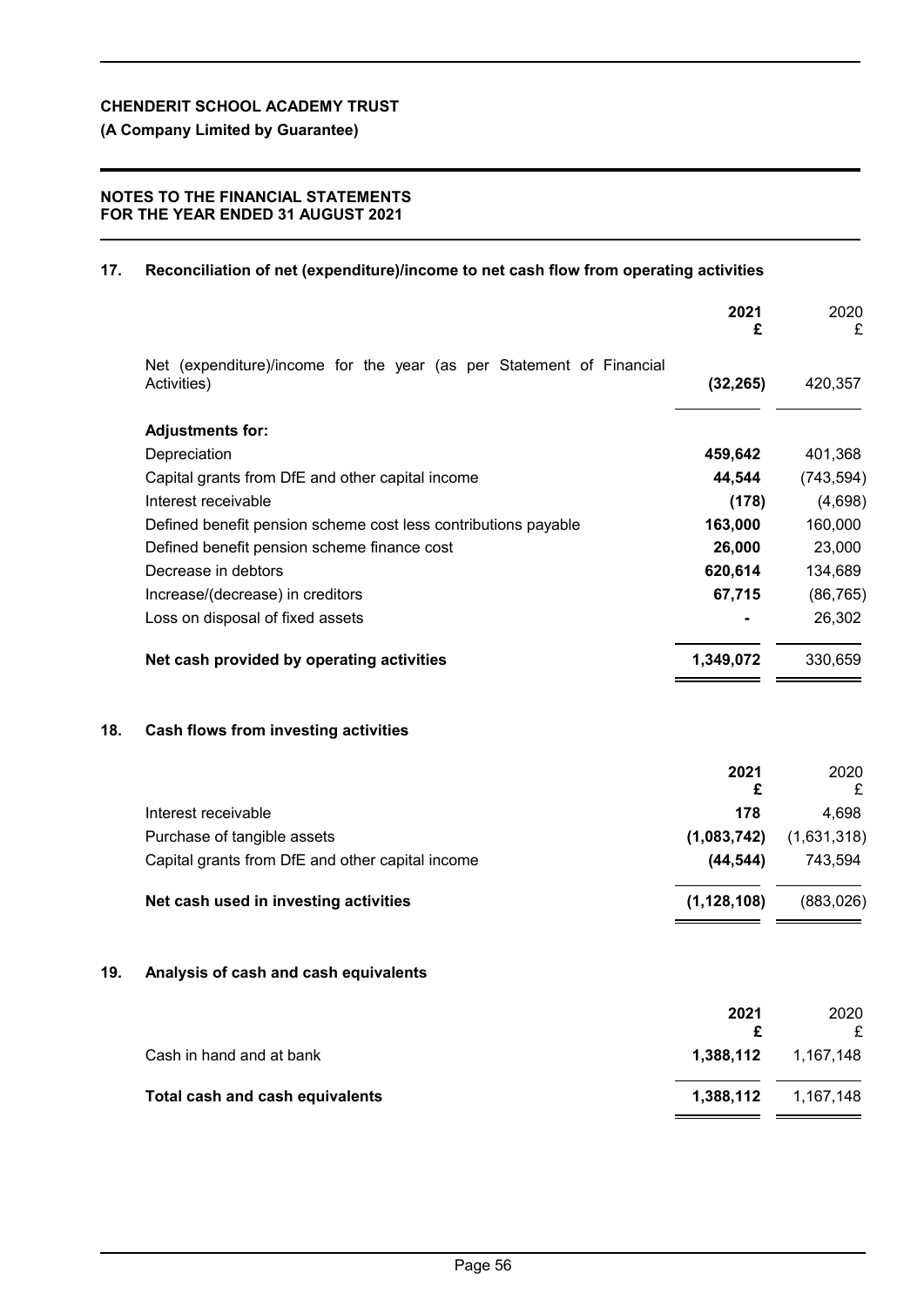# **(A Company Limited by Guarantee)**

## **NOTES TO THE FINANCIAL STATEMENTS FOR THE YEAR ENDED 31 AUGUST 2021**

# **20. Analysis of changes in net debt**

|                          | At 1<br><b>September</b><br>2020<br>£ | £       | At 31<br><b>Cash flows August 2021</b><br>£ |
|--------------------------|---------------------------------------|---------|---------------------------------------------|
| Cash at bank and in hand | 1,167,148                             | 220,964 | 1,388,112                                   |
|                          | 1,167,148                             | 220,964 | 1,388,112                                   |
|                          |                                       |         |                                             |

# **21. Capital commitments**

|                                                               | 2021           | 2020<br>£ |
|---------------------------------------------------------------|----------------|-----------|
| Contracted for but not provided in these financial statements | $\blacksquare$ | 658.841   |

### **22. Pension commitments**

The Academy Trust's employees belong to two principal pension schemes: the Teachers' Pension Scheme England and Wales (TPS) for academic and related staff; and the Local Government Pension Scheme (LGPS) for non-teaching staff, which is managed by Northamptonshire County Council. Both are multi-employer defined benefit schemes.

The latest actuarial valuation of the TPS related to the period ended 31 March 2016 and of the LGPS 31 March 2019.

There were no outstanding or prepaid contributions at either the beginning or the end of the financial year.

### **Teachers' Pension Scheme**

The Teachers' Pension Scheme (TPS) is a statutory, contributory, defined benefit scheme, governed by the Teachers' Pension Scheme Regulations 2014. Membership is automatic for full-time teachers in academies. All teachers have the option to opt-out of the TPS following enrolment.

The TPS is an unfunded scheme to which both the member and employer makes contributions, as a percentage of salary - these contributions are credited to the Exchequer. Retirement and other pension benefits are paid by public funds provided by Parliament.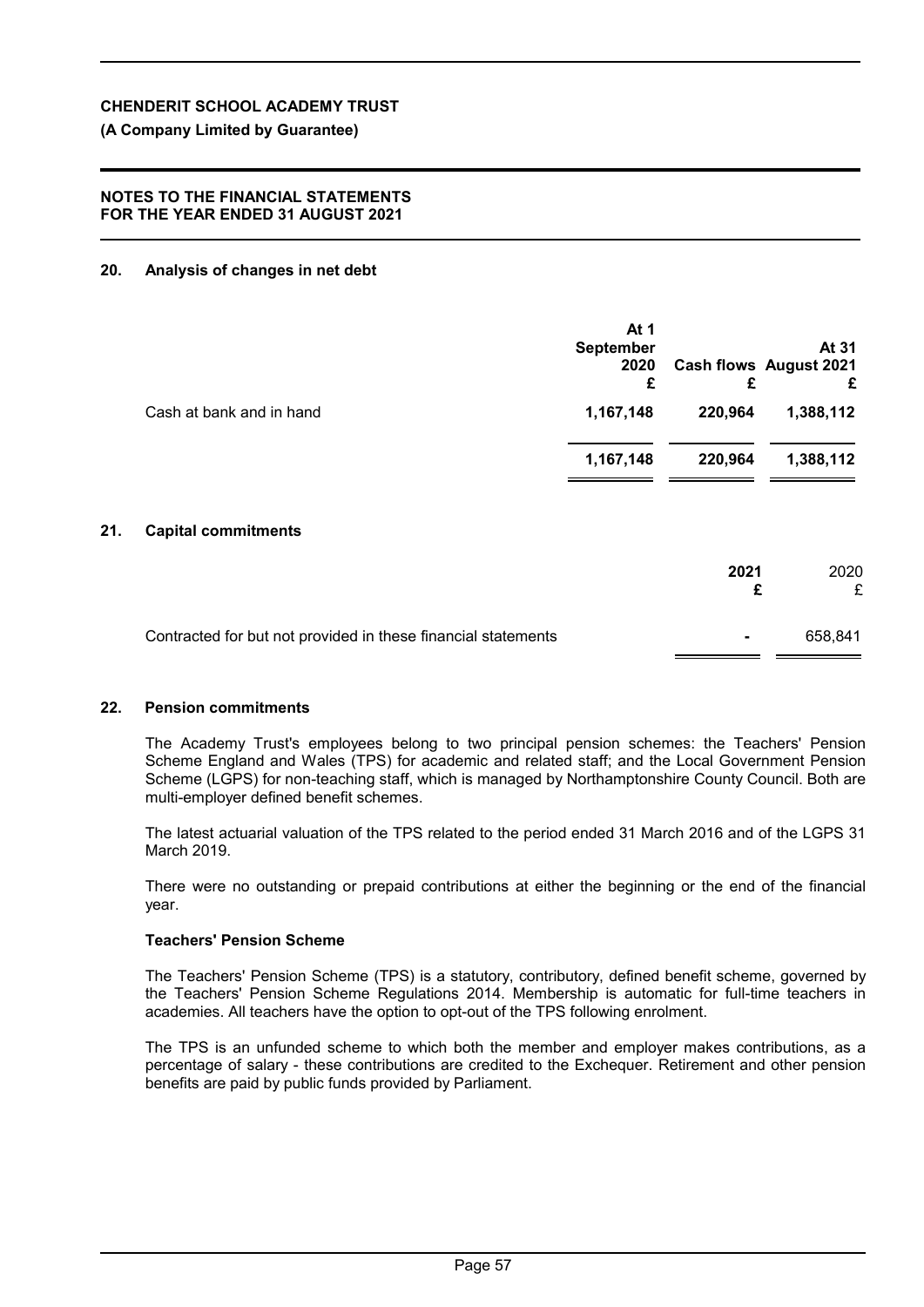### **(A Company Limited by Guarantee)**

#### **NOTES TO THE FINANCIAL STATEMENTS FOR THE YEAR ENDED 31 AUGUST 2021**

#### **22. Pension commitments (continued)**

#### **Valuation of the Teachers' Pension Scheme**

The Government Actuary, using normal actuarial principles, conducts a formal actuarial review of the TPS in accordance with the Public Service Pensions (Valuations and Employer Cost Cap) Directions 2014 published by HM Treasury every 4 years. The aim of the review is to specify the level of future contributions. Actuarial scheme valuations are dependent on assumptions about the value of future costs, design of benefits and many other factors. The latest actuarial valuation of the TPS was carried out as at 31 March 2019. The valuation report was published by the Department for Education on 5 March 2019. The key elements of the valuation and subsequent consultation are:

- employer contribution rates set at 23.68% of pensionable pay (including a 0.08% administration levy).
- total scheme liabilities (pensions currently in payment and the estimated cost of future benefits) for service to the effective date of £218,100 million and notional assets (estimated future contributions together with the notional investments held at the valuation date) of £196,100 million, giving a notional past service deficit of £22,000 million.
- the SCAPE rate, set by HMT, is used to determine the notional investment return. The current SCAPE rate is 2.4% above the rate of CPI, assumed real rate of return is 2.4% in excess of prices and 2% in excess of earnings. The rate of real earnings growth is assumed to be 2.2%. The assumed nominal rate of return including earnings growth is 4.45%.

The next valuation result is due to be implemented from 1 April 2023.

The employer's pension costs paid to TPS in the year amounted to £651,153 (2020 - £629,060).

A copy of the valuation report and supporting documentation is on the Teachers' Pensions website (https://www.teacherspensions.co.uk/news/employers/2019/04/teachers-pensions-valuation-report.aspx).

Under the definitions set out in FRS 102, the TPS is an unfunded multi-employer pension scheme. The Academy Trust has accounted for its contributions to the scheme as if it were a defined contribution scheme. The Academy Trust has set out above the information available on the scheme.

#### **Local Government Pension Scheme**

The LGPS is a funded defined benefit pension scheme, with the assets held in separate Trusteeadministered funds. The total contribution made for the year ended 31 August 2021 was £163,000 (2020 - £155,000), of which employer's contributions totalled £125,000 (2020 - £120,000) and employees' contributions totalled £38,000 (2020 - £35,000). The agreed contribution rates for future years are 23.6 per cent for employers and 5.5 per cent for employees.

As described in note the LGPS obligation relates to the employees of the Academy Trust, who were the employees transferred as part of the conversion from the maintained school and new employees who were eligible to, and did, join the Scheme in the year. The obligation in respect of employees who transferred on conversion represents their cumulative service at both the predecessor school and the Academy Trust at the balance sheet date.

Parliament has agreed, at the request of the Secretary of State for Education, to a guarantee that, in the event of academy closure, outstanding Local Government Pension Scheme liabilities would be met by the Department for Education. The guarantee came into force on 18 July 2013.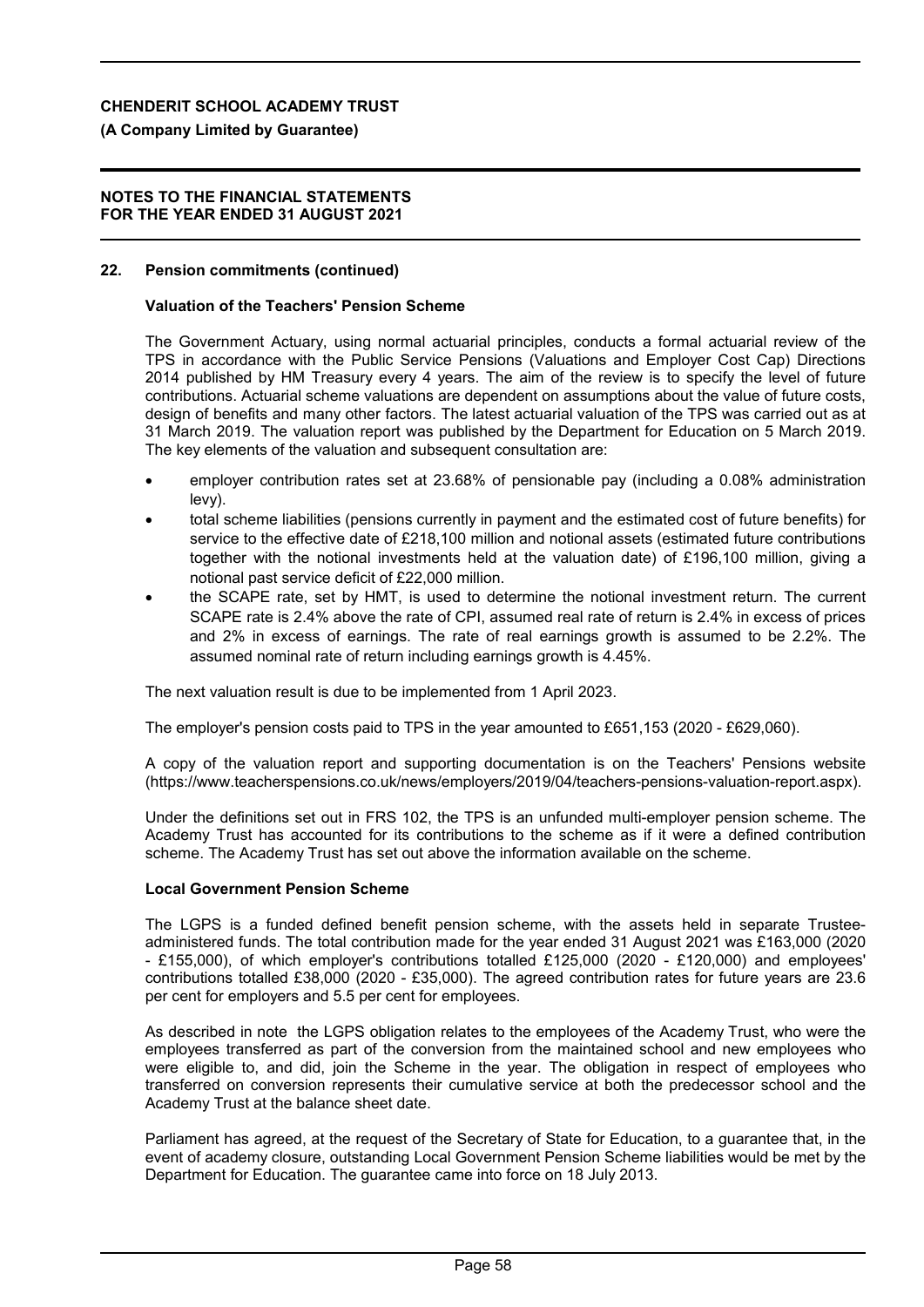**(A Company Limited by Guarantee)**

## **NOTES TO THE FINANCIAL STATEMENTS FOR THE YEAR ENDED 31 AUGUST 2021**

## **22. Pension commitments (continued)**

### **Principal actuarial assumptions**

|                                                    | 2021  | 2020  |
|----------------------------------------------------|-------|-------|
|                                                    | %     | %     |
| Discount rate for scheme liabilities               | 1.65  | 1.70  |
| Commutation of pensions to lump sums               | 50.00 | 50.00 |
| Expected return on scheme assets at 31 August      | 2.90  | 1.70  |
| Rate of increase in salaries                       | 3.40  | 2.70  |
| Rate of increase for pensions in payment/inflation | 2.20  | 2.20  |

The current mortality assumptions include sufficient allowance for future improvements in mortality rates. The assumed life expectations on retirement age 65 are:

|                      | 2021<br>Years | 2020<br>Years |
|----------------------|---------------|---------------|
| Retiring today       |               |               |
| Males                | 21.7          | 21.5          |
| Females              | 24.1          | 23.7          |
| Retiring in 20 years |               |               |
| Males                | 22.8          | 22.3          |
| Females              | 25.8          | 25.1          |

## **Sensitivity analysis**

|                                          | 2021<br>£000 | 2020<br>£000 |
|------------------------------------------|--------------|--------------|
| Discount rate $+0.1\%$ (2020: $+0.5\%$ ) | 118          | 480          |
| Discount rate +0.1% (2020: -0.5%)        | (118)        | (480)        |
| Mortality assumption - 1 year increase   | 164          | 130          |
| Mortality assumption - 1 year decrease   | (164)        | (130)        |
| CPI rate +0.1% (2020: +0.5%)             | 111          | 446          |
| CPI rate -0.1% (2020: -0.5%)             | (111)        | (446)        |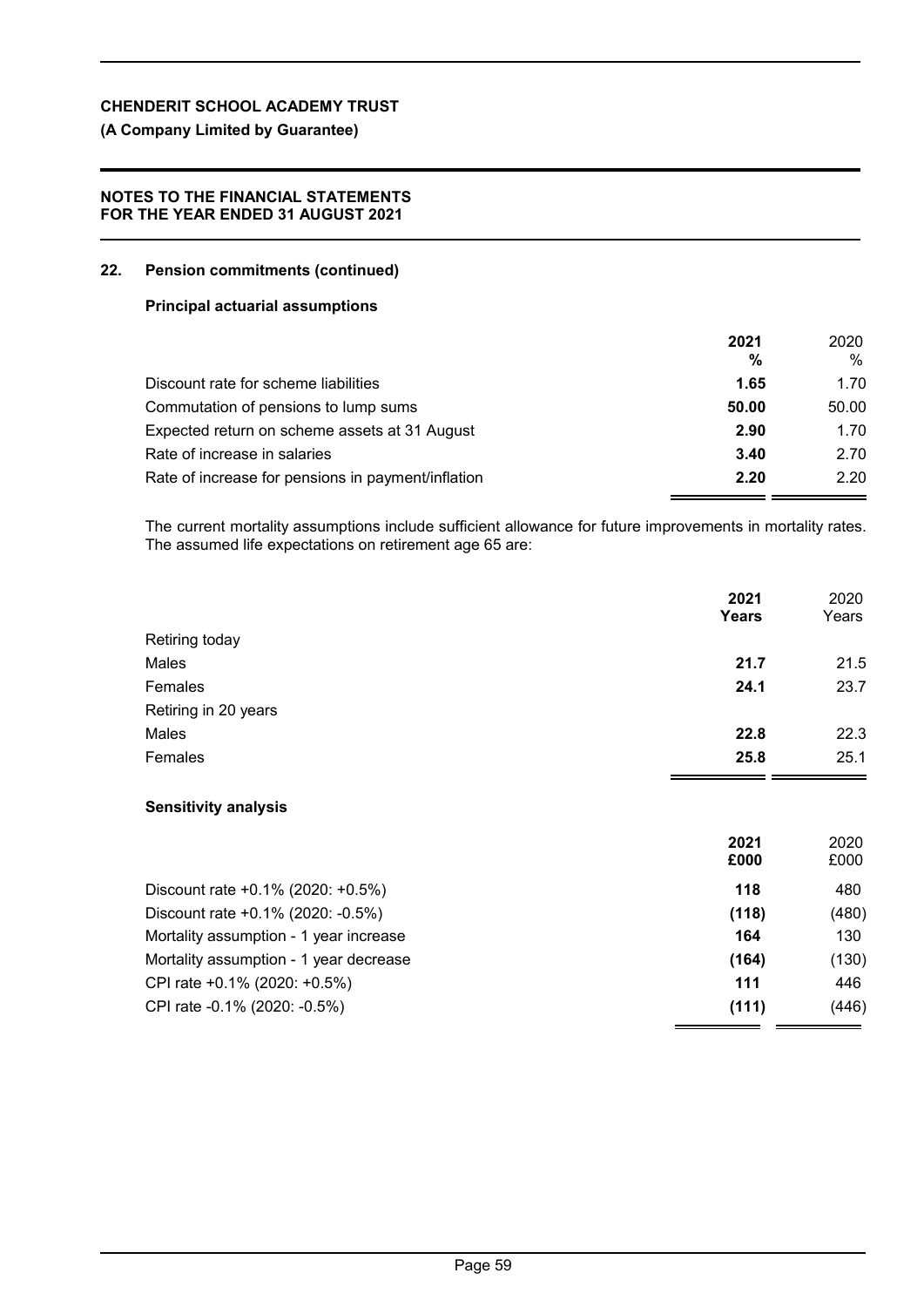# **(A Company Limited by Guarantee)**

## **NOTES TO THE FINANCIAL STATEMENTS FOR THE YEAR ENDED 31 AUGUST 2021**

### **22. Pension commitments (continued)**

### **Share of scheme assets**

The Academy Trust's share of the assets in the scheme was:

|                                     | 2021<br>£ | 2020<br>£ |
|-------------------------------------|-----------|-----------|
| Equities                            | 2,384,000 | 1,983,000 |
| <b>Bonds</b>                        | 712,000   | 460,000   |
| Property                            | 426,000   | 345,000   |
| Cash and other liquid assets        | 36,000    | 86,000    |
| <b>Total market value of assets</b> | 3,558,000 | 2,874,000 |

The actual return on scheme assets was £579.000 (2020: £51,000).

The amounts recognised in the Statement of Financial Activities are as follows:

|                                                                         | 2021           | 2020      |
|-------------------------------------------------------------------------|----------------|-----------|
| Current service cost                                                    | (288,000)      | (277,000) |
| Past service cost                                                       | $\blacksquare$ | (3,000)   |
| Interest income                                                         | 50,000         | 50,000    |
| Interest cost                                                           | (76,000)       | (73,000)  |
| <b>Total amount recognised in the Statement of Financial Activities</b> | (314,000)      | (303,000) |

Changes in the present value of the defined benefit obligations were as follows:

|                         | 2021<br>£      | 2020<br>£ |
|-------------------------|----------------|-----------|
| At 1 September          | 4,323,000      | 3,913,000 |
| Interest cost           | 76,000         | 73,000    |
| Employee contributions  | 38,000         | 35,000    |
| <b>Actuarial losses</b> | 792,000        | 99,000    |
| Benefits paid           | (58,000)       | (77,000)  |
| Current service cost    | 288,000        | 277,000   |
| Past service cost       | $\blacksquare$ | 3,000     |
| At 31 August            | 5,459,000      | 4,323,000 |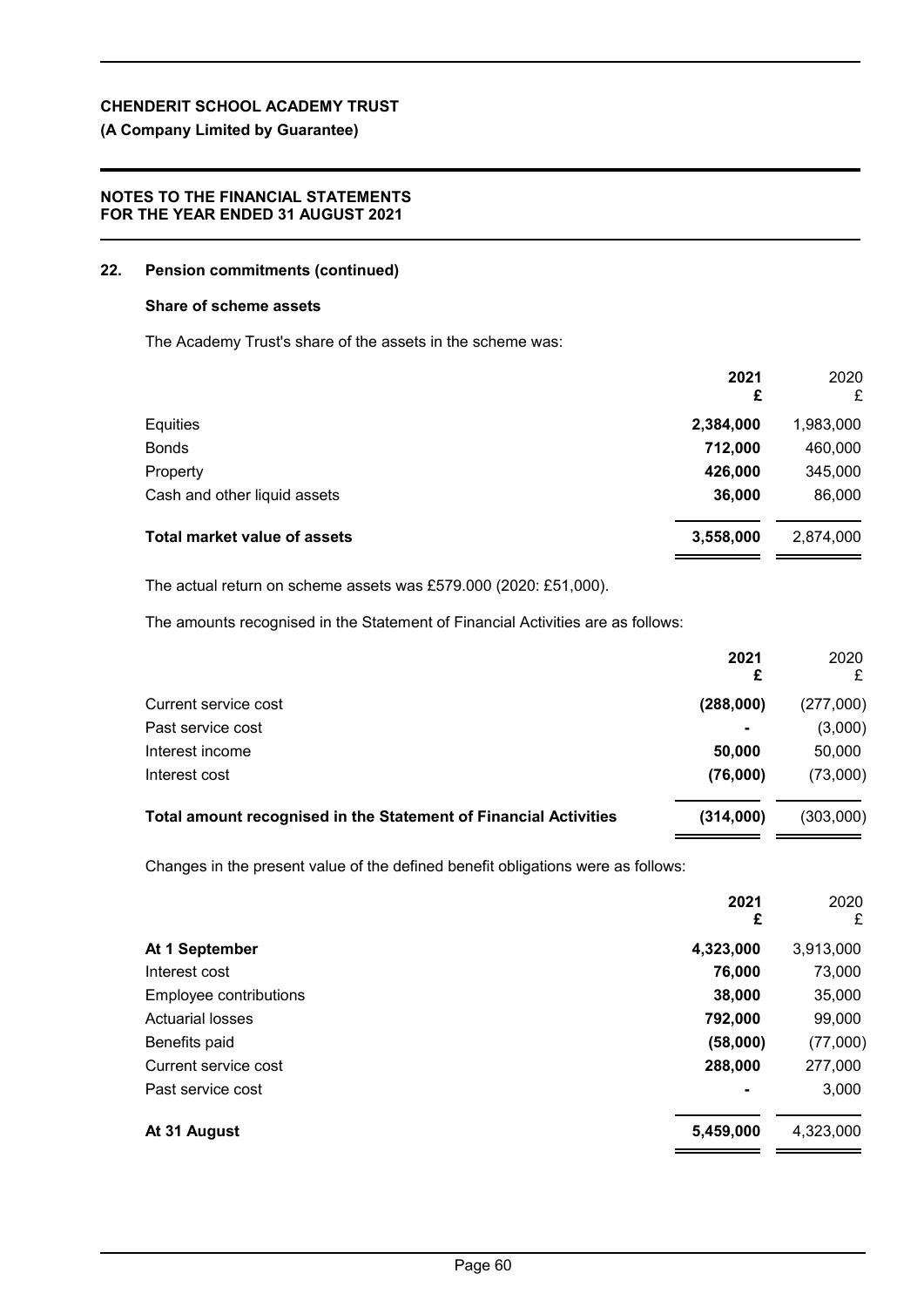# **(A Company Limited by Guarantee)**

## **NOTES TO THE FINANCIAL STATEMENTS FOR THE YEAR ENDED 31 AUGUST 2021**

### **22. Pension commitments (continued)**

Changes in the fair value of the Academy Trust's share of scheme assets were as follows:

|                        | 2021<br>£ | 2020<br>£ |
|------------------------|-----------|-----------|
| At 1 September         | 2,874,000 | 2,745,000 |
| Interest income        | 50,000    | 50,000    |
| Actuarial gains        | 529,000   | 1,000     |
| Employer contributions | 125,000   | 120,000   |
| Employee contributions | 38,000    | 35,000    |
| Benefits paid          | (58,000)  | (77,000)  |
| At 31 August           | 3,558,000 | 2,874,000 |

### **The amounts recognised in the Balance Sheet are as follows:**

|                                     | 2021        | 2020<br>£   |
|-------------------------------------|-------------|-------------|
| Closed defined benefit obligation   | (5,459,000) | (4,323,000) |
| Closing fair value of scheme assets | 3,558,000   | 2,874,000   |
|                                     | (1,901,000) | (1,449,000) |

### **Total remeasurements recognised in Other Comprehensive Income:**

|                                    | 2021<br>£ | 2020<br>£ |
|------------------------------------|-----------|-----------|
| Changes in financial assumptions   | (790,000) | (11,000)  |
| Changes in demographic assumptions | (69,000)  | 55,000    |
| Other remeasurements               | 596,000   | (142,000) |
|                                    | (263,000) | (98,000)  |